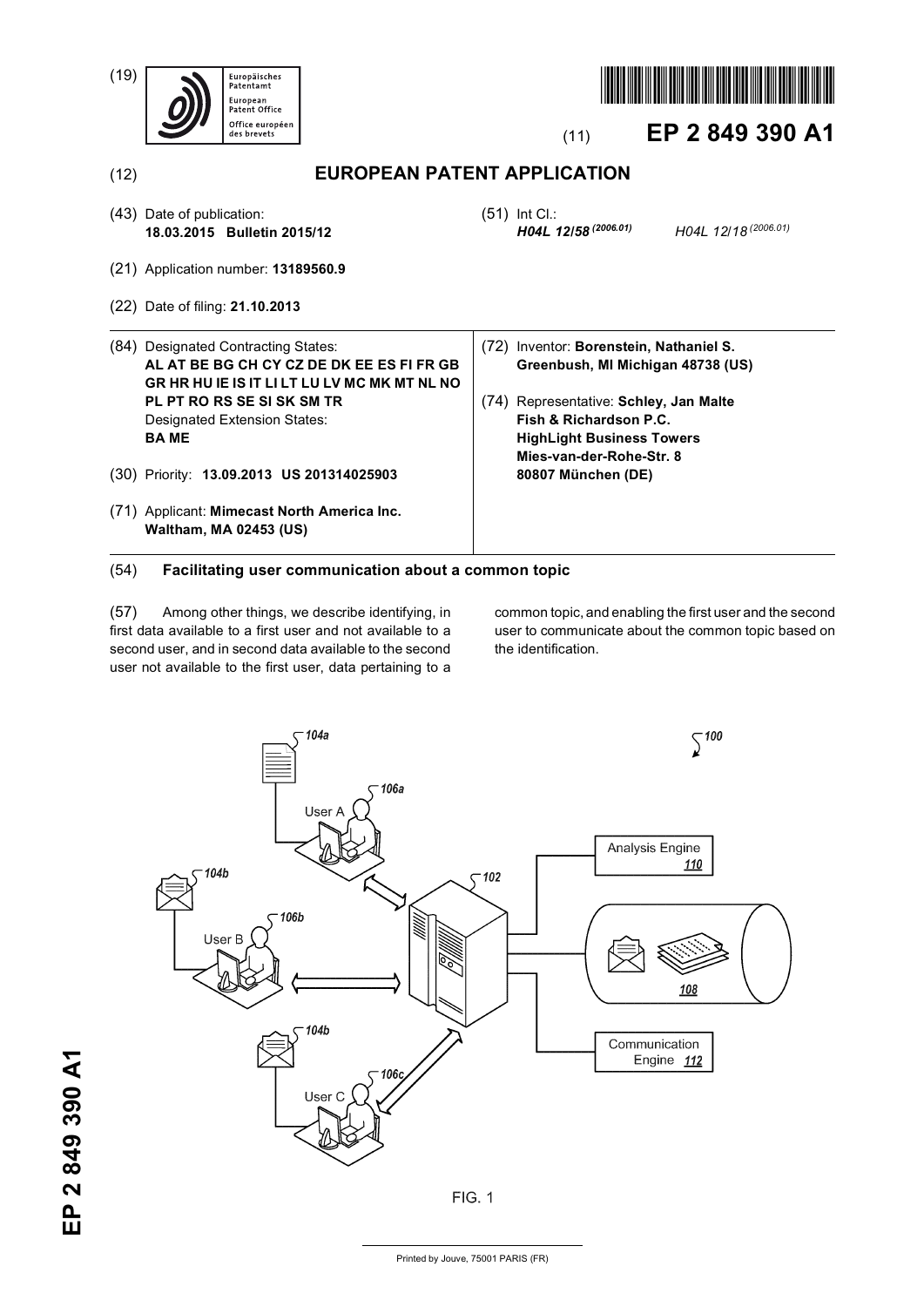*20*

*30*

*35*

### **Description**

#### **BACKGROUND**

**[0001]** This description relates to electronic communication. Electronic devices can be used to communicate with other users of other electronic devices using a variety of protocols.

# SUMMARY

**[0002]** The electronic communicating that we describe here may encompass one or more of the following (and other) aspects, features, and implementations, and combinations of them.

**[0003]** In general, in a first aspect, a method includes identifying, in first data accessible to a first user and not accessible to a second user, and in second data accessible to the second user and not accessible to the first user, data pertaining to a common topic, and upon the identifying, providing the first or the second user with address data to connect to the respective other user via an electronic communication channel.

**[0004]** Implementations of this aspect may include one or more of the following features.

**[0005]** The first aspect could include a second aspect of determining that the first and second user fulfill a security constraint before the providing of the address data.

**[0006]** The first or second aspect could include a third aspect of, upon the providing of the address data, establishing the electronic communication channel between the first and second user.

**[0007]** The first, second, or third aspect could include a fourth aspect of sending a first message to the first user that indicates that the second user is interested in the common topic.

**[0008]** Any of the first through fourth aspects could include a fifth aspect of sending a first message to the first or second user that identifies the common topic and indicates that other users are interested in the common topic.

**[0009]** Any of the first through fifth aspects could include a sixth aspect in which the first data could be not accessible to the second user based on a permission setting associated with the first data.

**[0010]** Any of the first through sixth aspects could include a seventh aspect that includes, upon the providing of the address data, the first user making at least some of the first data accessible to the second user, or upon the establishing of the electronic communication channel, the first user making at least some of the first data accessible to the second user.

**[0011]** Any of the first through seventh aspects could include an eighth aspect of receiving the first and second data, and analyzing the first and second data to identify the common topic, wherein the analysis includes identifying one or more common words that are currently included in the first and the second data, calculating a cur-

rent frequency of occurrence of the identified one or more common words in the first and the second data, and identifying the common topic as a topic that is associated with a common word of the one or more identified common words which has one of the highest current frequencies of occurrence in the first and second data.

**[0012]** The eighth aspect could include a ninth aspect of changing the content of the first or second data, recalculating the current frequency of occurrence of the iden-

*10* tified one or more common words, adjusting the common topic to a topic that is associated with a common word of the one or more identified common words which has one of the highest recalculated current frequencies of occurrence in the current first and second data, and op-

*15* tionally notifying the first and second user of the adjusted common topic.

**[0013]** The ninth aspect could include a tenth aspect of adjusting the identified one or more common words based on the changed first or second data before the recalculating of the current frequency of occurrence of

the adjusted identified one or more common words; **[0014]** Any of the eighth through tenth aspects could include an eleventh aspect in which the identifying of the one or more common words and/or the calculating of the

*25* current frequency of occurrence of the identified one or more common words are performed during a change of the first or second data.

**[0015]** A twelfth aspect includes a computer program product encoded on a non-transitory, tangible storage medium, the product comprising computer-readable instructions for causing one or more computers to perform operations according to the first aspect.

**[0016]** A thirteenth aspect includes a computer system, that includes a database storing first data accessible to a first user and not accessible to a second user, and

storing second data accessible to the second user and not accessible to the first user, an analysis engine configured to identify, in the first data and in the second data, data pertaining to a common topic, and a communication

*40* engine to provide, upon the identification of the common topic, the first or the second user with address data to connect to the respective other user via an electronic communication channel.

*45* **[0017]** The thirteenth aspect can include a fourteenth aspect in which the communication engine is configured to establish the electronic communication channel upon the identification of the common topic.

**[0018]** The thirteenth or fourteenth aspect can include a fifteenth aspect in which the electronic communication channel is configured to communicatively connect a first communication device of the first user with a second communication device of the second user.

*55* **[0019]** In another aspect, a method includes identifying, in first data available to a first user and not available to a second user, and in second data available to the second user not available to the first user, data pertaining to a common topic, and enabling the first user and the second user to communicate about the common topic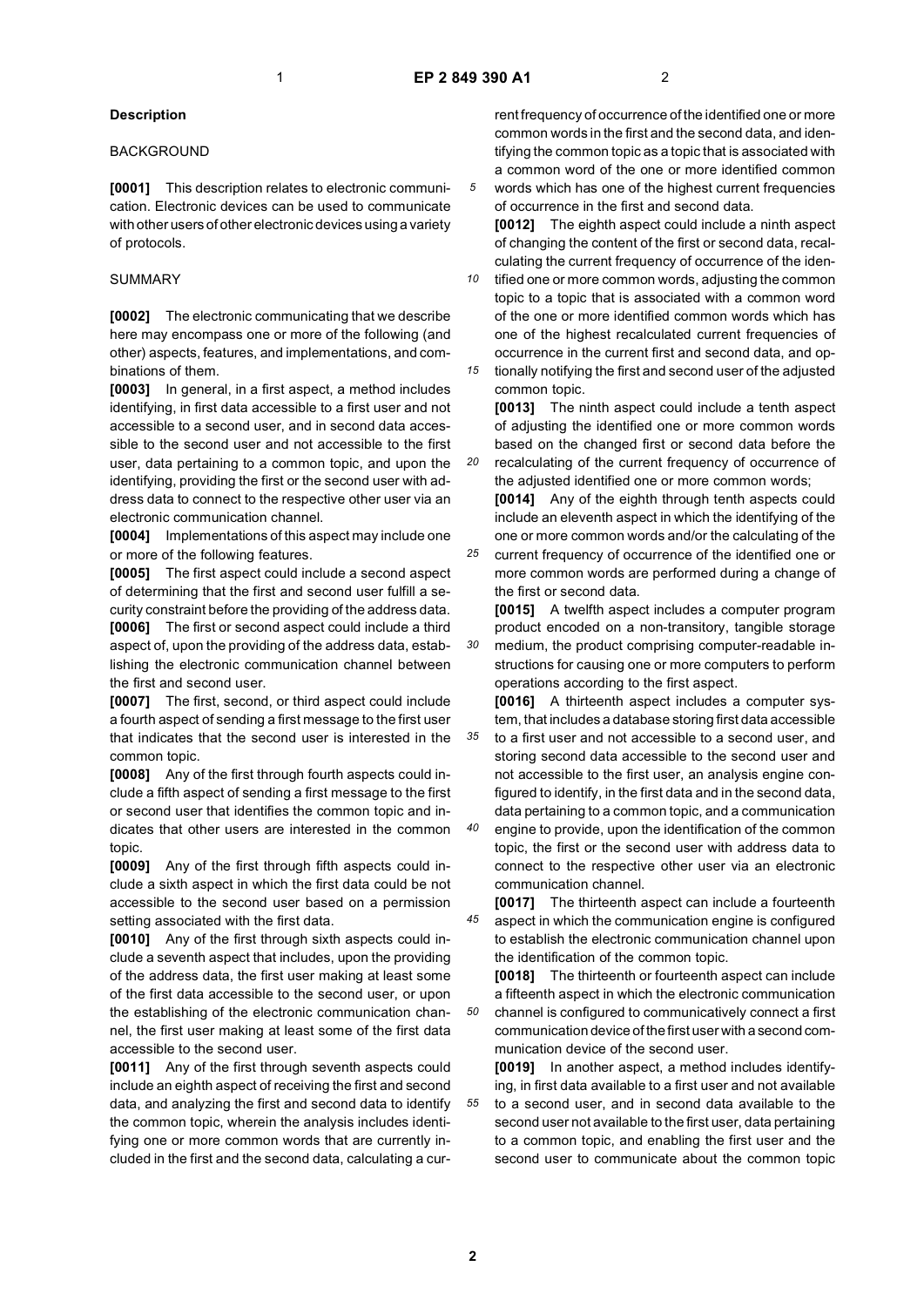*10*

*30*

based on the identification.

**[0020]** The subject matter described in this specification can be implemented in particular embodiments so as to realize one or more of the following advantages. In some implementations, matchmaking users may introduce two users who may not have met otherwise or may not have known about a common interest. In some implementations, introduction of a first user and a second user may facilitate collaboration on a project associated with a topic that interests both users. In some implementations, matchmaking users may reduce project redundancy within an organization. In some implementations, matchmaking users may reduce an organization's costs and/or reduce time to market of organization products or services.

**[0021]** Other aspects, features, and advantages will be apparent from the description and the claims.

#### DESCRIPTION OF THE FIGURES

#### **[0022]**

Figures 1-3 and 10 are block diagrams. Figures 4-6 are examples of user interfaces. Figures 7-9 are flow diagrams.

#### DETAILED DESCRIPTION

**[0023]** This disclosure generally relates to software, computer systems, and computer-implemented methods for providing archive-based matchmaking of electronic communications. Specifically, a unified archive is provided for creating organizational connections based on communication histories. Implementations of the present disclosure described herein may provide one or more of the following advantages:

First, an adaptive, substantially real-time, analysis of incoming data or network traffic in a network environment may be provided, which allows to selectively connect two users currently working on a common topic.

Second, automatically establishing an electronic communication session between the two users may be provided.

Third, especially adapted data security may be provided, which allows the two users to get into contact without revealing their data associated with the common topic.

Fourth, a user may be kept up to date of ongoing topics other users are currently working on and may be provided with the option to selectively establish communication sessions with selective other users that are working on a relevant topic. This may enhance efficiency and may reduce network traffic in a network environment.

**[0024]** When an organization stores all of the organi-

zation's artifacts in a single unified archive, the archive can be analyzed to determine which employees at the organization are working on or interested in related topics but not already communicating with each other. These employees can be introduced to each other and encour-

aged to see if their efforts will be helped by collaboration on the same project or projects. **[0025]** The organization can facilitate the introduction

of the employees in a manner that maintains the confidentiality of private information. In some implementa-

tions, if the fact that employees are working on a given area is considered sensitive, the system may ask these employees if they want such introductions before the system introduces the employees to each other. For exam-

*15* ple, the system may prompt the employees with "We have found other people working on nuclear energy. Would you like us to introduce you to them and let them know that you are working on nuclear energy?" In some examples, the system may introduce employees without

*20 25* specifying the topic of mutual interest, just saying "you have mutual interests" as a safeguard against accidental disclosure of sensitive project topics. This description may sometimes refer to this process of introducing potential collaborators to each other, or introducing one per-

son to artifacts authored by another person, as "matchmaking."

*35* **[0026]** In some implementations, instead of or in addition to the system prompting an employee about collaboration, the organization's employees can request collaboration matchmaking on a particular topic. For example, an employee can send the system a request stating that if there is anyone in the organization working on artificial intelligence that the employee would like to be introduced to them. Here the system may identify matches based on another employee indicating that they are interested in a topic or would like to collaborate on a specific topic (e.g., based on input in a user interface) or identify matches based on analysis of the archive.

*40 45* **[0027]** In some implementations, the organization can provide employees with user configurable settings for the matchmaking process. For example, the system may allow the employees to specify how often they receive collaboration suggestions, how many collaboration suggestions the system provides each time, and a range of topics considered for matchmaking.

**[0028]** The term "artifact" as used in this description is a portion or fragment of data that forms an electronic communication. Any portion of data, such as any portion of an electronic communication, can be an artifact. Any-

*50* thing sent and received by a user of a communications application can be an artifact. Here, we use the term "application" generally to mean a program executable by a computer system. A user who uses any kind of user interface to use an application can be said to be "interacting" with the application.

**[0029]** The following are some examples of artifacts. An email message is an artifact. An email message typically has a topic (sometimes denoted by a "subject" field)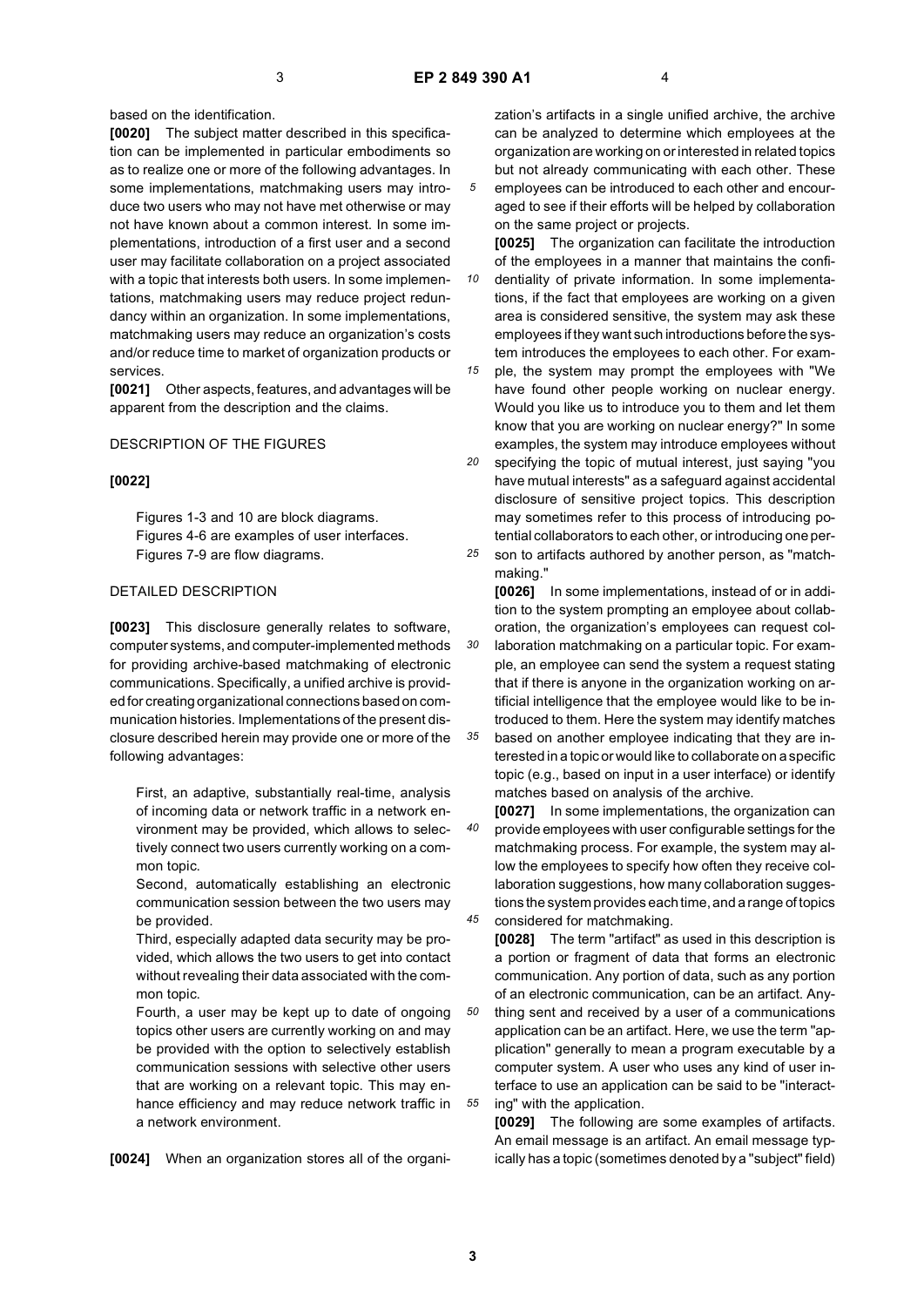*15*

and contains content written by a user about the topic. An email message can also relate to multiple topics. A portion that is less than all of an email can also be an artifact.

**[0030]** An email message has at least one recipient, and may have many recipients who are either individual users or groups of users (e.g., a mailing list of users). An email message could also contain multiple artifacts. For example, one portion of an email message body could be an artifact, and another portion (e.g., a portion relating to a different topic) could be a different artifact. An attachment to the email message could be yet another artifact, as could an in-line image within the email message. **[0031]** As another example, a posting on a social networking service, or a portion of a posting, is an artifact. A posting on a social networking service is typically composed by a user and relates to a topic of interest for the user. The posting may be available to all other users linked to the user, or the posting may be available to only select users, or the posting may be available to all users of the social networking service, or the posting may be available to some other category or categories of users. **[0032]** As another example, a portion of a real-time conversation is an artifact. For example, a real-time communication system, such as an instant messaging system that enables users to exchange short messages in real time, may be used to facilitate and record a series of messages related to a topic or multiple topics being discussed by users of the instant messaging system. The conversation may be held between two or more users; i.e., two or more users may participate in a single conversation, sometimes referred to as a single session. A transcript of messages exchanged in a single session may include one or more artifacts. Each message may be an artifact, or a portion of the conversation (e.g., a portion relevant to a particular topic) may be an artifact. **[0033]** Other types of data that can be artifacts include syndication feeds (e.g., RSS feeds), voice data or other kinds of audio (e.g., recorded telephone calls, voice messages such as voicemail, transcripts of a spoken conversation, audio feeds, etc.), and video data (recorded video calls, video mail or video messages, security cameras, video feeds, etc.).

**[0034]** Thus, an artifact typically is characterized by having utility to a user or users. A portion of data that is not useful to a user (e.g., relevant to a topic of interest to a user) may be a non-useful artifact. For example, metadata that describes technical information (e.g., file size, location on disk) about a data file or electronic message is an artifact that may be useful or not. (In some scenarios, the metadata could be considered a useful artifact if the metadata were included in a system used by a technical user such as a system administrator, and the user identified the metadata as a portion of data of interest to the user.)

**[0035]** One way to distinguish useful artifacts from nonuseful artifacts is to identify artifacts that have content created by users. For example, an email message com-

posed by a user is considered a useful artifact because the content within was created by the user and is therefore relevant to (i.e., has utility for; this description sometimes uses the terms relevance and utility interchangeably) at least the user who created it. If at least one user can be identified as a source of a portion of data then the portion of data can be inferred to be a useful artifact. Another way to identify an artifact as useful is to determine that the artifact is associated with a topic of a topic that is known or assumed to have relevance or utility to

*10* users.

**[0036]** For example, if some artifacts are associated with the topic "Boston," and an electronic message appears to contain references to the city of Boston, then the electronic message or some portion of it can be in-

ferred to be a useful artifact, one that is relevant to the topic "Boston." Another way to identify an artifact as a useful artifact is to provide an interface through which a user can designate artifacts as useful explicitly and di-

*20* rectly. For example, if a user provides a data file through a user interface of a system that has as a designated purpose the receiving and storing artifacts having a particular topic, then the data file can be inferred to be an artifact relevant to that topic and therefore useful. So, if

*25* the interface provides a space containing data files relevant to the topic "Boston," and the user provides a data file to that space, then the provided data file can be inferred to be relevant to the topic "Boston."

*30* **[0037]** The categories of applications described as examples here - email applications, social networking applications, and file management applications, and other electronic communicating facilities - all provide interfaces by which useful artifacts can be created, edited, sent, received, shared, managed, and otherwise used.

*35* **[0038]** Each type of application may or may not be limited in the features associated with its type. Typically, however, their features are not entirely overlapping. For example, a social networking application typically has some features that an email application does not, and

*40* vice versa. However, all of the applications described above (as well as other types of applications not described in this document) provide features that enable user interaction with and use of artifacts.

*45 50* **[0039]** The system and techniques described here can be implemented to allow a user to interact with or use artifacts that are created in different types of applications, including artifacts first created by users in email applications, artifacts first created by users in social networking applications, and artifacts first created by users in file management applications, among other kinds of applications.

**[0040]** Figure 1 is a block diagram of an example environment 100 for facilitating user communication about a common topic. For example, the environment 100 includes a server 102 that stores artifacts 104a-b that are created by a plurality of users 106a-c (useful artifacts are sometimes referred to simply as artifacts). The server 102 analyzes the artifacts 104a-b to identify common top-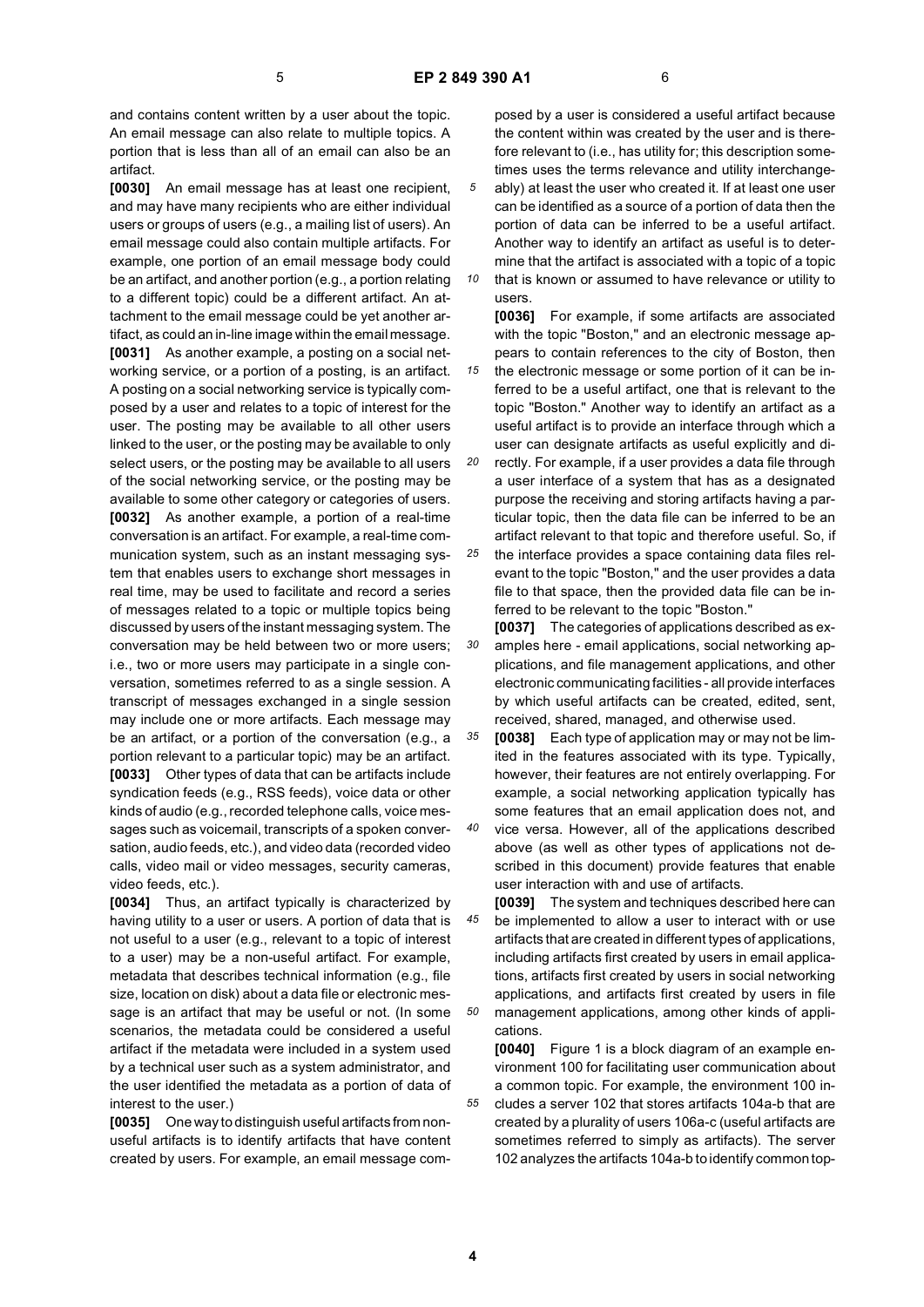ics that appear in the artifacts 104a-b and introduces the users associated with the artifacts that have a common topic so that the users may work together on the common topic.

**[0041]** The server 102 stores all of the artifacts 104ab created by the users 106a-c of an organization in a database 108 (e.g., an archive). For example, the environment 100 may be associated with a single organization that is physically located in one physical location or multiple separate physical locations. The database 108 may be located at one of the organization's physical locations or another location (e.g., the physical location of an information technology provider).

**[0042]** Whenever one of the users 106a-c creates a document or another artifact 104a-b or after a delay, the environment 100 stores the artifact 104a-b in the database 108 and an analysis engine 110 analyzes the artifact 104a-b to identify topics associated with the artifact 104a-b. The topics can be predetermined (e.g., by an administrator of the server 102) or identified by the analysis engine 110 based on the reoccurrence of common themes in the artifacts stored in the database 108. For example, the administrator can periodically provide the analysis engine 110 with a list of topics that the analysis engine 110 uses when associating topics with the artifacts 104a-b. As another example, the analysis engine 110 may use artificial intelligence or another appropriate method to determine the list of topics for the artifacts stored in the database 108. For example, the topics may be based on the reoccurrence of terms or phrases in the artifacts that are associated with a particular topic. As another example, the server 102 may generate the list of topics from one or more topics identified by the users 106a-c.

**[0043]** The analysis engine 110 clusters the users 106a-c based on the topics for the artifacts 104a-b and the users 106a-c who created or received the artifacts 104a-b. For example, a user A 106a may be associated with the topic of "computer science" based on a publication 104a written by the user A 106a, while the users B 106b and C 106c may be associated with the topic of "computer science" based on an email 104b sent from the user B 106b to another user C 106c.

**[0044]** The analysis engine 110 identifies relationships between the users in a particular cluster and determines which users already communicate regularly and thus do not need to be introduced. For example, the analysis engine 110 determines that the users B 106b and C 106c, who are both in the computer science cluster, regularly communicate about computer science but that the user A 106a does not communicate with either of the users B 106b or C 106c. Although the general topic of "computer science" is used as an example here, the topic identified by the analysis engine 110 could be more specific. For example, the topic identified could be "database optimization" or "optimization of the particular database stored on the organization's server." The analysis engine 110 could also identify multiple topics, e.g., at different levels

of specificity, for a particular set of artifacts 104a-b under analysis.

**[0045]** A communication engine 112, included in the server 102, receives information from the analysis engine

- *5* 110 that identifies which users are included in the same topic clusters and do not communicate with each other, and provides introductions to these users. For example, the communication engine 112 provides a message to the user A 106a that asks if the user A 106a would like
- *10* to be introduced with either of the other users 106b-c based on all of the users working on the same topic of "computer science."

**[0046]** Figure 2 is an example of an environment 200 facilitating communication about a common topic be-

tween multiple users. For example, during time period  $T<sub>0</sub>$ , the environment 200 includes two users 106a-b, user A and user B, who do not send communications regarding "computer science" to each other.

*20* **[0047]** The user A 106a and the user B 106b may or may not communicate about other topics during time period  $T_0$ . For example, the user A 106a and the user B 106b may communicate about a non-work related topic such as attending a sporting event, but the environment 200 does not include any data that indicates that the user

*25* A 106a and the user B 106b have communicated about the topic "computer science."

*30* **[0048]** The user A 106a, during time period  $T_0$ , saves the publication 104a to their computer and the server 102 receives a copy of the publication 104a and stores the publication 104a to the database 108. The publication 104a may be a document about computer science created by the user A 106a or a computer science article that the user A 106a found in a journal and saved on their computer, to name a few examples.

*35* **[0049]** The user B 106b, during time period  $T_0$ , creates the email 104b and sends the email 104b to another user C 106c. The email 104b may include work related or nonwork related computer science content.

*40* **[0050]** The server 102 receives the email 104b and stores the email 104b in the database 108. For example, the server 102 may include an email service (e.g., an email service maintained by or on behalf of the organization that employs the user B 106b) and the server 102 may automatically send a copy of the email 104b to the

*45* database 108 after the email 104b is created. As another example, the server 102 may receive the email 104b from another server and store the email 104b in the database 108.

**[0051]** The duration of the time period  $T_0$  may be any length of time. For example, the time period  $T_0$  may have a duration of seconds, minutes, or days. As other examples, the time period  $T_0$  may be months or years long.

**[0052]** During time period T<sub>1</sub>, the analysis engine 110 analyzes the publication 104a and the email 104b and identifies a common topic of the two artifacts 104a-b. For example, the analysis engine 110 determines that the user A 106a wrote the computer science publication 104a and the other user B 106b wrote the work related com-

*50*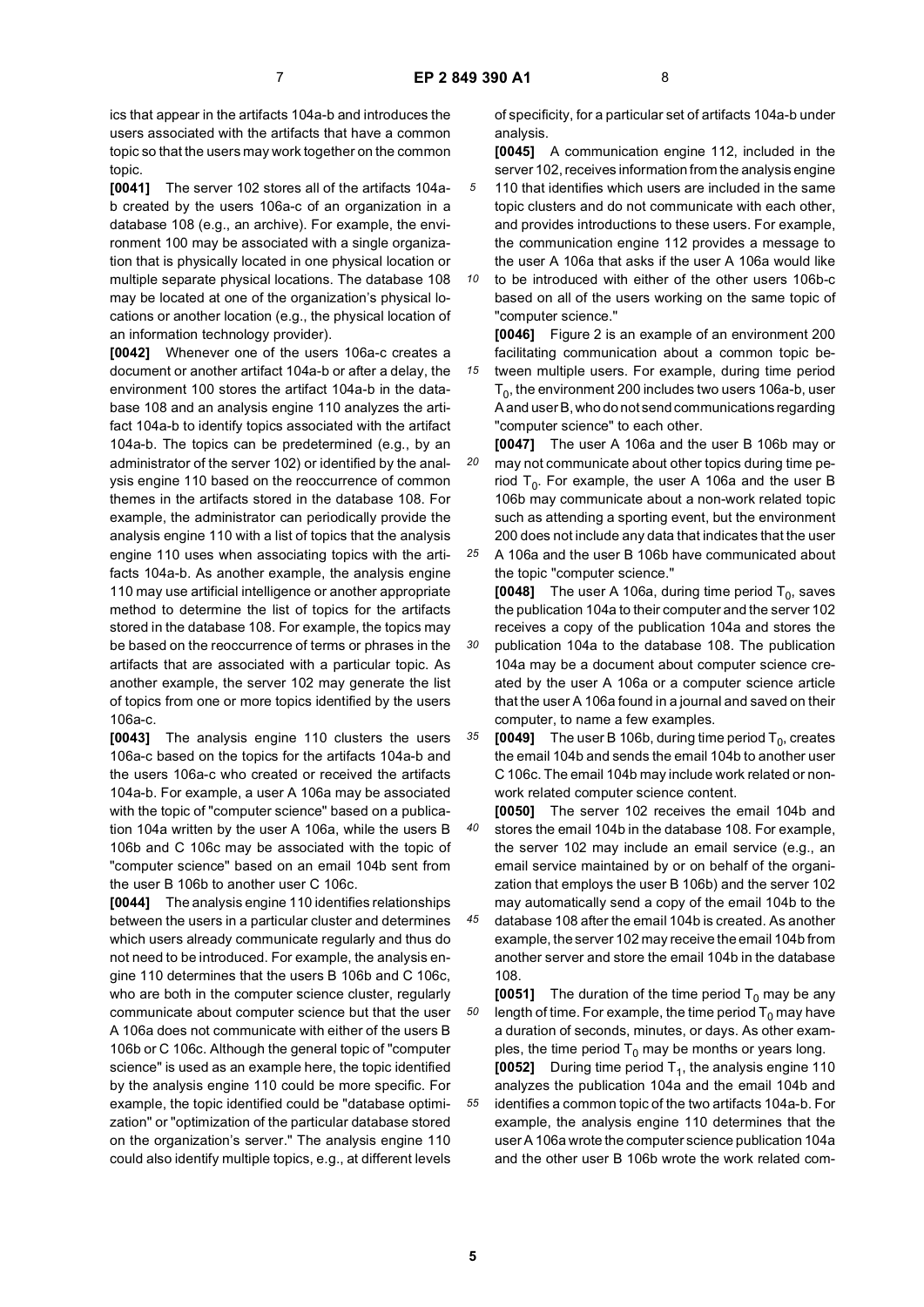*30*

puter science email 104b during the time period  $T_0$ .

**[0053]** The duration of the time period  $T_1$  may be any length of time. The time period  $T_1$  may have a duration of seconds, minutes, or days, to name a few examples, depending on when the publication 104a and the email 104b are created and when the analysis engine 110 analyzes the publication 104a and the email 104b (e.g., according to an analysis schedule of the analysis engine 110).

**[0054]** Further, the time period  $T_1$  may overlap one or more portions of the time period  $T_0$ . For example, the user A 106a may create the publication 104a and when the publication 104a is archived in the database 108, the analysis engine 110 analyzes the publication 104a. The environment 200 may exist in this state for a period of time, such as one and a half years (or any other period of time), before the user B 106b creates the email 104b and sends the email 104b to the other user C 106c. The analysis engine 110 then analyzes the email 104b and determines that the two artifacts 104a-b are associated with the common topic of "computer science." In some implementations, the analysis engine 110 may also give lesser weight to older publications, e.g., by assigning a score to each publication based on its age, such that older publications have a lower score.

**[0055]** Based on the identification of the common topic in the two artifacts 104a-b, the communication engine 112, during time period  $T_2$ , facilitates communication between the user A 106a and the user B 106b regarding "computer science." For example, the communication engine 112 may send a first message 214a to the user A 106a that introduces the user A 106a to the user B 106b and mentions that both users 106a-b are working on "computer science" research. As another example, the first message 214a may indicate that both users 106a-b are interested in the common topic of "computer science" and may be able to collaborate together on a project.

**[0056]** During time period  $T_2$ , the communication engine 112 may also send a second message 214b to the user B 106b that introduces the user B 106b to the user A 106a. The second message 214b may include a format similar to the first message 214a. In some implementations, the communication engine 112 sends a single message to both the user A 106a and the user B 106b.

**[0057]** The duration of the time period  $T_2$  may be any length of time. For example, the duration of the time period  $T_2$  may be based on settings (e.g., communication settings or privacy settings) associated with one or both of the users A 106a and B 106b.

**[0058]** Further, the time period  $T_2$  may overlap one or more portions of the time period  $T_0$ . For example, after the analysis engine 110 analyzes the publication 104a and the email 104b and determines that both artifacts are associated with a common topic, the communication engine 112 may wait for a period of time before sending one or both of the messages 214a-b to the users 106a-b. **[0059]** In some implementations, both of the users A

106a and B 106b work on projects with a common topic (e.g., "computer science") during time period  $T_0$ . In some implementations, the users A 106a and B 106b do not work on projects with a common topic during time period

 $T_0$ . For example, during the time period  $T_0$  the user A 106a may work on biology projects and the user B 106b may work history projects, and, based on the introduction by the communication engine 112, the two users A 106a and B 106b may work on a computer science project

*10* together during the time period  $T_2$ . In another example, the user A 106a may work on biology projects and the user B 106b may work on computer science projects during the time period  $T_0$ .

*15 20 25* **[0060]** In some implementations, the time periods  $T_0$ ,  $T_1$ , and  $T_2$  can overlap. For example, operations performed in time period  $T_0$  can be performed in parallel with operations performed in time period  $T_1$ . The analysis engine 110 could, for example, begin an analysis of artifacts received during time period  $T_0$  while further artifacts are received during time period  $T_1$  even if the analysis performed during time period  $T_0$  is not yet complete. The analysis being performed during time period  $T_0$  could also be updated based on the artifacts received during time period  $T_4$ . In some examples, the analysis engine 110 can determine if the users 106a-b are converging on a common topic, or diverging from a common topic. For example, if the analysis during time period  $T_0$  determines

that the users are communicating about "computer science," the analysis engine 110 may wait until further artifacts are available to determine if the users are in fact communicating about a common topic of sufficient interest (e.g., above a threshold determined by the analysis

*35 40* engine). If the analysis engine 110 determines, during time period  $T_1$ , that the two users are still communicating about the common topic of "computer science" and/or a more specific topic of "cloud computing," the analysis engine 110 may then identify the users as users whom should be put in touch with each other. In contrast, if the analysis engine 110 determines during time period  $T_1$ that the first user 106a is diverging toward a topic of "cloud computing" and the second user 106b is diverging toward a topic of "mobile device architecture" then the analysis engine 110 may identify the users as users whom need not be put in touch with each other. In this way, the anal-

*45* ysis engine 110 can perform a real-time analysis that adapts based on the artifacts received and the information derived from the artifacts.

*50* **[0061]** Figure 3 is a detailed example of an environment 300 for facilitating user communication about a common topic. For example, the environment 300 includes a network 316, such as a local area network (LAN), wide area network (WAN), the Internet, or a combination of networks, that connects a plurality of user devices, associated with the users 106a-b, and the server

*55* 102. The user devices may include personal computers, mobile communication devices, and other devices that can send and receive data over the network 316.

**[0062]** The database 108 includes user data for each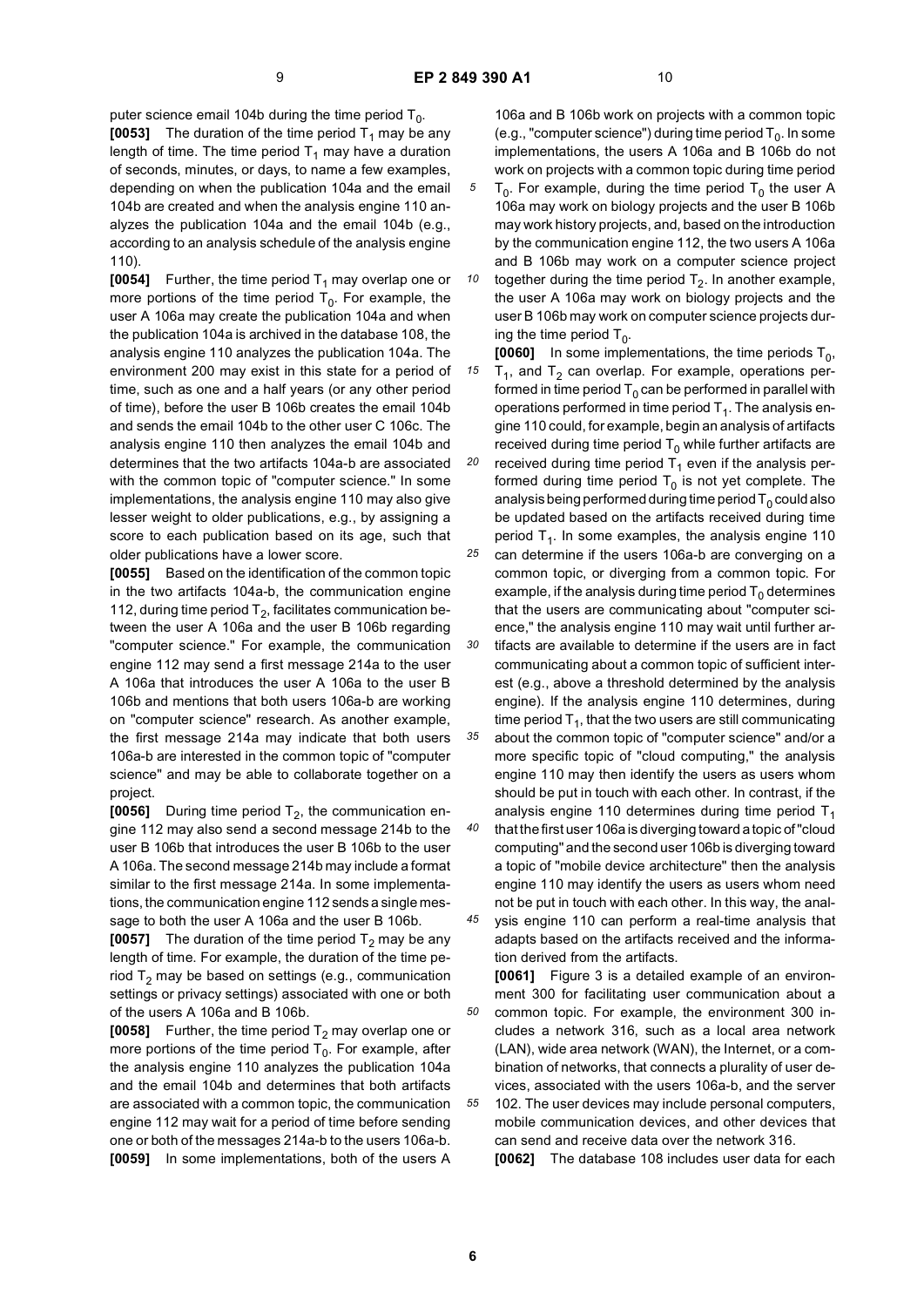of the users in the environment 300. For example, the database 108 includes user A data 318a and user B data 318b. The user A data 318a may include emails sent and received by the user A 106a, instant messages, documents, and publications saved or created by the user A 106a, among other artifacts. The user B data 318b may include emails, presentations, documents, and e-books, to name a few examples.

**[0063]** The analysis engine 110 analyzes all of the artifacts stored in the database 108 and identifies one or more topics associated with each of the artifacts. For example, the analysis engine 110 examines the content of each of the artifacts included in the user A data 318a and associates one or more topics with each of the artifacts. In one example, the analysis engine 110 identifies a computer science publication (e.g., the publication 104a) and determines that the publication is related to both "computer science" and "social science" (e.g., where the publication is about a computer program that studies user collaboration).

**[0064]** In some implementations, that analysis engine 110 analyzes each unique artifact once. For example, when the user B 106b sends the email 104b to the other user C 106c, the analysis engine 110, or another part of the server 102, determines that the same email 104b is included in both the user B data 318b and the data for the other user C 106c, and the analysis engine 110 analyzes the email 104b once.

**[0065]** The analysis engine 110 may associate one or more subtopics with each of the artifacts in the database 108. For example, the publication 104a may be associated with "artificial intelligence," and "user collaboration" in addition to, or instead of, "computer science" and "social science."

**[0066]** Based on the topics associated with the artifacts in the database 108, the analysis engine 110 determines one or more topics associated with each of the users in the environment 300. For example, the analysis engine 110 associates the topics "computer science" and "social science," or "artificial intelligence" and "user collaboration," with the user A 106a based on the publication 104a. **[0067]** The analysis engine 110 may store the usertopic association information in the database 108, or in another database, or may infer the user-topic association information based on the artifacts in the database 108 associated with each of the users. For example, the analysis engine 110 determines, at run time, the topics associated with the user A 106a based on the artifacts included in the user A data 318a or, for example, based on information in the user A data 318a that indicates the topics associated with the user (e.g., topic settings associated with the user A 106a).

**[0068]** In some implementations, the server 102 includes a user cluster database that indicates which users in the environment 300 are associated with a particular topic. For example, the analysis engine 110 populates and/or updates the user cluster database after associating topics with artifacts in the database 108. For example,

when the analysis engine 110 determines that the publication 104a is associated with the topics "computer science" and "social science," the analysis engine 110 adds the user A 106a to the "computer science" and the "social science" clusters in the user cluster database if the user

A 106a does not already belong to those clusters. **[0069]** In some implementations, the analysis engine 110 associates a user in the environment 300 with a topic based on a frequency of the topic occurring in the artifacts

*10 15* associated with the user. For example, the analysis engine 110 may compare a total number of artifacts that are associated with computer science content to a threshold frequency value and, if the total number is greater than the threshold frequency value, associate the user with the "computer science" topic.

**[0070]** The threshold frequency values may be a threshold value for all of the topics included in the environment 300 or may be for a specific topic (e.g., "computer science"). Further, the threshold frequency value may be a particular number (e.g., fifty artifacts) or may

*20* be a percentage (e.g., ten percent of the artifacts associated with a user).

*25* **[0071]** In these implementations, when the analysis engine 110 determines that the number of artifacts, associated with a particular user and a specific topic, is not greater than the threshold frequency value, then the analysis engine 110 does not associate that particular user with the specific topic.

*30 35* **[0072]** The analysis engine 110 may also perform communication analysis by analyzing the artifacts in the database 108 to identify users in the environment 300 who communicate with each other. For example, the analysis engine 110 may determine which users in the environment 300 already collaborate on a project associated with a particular topic or are likely to have otherwise discussed the particular topic.

**[0073]** The communication analysis may be performed on the basis of individual topics. For example, for each topic associated with a particular user, the analysis en-

*40* gine 110 may determine whether the particular user communicated with the other users in the same topic cluster. In one example, when the user A 106a is associated with a "computer science" cluster, the analysis engine 110 determines whether the user A 106a communicated with

*45 50* any of the other users in the "computer science" cluster. **[0074]** As another example, the communication analysis may determine whether or not it is likely that two users have communicated at all. For example, the analysis engine 110 may determine whether each pair of users in the environment 300 have communicated or

*55* worked together. **[0075]** The communication analysis can be performed based on any of the artifacts included in the database 108. For example, the communication analysis may be based on emails or instant messages sent from one user

to another user, on artifacts that include multiple users' names (e.g., publications or presentations), or on calendar meetings that include multiple users as participants,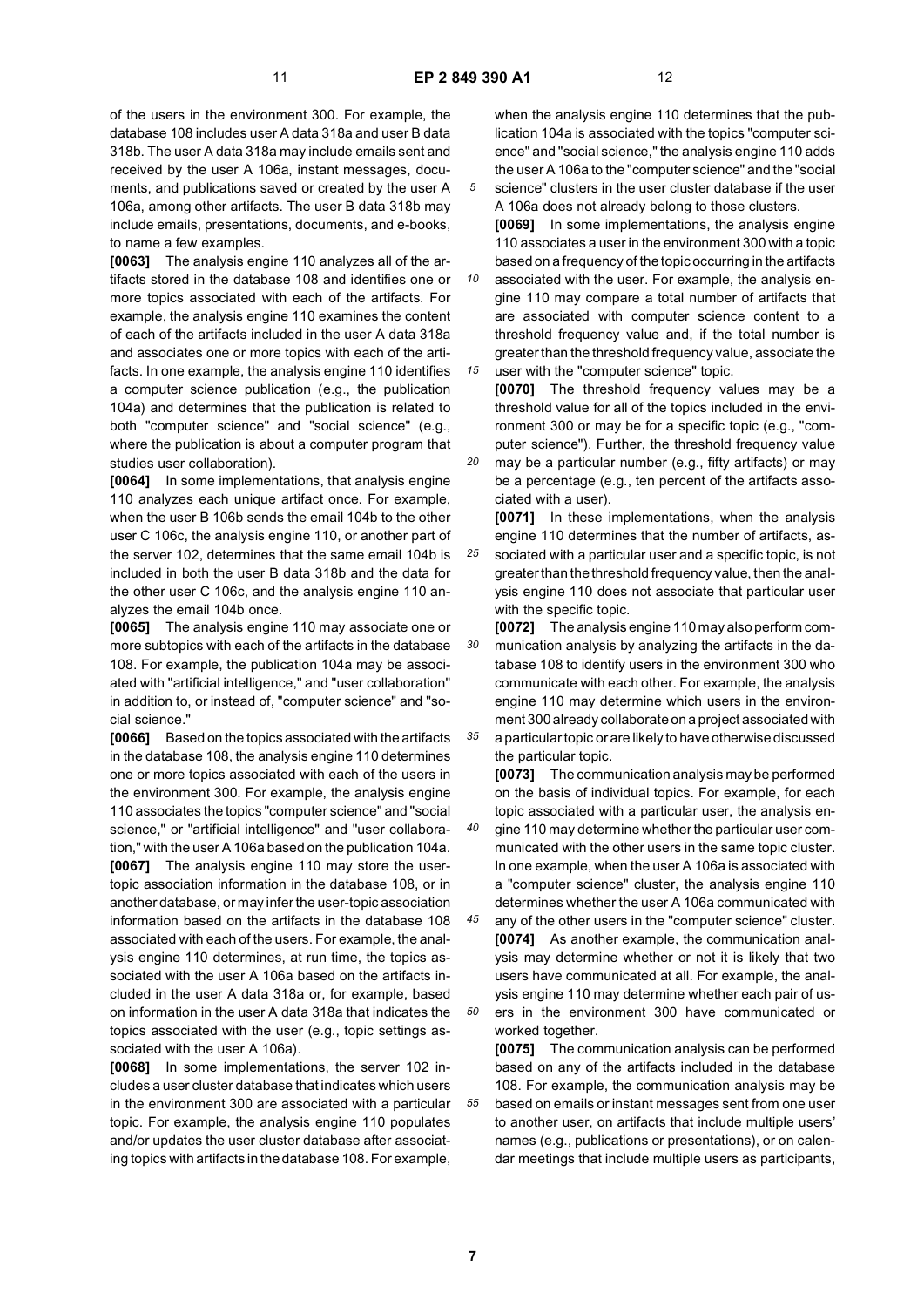to name a few examples.

**[0076]** The analysis engine 110 may store the results of the communication analysis in memory (e.g., on the server 102). For example, the communication information may be stored in the database 108, in the user cluster database, or in another database on the server 102. As another example, the analysis engine 110 may determine whether users communicate with each other, e.g., in general or for a specific topic, on the fly prior to sending collaboration information to the communication engine 112. **[0077]** Based on the identification of users in the environment 300 who communicate with each other, the analysis engine 110 identifies users who do not communicate. The identification may be of two particular users who do not communicate about a specific topic that both of the particular users are interested in. As another example, the identification may be of two particular users who do not communicate at all or two particular users whom the analysis engine 110 determines are unlikely to have communicated with each other based on the artifacts in the database 108.

**[0078]** The analysis engine 110 provides the communication engine 112 with collaboration information that indicates users who do not communicate and are associated with a common topic. For example, when the analysis engine 110 determines that the user A 106a does not communicate with the other user B 106b and that both users 106a-b are interested in the topic "computer science," the analysis engine 110 provides the communication engine 112 with information indicating that both users 106a-b are associated with the same topic.

**[0079]** In some implementations, the analysis engine 110 determines whether one or more privacy policies 320 are associated with a user identified in the collaboration information before sending the collaboration information to the communication engine 112. For example, the analysis engine 110 may determine whether a user identified in the collaboration information would like to receive collaboration suggestions from the server 102, whether a user would like to receive collaboration suggestions for the common topic, whether the common topic is sensitive, and/or whether the environment 300 allows the user to communicate with another user identified in the collaboration information, as described in more detail below. In some examples, the analysis engine 110 may not provide the communication engine 112 with collaboration information for one or more users in the environment 300 based on one of the privacy policies 320. In this way, the analysis engine 110 can determine if the users that have been identified also fulfill any security constraints determined by the privacy policies (or any other source of security constraints).

**[0080]** After receiving the collaboration information, the communication engine 112 sends one or more collaboration messages to the users identified in the collaboration information, where the collaboration messages are based on one or more communication settings 322 associated with the indicated users. For example, each

user in the environment 300 may specify how often he or she wishes to receive collaboration messages, as described in more detail below.

- *5* **[0081]** The users that receive the collaboration messages may then collaborate on a project associated with the common topic identified in the collaboration messages. For example, if the communication engine 112 sends the user A 106a and the user B 106b a collaboration message that enables the user A 106a and the user B
- *10* 106b to communicate about the common topic, such as "computer science," then the user A 106a and the user B 106b may discuss the topic of "computer science" and potentially work together on a "computer science" related project.

*15 20* **[0082]** In some implementations, the communication engine 112 determines whether or not to send a collaboration message to a user based on both the communication settings 322 and the privacy policies 320. For example, the analysis engine 110 provides the communication engine 112 with all potential collaboration matches for users who do not already communicate, and the communication engine 112 sends collaboration recommen-

*25* dations to the users in the environment 300 based on the privacy policies 320 and the communication settings 322. **[0083]** In some implementations, the analysis engine 110 periodically analyzes the artifacts in the database 108. For example, the analysis engine 110 may analyze the artifacts in the database 108 weekly, semi-weekly,

*30 35* or monthly, e.g., according to an analysis schedule. **[0084]** The analysis engine 110 may analyze all of the artifacts in the database 108 when performing analysis on the database 108. As another example, the analysis engine 110 may analyze only a subset of the artifacts in the database 108. For example, the analysis engine 110

may analyze only the new artifacts that have been added to the database 108 since the last analysis of artifacts in the artifacts in the database 108.

*40* **[0085]** In some implementations, when the analysis engine 110 receives or determines a new list of topics, the analysis engine 110 analyzes all of the artifacts in the database 108. As another example, when the analysis engine 110 receives or determines the new list of topics, the analysis engine 110 may analyze only new artifacts added to the database 108 after the new list of

*45 50 55* topics was received according to the new list of topics. **[0086]** In some implementations, the database 108 includes artifacts from multiple different organizations (e.g., multiple different businesses or other kinds of organizations). The multiple different organizations may collaborate together on one or more projects. The multiple different organizations may or may not work in the same field. For example, the database 108 may include artifacts from two different schools such that the server 102 introduces a first employee from one of the schools to a second employee from the other school so that the two employees can collaborate on a project or otherwise discuss a common topic of interest.

**[0087]** In some implementations, when the database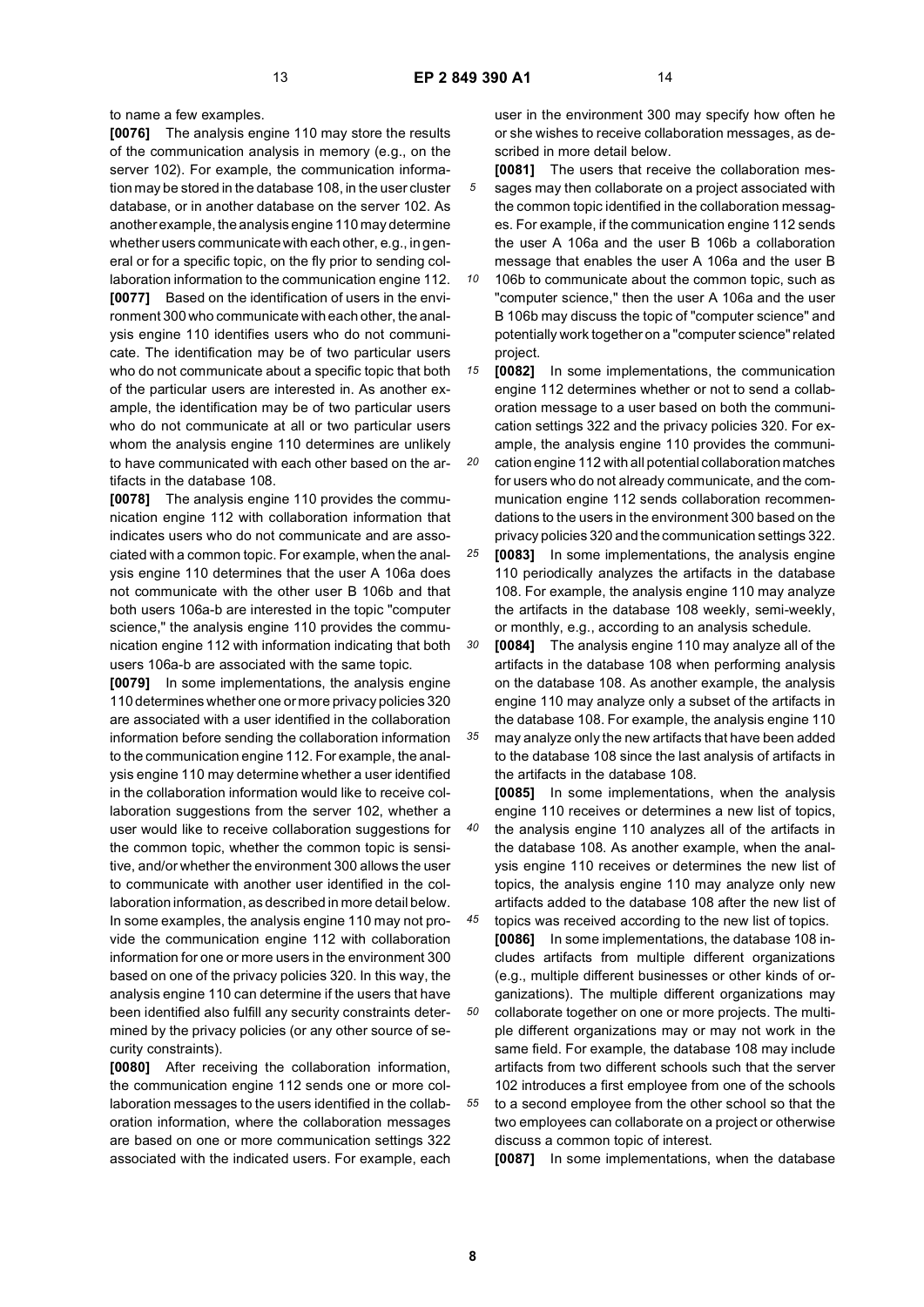108 includes artifacts from multiple different organizations, the privacy policies 320 may include policies that prevent the server 102 from providing matchmaking between two organizations or between subsets of the organizations. For example, the privacy policies 320 may specify that employees within a certain division at one of the organizations may not be introduced to any employees at the other organization or to any employees at a similar division in the other organization. Another privacy policy may specify that the server 102 can provide matchmaking for managers and human resource employees, (e.g., for an employee morale initiative), while the server 102 may not provide matchmaking for any of the other employees at the two organizations.

**[0088]** In some implementations, the environment 300 allows a user to request a collaboration match from the server 102. In some examples, the user may specify a specific topic in which the user would like to collaborate. **[0089]** In some implementations, when a user requests a collaboration match from the server 102, the server 102 provides the user with a greater quantity of matches than if the analysis engine 110 identified a potential collaboration match based on analysis of the database 108. For example, the server 102 determines that the user who asked for a collaboration match associated with "computer science" is more likely interested in a greater number of matches than if the server 102 determined that the user works in "computer science."

**[0090]** Figure 4 is an example of a user interface 400 for indicating that users are interested in a common topic. For example, the server 102 may send a first message to a user device operated by a user A where the first message includes instructions for the user device to generate the user interface 400 and present the user interface 400 to the user A.

**[0091]** The user interface 400 identifies one or more other users 402 that are working on or interested in topics that the user A is also interested in. For example, the user interface 400 indicates that a user B and a user C are interested in topics that also interest the user A and introduces the user A to the user B and the user C.

**[0092]** The user interface 400 may indicate one or more topics 404 in which the other users 402 and the user A are interested. For example, the topics 404 may include "computer science" and "social science" (e.g., general topics). Here, the topics 404 include "artificial intelligence," "user collaboration," and "network security" (e.g., subtopics).

**[0093]** Upon viewing the user interface 400, the user A may contact at least one of the other users 402 to communicate about one of the topics 404. For example, the user A may ask the user B "In which artificial intelligence fields are you conducting research?" or "Would you like to discuss artificial intelligence over lunch?" or "Shall we schedule a phone call?" As another example, or in addition to asking about artificial intelligence, the user A may ask the user B or the server 102 for access to some of the user B's artificial intelligence documents or artifacts.

**[0094]** In some implementations, the user interface 400 includes a user settings link 406. For example, upon selection of the user settings link 406, the user A may be presented with a user interface that allows the user to

- specify one or more privacy settings and/or communication settings. In one example, the user A is presented with the user interface 600, described below with reference to Figure 6.
- *10* **[0095]** Figure 5 is an example of a user interface 500 for requesting access to user data. For example, the user interface 500 introduces a user A to a user B and allows the user A to indicate whether the user B should have access to some of the user A's data.

*15 20* **[0096]** The user interface 500 includes an introduction 502 that indicates that user B is interested in a common topic that also interests the user A. The introduction 502 identifies the common topic or topics that interest both of the users and may provide the user A with additional information, such as information that indicates user B is conducting research on the common topics and is not

just interested in the common topic. **[0097]** An artifact list 504 in the user interface 500 specifies one or more of user A's artifacts that may interest

*25* the user B. For example, the artifact list 504 includes a publication "How artificial intelligence can help user collaboration" and indicates that the publication was last saved on May 13, 2013.

*30* **[0098]** The user interface 500 includes a user prompt 506 that asks the user A whether the server 102 should allow the user B to access the artifacts identified in the artifact list 504. For example, the user A may select a first option that allows the user B to access the publication "How artificial intelligence can help user collaboration" or a second option that allows the user B to access any

*35* of user A's artifacts that are associated with a similar topic or topics (e.g., the topics of "artificial intelligence" and "user collaboration").

*40* **[0099]** As another example, the user A may select a third option that indicates the user B should not be allowed to access the user A's copy of the publication "How artificial intelligence can help user collaboration" or a fourth option that indicates that the user B should never (e.g., now or in the future) be allowed to access any of the user A's data.

*45 50* **[0100]** In some implementations, the user interface 500 may include other options in addition to or instead of the options presented in the user prompt 506 of Figure 5. For example, the user prompt 506 may include an option that allows the user A to request access to some of the user B's artifacts.

*55* **[0101]** In some implementations, selection of the third option or the fourth option in the user prompt 506 does not prevent the user B from accessing another copy of the publication "How artificial intelligence can help user collaboration." For example, if the user A provided a copy of the publication to a user D, the user D may allow the user B to access the copy of the publication that is included in the user D's data in the database 108.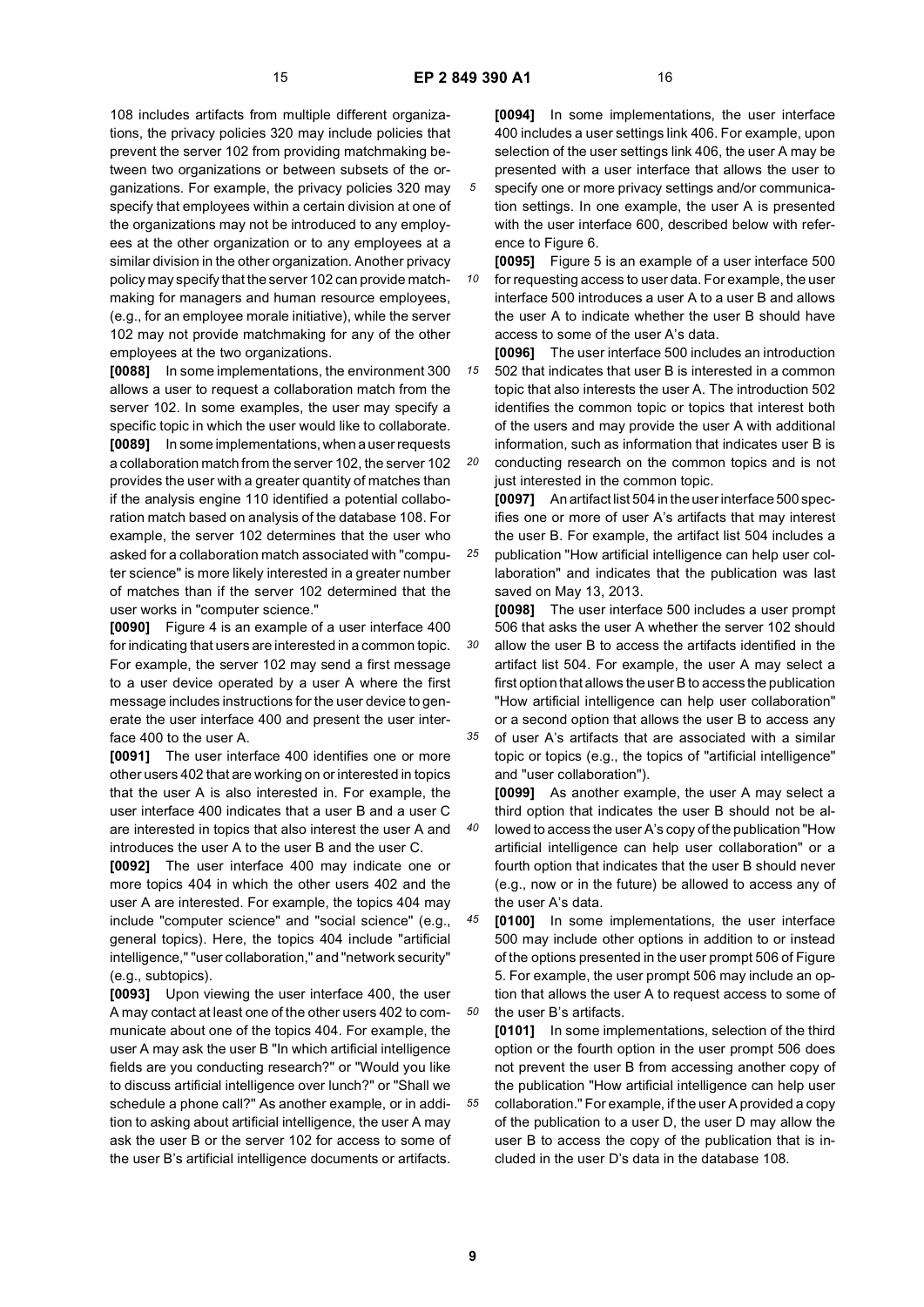*35*

**[0102]** Figure 6 is an example of a user interface 600 for specifying privacy settings and communication settings. For example, the user interface 600 includes a settings field 602 with one or more privacy settings 604 and one or more communication settings 606.

**[0103]** The privacy settings 604 allow a user to specify whether the analysis engine 110 analyzes a user's data, the types of collaboration recommendations provided to the user, and who the server 102 suggestions for collaboration. For example, if the user A 106a selects "No" for an analyze content option 608, the analysis engine 110 would not analyze the user A data 318a when associating topics with the artifacts in the database 108.

**[0104]** In some implementations, when the user A 106a selects "No" for the analyze content option 608, the server 102 does not store the user A data 318a in the database 108. For example, the server 102 would not automatically retrieve data created by the user A 106a or messages sent to or from the user A 106a.

**[0105]** A collaboration recommendations option 612 allows a user to specify whether the user would like to receive collaboration recommendations. For example, if the user A 106a selects "No" for the collaboration recommendations option 612, the server 102 will analyze the user A data 318a and provide other users in the environment 300 with collaboration recommendations based on the artifacts in the user A data 318a (e.g., the server may send a message to the other user that introduces the other user to the user A 106a) without providing collaboration recommendations to the user A 106a.

**[0106]** A collaborative users option 614 allows a user to specify whether the server 102 should provide other users in the environment 300 with collaboration recommendations based on the user's data. For example, if the user A 106a selects "No" for the collaborative users option 614, the server 102 will not provide collaboration recommendations to the other users in the environment 300 based on the artifacts in the user A data 318a.

**[0107]** Selection of "No" for both the collaboration recommendations option 612 and the collaborative users option 614 allows the server 102 to analyze a user's data without providing collaboration recommendations to either the user (e.g., the user A) or the other users in the environment 300.

**[0108]** A maximum number of recommendations option 616 allows a user to specify the maximum number of collaboration recommendations, and document access requests, the user receives during a recommendation period. For example, the maximum number of recommendations option 616 may specify the total number of collaboration recommendations that are included in a single message. As another example, the maximum number of recommendations option 616 may specify the total number of collaboration recommendations and document access requests that the user receives in a day (e.g., based on the frequency the user receives collaboration messages from the server 102).

**[0109]** A recommendation frequency option 618 allows

a user to specify how often the user would like to receive collaboration recommendations. For example, the user A may specify that the server provide collaboration recommendations to the user A once a day, once a week,

*5* or once a month if collaboration recommendations are found. In one example, the recommendation frequency option 618 specifies a maximum frequency of collaboration recommendations, and if the server 102 does not identify any collaboration recommendations during a

*10* specific period of time, the user A would not receive any collaboration recommendations during that specific period of time.

**[0110]** In some implementations, the user may receive multiple different collaboration messages from the server

102 during a single period of time. For example, the server 102 may send multiple collaboration recommendation messages and/or document access requests, and all of the multiple collaboration messages may be received at substantially the same time. In some examples, when

*20* the user A indicates that they would like to receive collaboration messages once a day, the user A may receive all of the collaboration messages within a relatively short period of time, e.g., within a five minute time window.

*25 30* **[0111]** The user interface 600 includes an allowed user list 620 and a blocked user list 622 that indicate specific users that may or may not, respectively, access a user's artifacts or that may or may not, respectively, be recommended for collaboration with the user. The allowed user list 620 and/or the blocked user list 622 may be populated by the server 102 based on responses received from a

user and/or may be populated by the user (e.g., using the user interface 600).

**[0112]** For example, the server 102 may populate one or both of the allowed user list 620 and the blocked user list 622 based on responses received in reply to selection of one of the options in the user prompt 506 shown in Figure 5. In one example, upon user selection of the second option that allows the user B to access all of the user A's artifacts that are associated with a specific topic, such

*40* as "artificial intelligence," the server 102 identifies the user B in the allowed user list 620 and indicates that the user B may access artificial intelligence artifacts created by the user A, in addition to artifacts associated with any other topics previously allowed (e.g., "network security").

*45 50 55* **[0113]** Further, a user may manually specify one or more users in the allowed user list 620 and the blocked user list 622, and may indicate whether those users are associated with specific topics or with all of the user's data. For example, the user A may indicate that a user D should not have access to any of user A's artifacts that are associated with either "artificial intelligence" or "user collaboration." When the server 102 determines that the user A and the user D are interested in another common topic, such as "history," the server may send the user A and/or the user D a collaboration recommendation or a data access request. If, however, the server 102 determines that the user A and the user D are both interested in "artificial intelligence" or that either the user A or the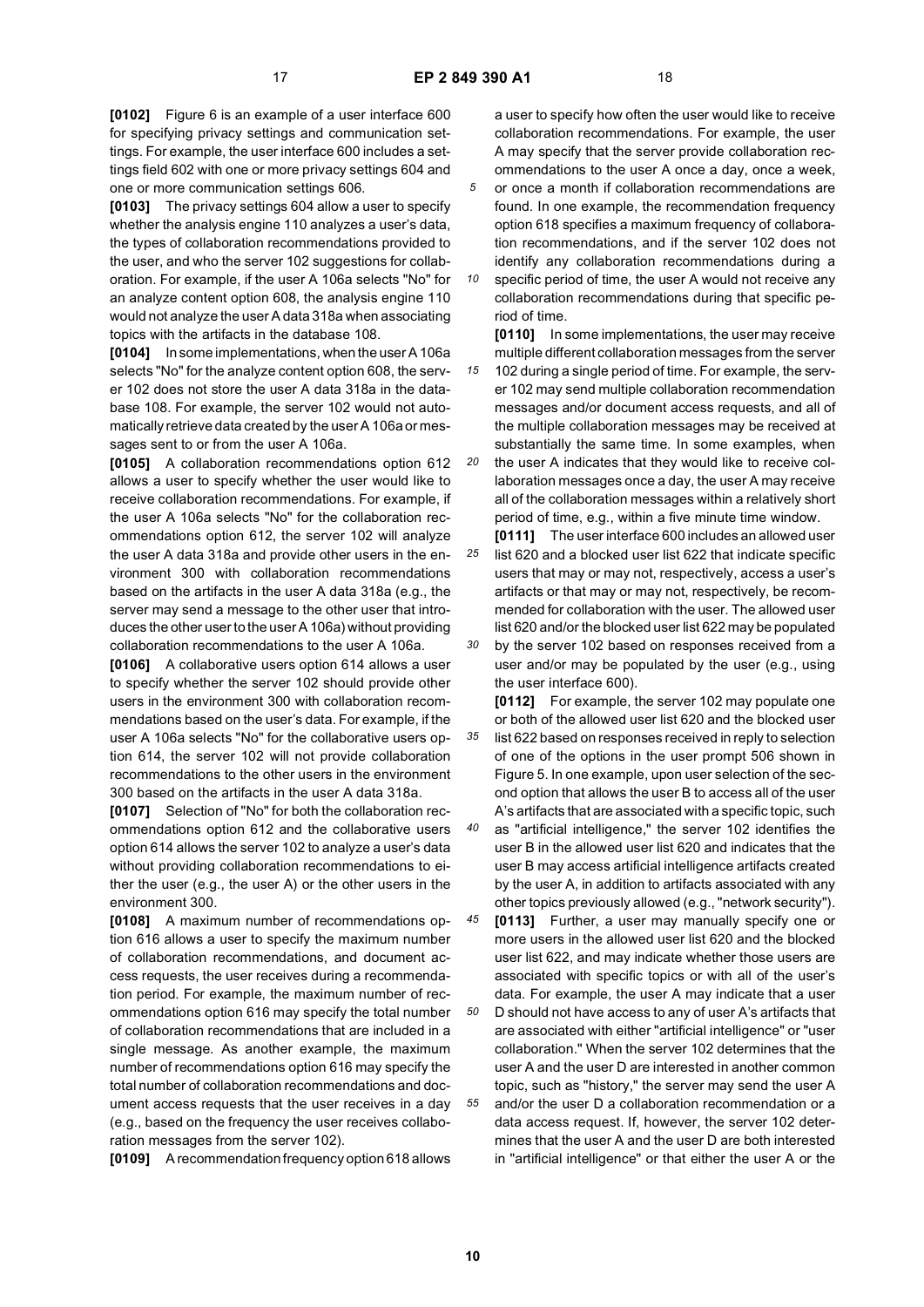**[0114]** When a first user manually identifies a second user in either the allowed user list 620 or the blocked user list 622 without identifying one or more topics associated with the second user, the server 102 does not provide any collaboration recommendations to the first user for the second user and does not allow either user access to the other user's artifacts, without preference to the topic or topics associated with the recommendations or the artifacts. For example, the server 102 would not provide the user A with a collaboration recommendation for the user Z.

**[0115]** In an example of the user A allowing all content to the user X, based on the identification of the user X in the allowed user list 620, when the server 102 identifies a document created included in the user A's data that may be of interest to the user X, the server 102 allows the user X to access the document without preference to the topic or topics associated with the document and without asking the user A if the user X may have access to the document.

**[0116]** The user interface 600 includes a topic list 624 that allows a user to select one or more topics of interest. For example, instead of or in addition to analysis of the user's artifacts by the analysis engine 110 to determine topics associated with the user, the user may select or deselect any of the topics in the topic list 624 to indicate which topics the server 102 should use for collaboration recommendations associated with the user.

**[0117]** For example, upon selection of a computer science option 626, the server 102 would provide the user A with computer science collaboration recommendations (e.g., after analyzing the artifacts in the database 108), assuming that the user A selected "Yes" to the collaboration recommendations option 612. If, however, the user A deselects the computer science option 626, or if the computer science option 626 was never selected for the user A, the server 102 would not provide the user A with any collaboration recommendations for the topic "computer science."

**[0118]** In some implementations, when the analysis engine 110 identifies a new topic associated with a user, the communication engine 112 provides the user with a message indicating the new topic. The message may allow the user to specify whether the user wants to be associated with the new topic. As another example, the message may only provide the user with information about the new topic (e.g., the topic name).

**[0119]** In some implementations, selection of the box adjacent to the computer science option 626 indicates whether the user A is interested in the topic "computer science," while selection of the underlined text "Computer Science" allows the user A to request a collaboration recommendation for computer science. For example, when the server 102 receives an indication that the user

A selected the underlined text "Computer Science," the server 102 identifies one or more users included in a computer science user cluster that do not communicate with the user A about computer science and provides the

user A with a collaboration recommendation indicating the identified one or more users from the computer science cluster.

**[0120]** In some implementations, when the server 102 provides a user with the topic list 624, the server 102 may analyze the database 108 to identify specific subtopics

*10* associated with a particular topic and provide the user with collaboration recommendations for a particular subtopic when the user has indicated that they would like to receive collaboration recommendations for the associat-

*15* ed general topic. For example, when the user A indicates that they would like to receive collaboration recommendations for the general topic of "Computer Science," by selection of the computer science option 626, and the server 102 determines that both the user A and another

*20* user are working on "artificial intelligence," the system provides the user A with a collaboration recommendation that identifies the other user as a potential collaborator for artificial intelligence research based on the selection of the computer science option 626.

*25* **[0121]** In some implementations, when the server 102 identifies a collaboration recommendation for a topic that is not selected in the topic list 624, the server does not provide the user A with the collaboration recommendation. For example, if the server 102 determines that the

*30* user A is interested in "chemical engineering" and that another user interested in chemical engineering does not communicate with the user A, the server 102 would not provide the user A with a collaboration recommendation identifying the other user and "chemical engineering."

*35* **[0122]** Further, if the server 102 determines that the user A and another user are both interested in "materials engineering," a subtopic of "Chemical Engineering," the server 102 would not provide the user A with a collaboration recommendation identifying the other user and ma-

*40* terials engineering based on the user A indicating that they do not want "Chemical Engineering" collaboration recommendations (e.g., the user A not selecting a chemical engineering option 628 in the topic list 624).

*45 50* **[0123]** In some implementations, when the user A selected "No" for the analyze content option 608 and later selects "Yes" for the analyze content option 608, the analysis engine 110 analyzes the user A data 318a upon determining that the user selected "Yes" for the analyze content option 608. As another example, the analysis engine 110 may analyze the user A data 318a the next time the analysis engine 110 analyzes artifacts in the database 108. For example, the analysis engine 110 analyzes the user A data 318a as part of the analysis schedule for the analysis engine 110.

*55* **[0124]** In some implementations when analyzing a user's data, the server 102 determines whether an artifact included in the user's data is work related or non-work related. For example, the server 102 may provide collab-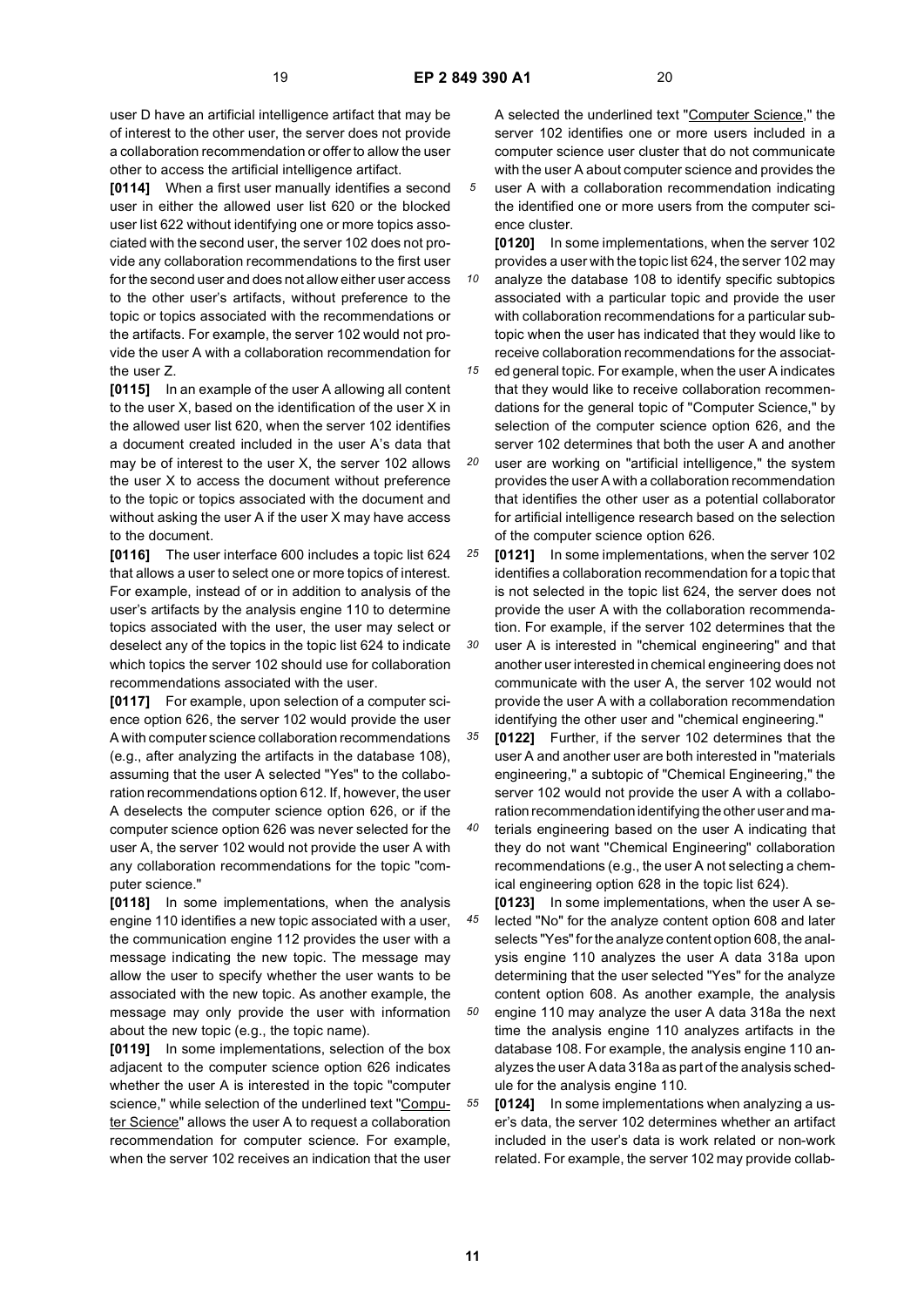*10*

first data.

oration recommendations for topics associated with work related artifacts but not for topics that are only associated with non-work related artifacts. The server 102 may use any appropriate algorithm to determine whether an artifact is work related or non-work related. In some implementations, the user interface 600 includes an option that allows a user to indicate whether the server 102 should provide the user with collaboration recommendations for topics only associated with non-work related artifacts (e.g., an analyze non-work related artifacts option).

**[0125]** In some implementations, the user interface 600 includes a sensitive topics option. The sensitive topics option may allow a user to specify whether the server 102 should not provide any collaboration recommendations for topics that are sensitive (e.g., that the user may not wish other users to know about), whether the server 102 should prompt the user about a sensitive topic prior to providing collaboration recommendations for sensitive topics (e.g., to the user or another user), or whether the server 102 should provide neither a prompt nor a recommendation for sensitive topics.

**[0126]** The user interface 600 may include an input field that allows a user to define one or more sensitive topics. For example, the topic list 624 may include an additional box adjacent to each of the topics that allows a user to define which topics are sensitive for the user. As another example, the user interface 600 may include a field similar to the allowed user list 620 that allows the user to define one or more sensitive topics.

**[0127]** In some implementations, the collaborative users option 614 is one of the privacy settings 604 instead of one of the communication settings 606. In some implementations, all of the settings presented in the user interface 600 are privacy settings.

**[0128]** Figure 7 is a flow diagram of a process 700 for introducing a first user to a second user. For example, the process 700 can be carried out by the server 102 from the environment 100 shown in Figure 1.

**[0129]** Data are received from users, including user data for each of the users (702). The user data may include one or more artifacts for each of the users.

**[0130]** The user data for each of the users are analyzed to determine one or more topics associated with the user data (704). For example, the server determines that the user A created one or more artifacts associated with the topics "artificial intelligence," "user collaboration," and "network security," and that the user B created one or more artifacts associated with the topics "artificial intelligence," and "user collaboration."

**[0131]** First data and second data pertaining to a common topic and available to a first user and a second user, respectively, are identified (706). The first data is available to the first user and not available to the second user and the second data is available to the second user and not available to the first user. For example, the server identifies an artificial intelligence publication written by the user A and an email written by the user B that discusses artificial intelligence.

**[0132]** In some implementations, the first data is not available to the second user based on a permission setting associated with the first data. For example, the first user may establish the permission setting indicating that the second user may not access the first data. In one example, the user A indicates that no other users should have access to the artificial intelligence publication. In another example, an information technology employee specifies one or more permission settings for the first data that prevent the second user from accessing the

**[0133]** A first message that indicates a common interest is sent to the first user (708). The first message indicates that other users are interested in the common in-

*15 20* terest (e.g., with or without indicating the common interest). In some examples, the first message identifies the common topic (e.g., as the common interest). The first message may indicate that other users are interested in the common topic. For example, the first message indicates that there are two other users interested in artificial intelligence. In some examples, the common topic is not

*25* indicate that a common topic has been determined to exist without explicitly indicating the topic. For example, the common topic could be identified later in the process if the first user chooses to move forward with potentially collaborating with some or all of the other users.

identified in the message, but rather the message could

*30 35 40* **[0134]** In some implementations, the indication that other users are interested in a common interest includes an identification of the second user. For example, the first message may indicate that both the user B and the user D are interested in the topic "artificial intelligence." **[0135]** A second message that indicates a common interest is sent to the second user (710). The second message indicates that other users are interested in the common interest (e.g., with or without indicating the common interest). In some examples, the second message identifies the common topic. The second message may indicate that other users are interested in the common topic. For example, the second message indicates that the system identified two other users who may be inter-

*45* ested in collaborating on artificial intelligence research. In some implementations, the second message identifies the other users that are interested in the common topic. In some implementations, either or both users could be

*50* prompted to write their own introductory messages to each other. For example, the introductory messages could help the users decide whether to trust each other with sensitive information under consideration for sharing.

**[0136]** A response from the first user that indicates that the first user would like to collaborate with the second user is received (712). The response may be based on the sending of the first message. For example, the first user may receive the first message and select an option included in the first message, or reply to the first message, to send a response to the server.

**[0137]** The first user and the second user are intro-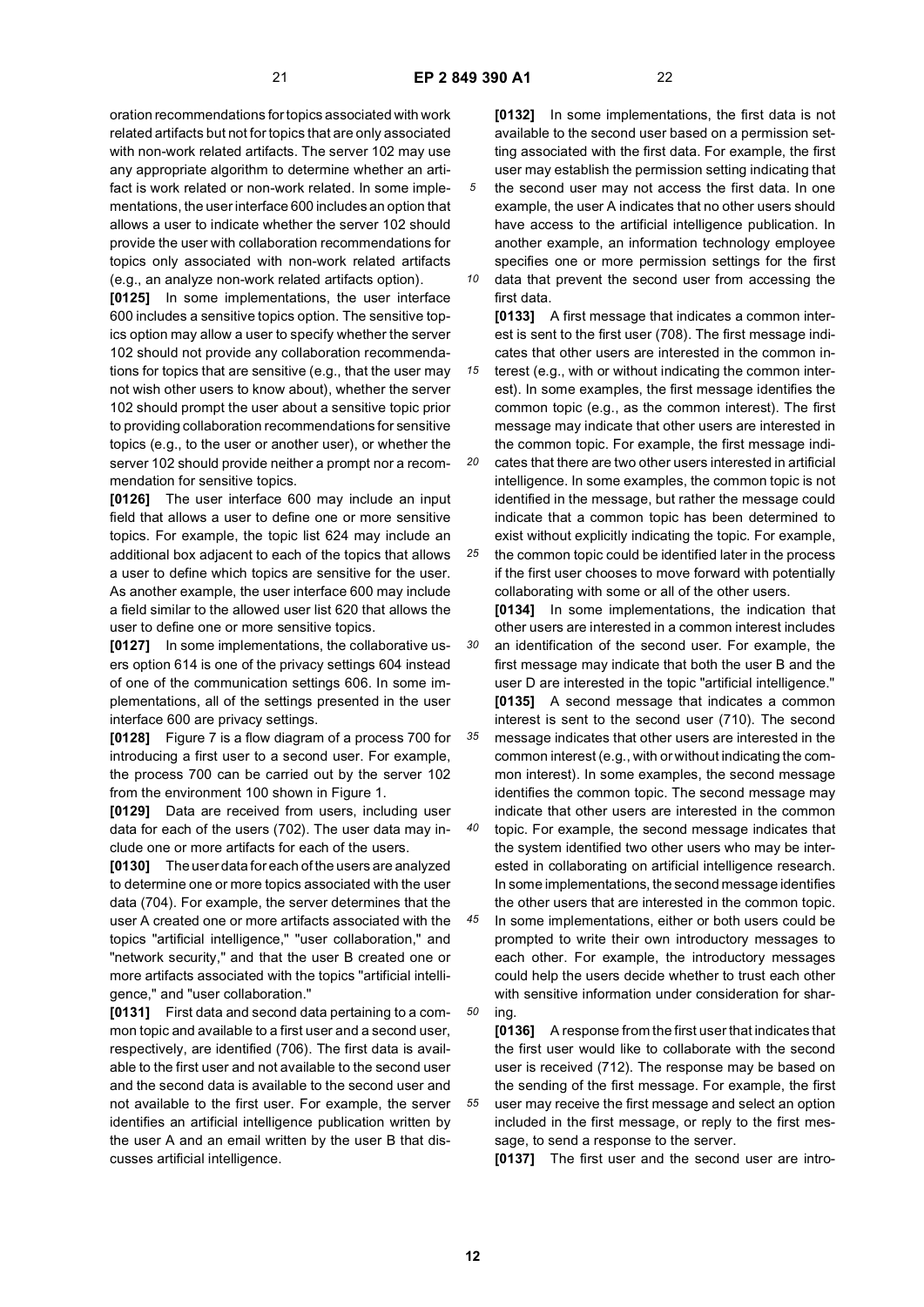duced (714). The introduction of the first user and the second user may be based on the receipt of the response from the first user. For example, the server sends a third message to the first user that identifies the second user. In some implementations, the server may schedule a meeting between the first user and the second user. The server may use any other appropriate method to introduce the first user and the second user.

**[0138]** In some implementations, the first user and the second user are enabled to communicate (e.g., the first user and the second user are introduced) based on determining that the first user and the second user do not communicate about the common topic. For example, the server may introduce the first user and the second user for collaboration regarding computer science upon determining that the first user and the second user did not previously discuss computer science together.

**[0139]** The first user is enabled to make at least some of the first data available to the second user (716). For example, the server may enable the first user to make data available to the second user based on the identification. In some examples, the server may enable the first user to make data available to the second user based on the receipt of the response from the first user.

**[0140]** For example, the server allows the first user to change one or more permission settings associated with the first data to allow the second user to access at least some of the first data. In another example, the server enables the first user to send one or more artifacts included in the first data to the second user.

**[0141]** In some implementations, a network folder or other shared workspace, such as a non-public area in a social networking system, may be created to which the first user and the second user have access. The first user may then place at least some of the first data in the network folder so that the second user may access the at least some of the first data. Any other appropriate method may be used to enable the first user to make at least some of the first data available to the second user.

**[0142]** The order of steps in the process 700 described above is illustrative only, and the introduction of the first user to the second user can be performed in different orders. For example, the server may send the second message prior to sending the first message. In another example, the server may receive the response from the first user prior to sending the second message.

**[0143]** In some implementations, the server enables the first user to make data available to the second user prior to sending the first message. For example, the first message may indicate that the first user may provide the second user access to at least some of the first data.

**[0144]** In some implementations, the second message indicates that the second user has access to at least some of the first data. In this example, the server may receive the response from the first user, enable the first user to make data available to the second user, and provide the second message to the second user.

**[0145]** In some implementations, the process 700 can

include additional steps, fewer steps, or some of the steps can be divided into multiple steps. For example, the server may send the first message and the second message at substantially the same time (e.g., in the same step).

*5* **[0146]** In some implementations, the first message and the second message are the same message. For example, the server may introduce the first user and the second user by sending the same message to the first user and the second user such that if one of the users replies to

*10* the message, the other user receives the reply. In these implementations, the first message introduces the first user and the second user.

*15* **[0147]** In some implementations, the first user and the second user are introduced when the first user and the second user are both allowed access to a shared workspace. For example, the server may automatically create a shared workspace (e.g., a social networking space) with the first user and the second user having access to the shared workspace. In some examples, only the first

*20* user and the second user may access the shared workspace. In some examples, the use of the shared workspace for the first user and the second user may permit the introduction to be anonymous or pseudonymous (e.g., the first user and the second user are not identified

*25* by name on the shared workspace). Examples of shared spaces are described in a patent application titled "Electronic Communicating," U.S. Serial No. 13/488,643, filed June 5, 2012, which is hereby incorporated by reference in its entirety.

*30* **[0148]** In some implementations, the first user and the second user are introduced anonymously. For example, the server may introduce the first user and the second user through an anonymous email or forum and the first user or the second user may decide to share their contact

*35 40* information with the other user. In some examples, the common topic may be identified by the anonymous email, forum, or other communication technique. In some examples, the common topic is not identified, e.g., the users are told that they may have an unidentified topic of interest in common.

**[0149]** In some implementations, the server requests a self-introduction from the first user and/or the second user. For example, the server may request a self-introduction from the first user (e.g., during step 708) and

*45 50* present the self-introduction to the second user (e.g., during step 710). The server may request one or more selfintroductions from users prior to introducing the users to other users in the organization. In some examples, when presented with a self-introduction request, a user may provide a self-introduction to the server, request a system generated introduction, or decline introduction to another

**[0150]** In some implementations, the server identifies the first data and the second data separately. For example, the server may identify the first data and then identify the second data approximately a week or a month later. **[0151]** In some implementations, the first user contacts the second user directly. For example, the first message

**13**

*55*

user or other users.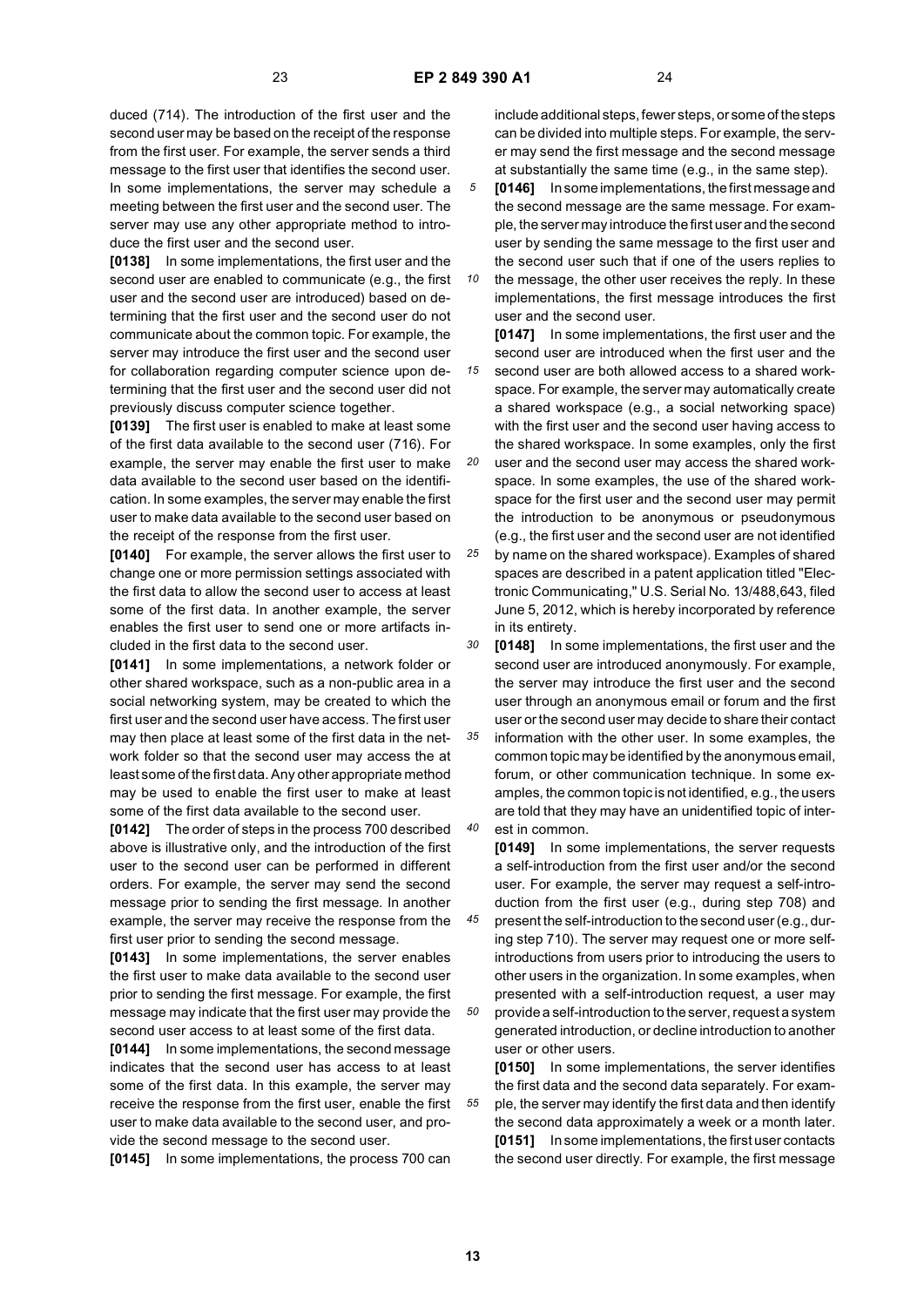*25*

*30*

may include an email address for the second user. In that case, the first user may email the second user employing the second user's email address. In these implementations, the server introduces the first user and the second user in the first message.

**[0152]** In some implementations, the server performs steps 706 and 714 without performing the other steps of the process 700. For example, the server identifies the first data and the second data pertaining to a common topic and enables the first user and the second user to communicate about the common topic based on the identification.

**[0153]** In some implementations, the server performs the process 700 without performing step 716. For example, the server introduces the first user and the second user and does not enable the first user to make at least some of the first data available to the second user.

**[0154]** Figure 8 is a flow diagram of a process 800 for providing a first user access to at least some of a second user's data. For example, the process 800 can be used by the server 102 from the environment 100 shown in Figure 1.

**[0155]** First data and second data pertaining to a common topic and available to a first user and a second user, respectively, are identified (802). The first data is available to the first user and not available to the second user and the second data is available to the second user not available to the first user. For example, the server identifies the first data and the second data as described above with reference to step 706 in Figure 7.

**[0156]** Once the common topic is identified, the first user and the second user can be enabled to communicate about the common topic based on the identification. The following operations together are an example of a technique in which this communication can be enabled. Other types of operations could also be performed to enable this communication, e.g., in addition to or instead of some or all of the operations.

**[0157]** A first message is sent to the first user that indicates that data not available to the first user is available upon request (804). The first message may identify the common topic associated with the data that is not available to the first user. For example, the first message may specify that "computer science" data is available to the first user upon request. In some examples, the first request may identify specific documents or types of documents that are available upon request. In some examples, the first request may identify the second user.

**[0158]** A first request to access data not available to the first user and pertaining to the common topic is received (806). The server may receive the first request from the first user. For example, the server receives the first request from the first user where the first request indicates that the first user requires access to the data that is not currently available to the first user.

**[0159]** In some implementations, the first request includes an indication of the common topic. For example, the first request identifies the common topic as "computer science."

**[0160]** A second request to the second user to make at least some of the second data available to the first user is sent (808). The server may send the second re-

quest in response to the identification of the second data. The server may send the second request in response to the receipt of the first request from the first user.

**[0161]** The first user is provided access to at least some of the second data (810). For example, based on the first

*10* request, the server provides the first user access to at least some of the second data that was previously not available to the first user. In one example, the server provides the first user access to one or more artifacts associated with the second user.

*15 20* **[0162]** In some implementations, a network folder or other shared collaboration space is created and the at least some of the second data is placed in the network folder. One or more artifacts that the second user identifies may be placed in the network folder. Artifacts associated with both the second user and the common topic

may be placed in the network folder. **[0163]** In some implementations, at least some of the

second data may be placed on another server (e.g., a cloud computing server). Any other appropriate method can be used to provide the first user access to the at least

some of the second data. **[0164]** The order of steps in the process 800 described above is illustrative only, and the providing the first user access to at least some of the second user's data can be performed in different orders. For example, the server may send the second request prior to sending the first message.

*35* **[0165]** In some implementations, the process 800 can include additional steps, fewer steps, or some of the steps can be divided into multiple steps. For example, the server may send the first message and the second request in the same step. In some examples, the server does not provide the first user access to at least some of the second data (e.g., perform step 810).

*40* **[0166]** In some implementations, the server performs one or more steps from the process 800 in conjunction with one or more steps from the process 700. For example, the server may introduce the first user and the second user when sending the second request.

*45* **[0167]** Figure 9 is a flow diagram of a process 900 for providing a first user or a second user with address data to connect to the respective other user. For example, the process 900 can be used by the server 102 from the environment 100 shown in Figure 1.

*50* **[0168]** First data accessible to a first user and second data accessible to a second user are received (902). The first data is not accessible to the second user and the second data is not accessible to the first user.

*55* **[0169]** The first data and the second data may be received at different times. For example, a server may receive the first data and then later receive the second data. In some examples, the first data is received an hour, a day, a week, a year, or multiple years prior to the second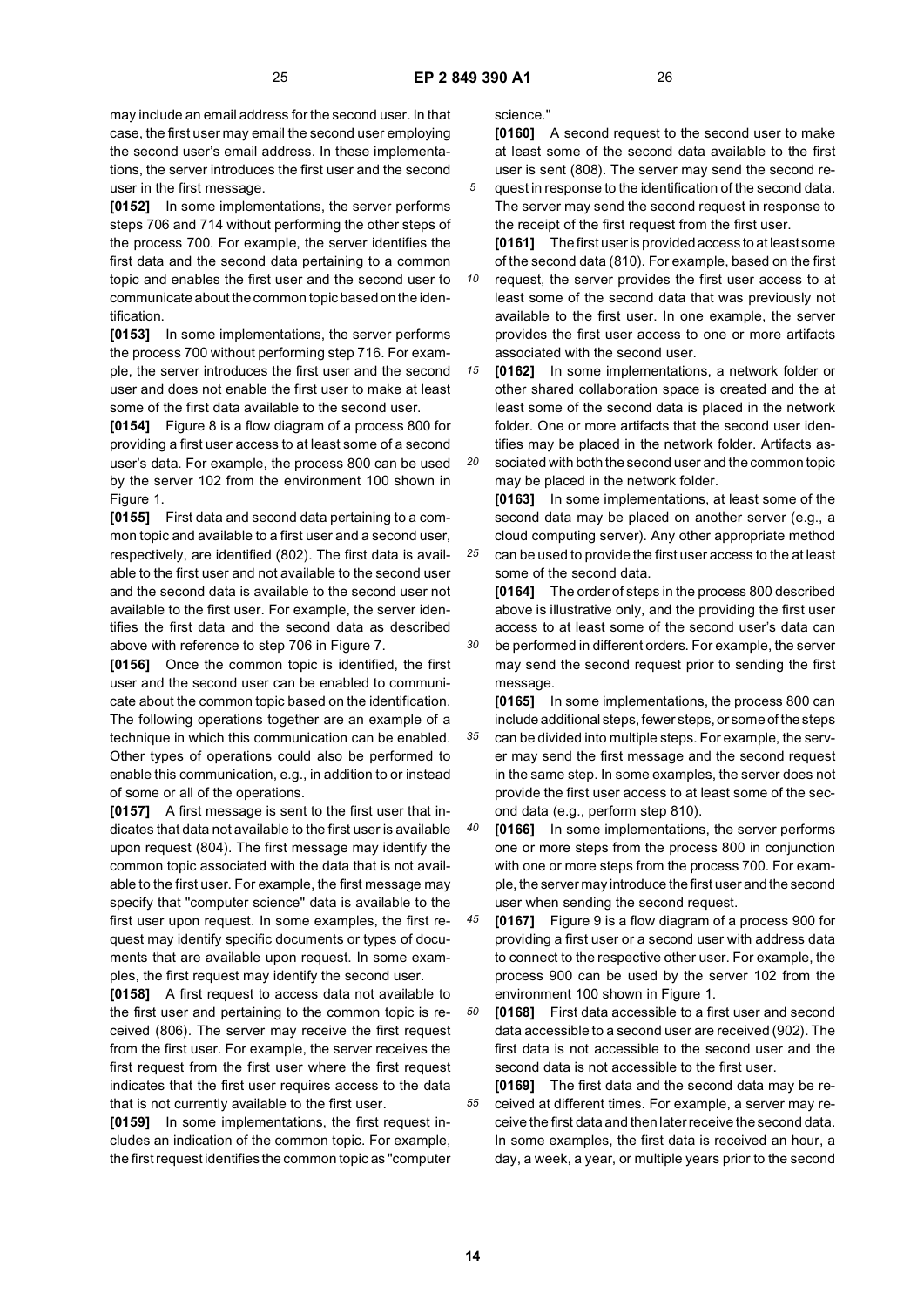data.

**[0170]** In some implementations, the first data and the second data may be received over a period of time. For example, the first data may be received over a period of five years and the second data may be received over a period of two and a half years. The receipt of the first data and the second data may overlap. For example, the second data may be received during the latter two and a half years of the five year period during which the first data is received.

**[0171]** In some implementations, the first data is not accessible to the second user based on a permission setting associated with the first data. For example, the first user or an administrator may configure a setting that allows only the first user to access the first data. In some examples, a plurality of access permissions may be associated with different portions of the first data. The permissions may indicate that only the first user has access to the associated portion of the first data or that a subset of users, not including the second user, has access to the associated portion of the first data.

**[0172]** One or more common words currently included in the first data and the second data are identified (904). For example, a server analyzes the content of the first data and the second data to identify the one or more common words.

**[0173]** In some examples, the one or more common words may include words that are acronyms, synonyms, abbreviations, alternate spellings, expansions, different grammatical numbers, and/or otherwise have the same meaning (e.g., words in different languages) and are in the first data and the second data. For example, the server may identify the word "computer" in the first data and the word "laptop" in the second data and include both words in the one or more common words.

**[0174]** In some implementations, the one or more common words include phrases that have the same or similar meaning. For example, the phrase "network security" may be identified in both the first and the second data. The phrases may be identified based on a database of phrases that associates the phrases with topics. The server may use any appropriate algorithm to identify common phrases in the first data and the second data.

**[0175]** A phrase can be an example of an "n-gram." An n-gram is a collection of items, where 'n' is the number of items, e.g., words. For example, a phrase that contains three words is a three-gram, a phrase that contains five words is called a five-gram, and so on. In some examples, a particular n-gram can be a collection of letters, symbols, or other items other than words, or a combination of any of these things.

**[0176]** The server may use any appropriate algorithm to identify the common words.

**[0177]** A current frequency of occurrence of each of the identified one or more common words is calculated (906). For example, the server calculates a current frequency of each of the one or more common words based on a quantity of occurrences of the respective common

word and the total quantity of words in the first data and/or the second data. In some examples, a current frequency is based on the total quantity of occurrences of the respective common word in both the first data or the second data and the total quantity of words in both the first data and the second data. In one example, when the common word appears in the first data five times and the second data nine times, and there are a total of 2,800 words in the first data and the second data, the frequency of occurrence of the common word is .5%.

*10 15 20* **[0178]** In some implementations, the frequency of occurrence of a common term is an average of two values. For example, the frequency of occurrence may be the average of a first frequency of the common term in the first data and a second frequency of the common term in the second data. In one example, when the first data includes 500 words and the common term occurs five times in the first data, the first frequency is 1% and when the second data includes 2,300 words and the common term occurs nine times in the second data, the second frequency is 0.39%. In this example, the frequency of occurrence for the common word is 0.70%, e.g., (1% +

*25 30 35* 0.39%) / 2. **[0179]** In some implementations, when two or more of the common words are related, e.g., associated with a similar topic, the current frequencies of the two or more related common words may be combined. For example, when the terms "artificial intelligence" and "intelligent agent" both occur in the first data and the second data, the current frequencies for both terms may be combined and associated with one of the terms, e.g., "artificial intelligence." The server may use any appropriate algorithm to determine whether two or more of the common words are related. For example, the server may use a database that associates words and phrases that are related.

**[0180]** Data pertaining to a common topic is identified in the first data and in the second data (908). The first data is accessible to a first user and not accessible to a second user, and the second data is accessible to the second user and not accessible to the first user. For example, the data pertaining to the common topic is identified by identifying the common topic as a topic that is associated with a common word of the one or more identified common words which has one of the highest current

*45 50* frequencies of occurrence in the first data and the second data. For example, the server may determine that a first common word that has the highest current frequency is a less important word than a second common word that has the second highest current frequency, and select the second common word and the common topic associated with the second common word. In some examples, a word may be less important if the word is a stop word, such as "the," "is," "at," and "on" to name a few examples.

*55* **[0181]** In some examples, the common topic is associated with two or more common words that are associated with the same or a similar topic compared to another topic that is associated with only one of the common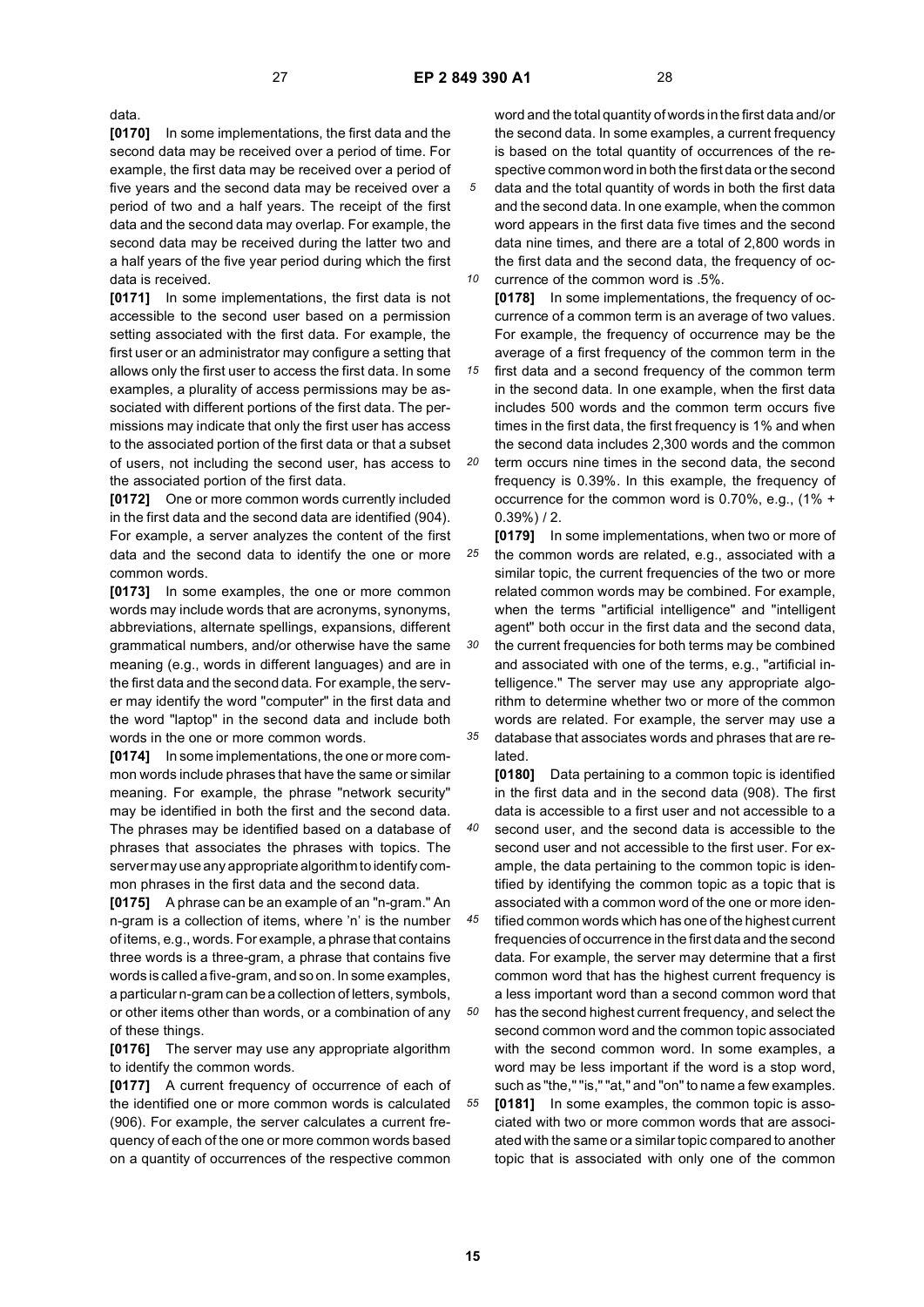*10*

words. For example, a first topic may be associated with a first common word that has the highest current frequency, and a second topic may be associated with a second common word that has the third highest current frequency, a third common word that has the fourth highest current frequency, and a fourth common word that has the sixth highest current frequency, where a combination, e.g., sum, of the third highest current frequency, the fourth highest current frequency, and the sixth highest current frequency is greater than the highest current frequency. Thus, the combination of the frequencies of the second common topic is greater than the frequency of the first common topic. In this example, the server may select the second topic as a primary common topic, and use the second topic as the common topic for the process 900.

**[0182]** In some implementations, when the one or more common words include phrases, frequencies associated with phrases may be associated with a greater weight than frequencies associated with single non-compound words. For example, if the phrase "network security" has a frequency of occurrence of 0.5%, the word "network" has a frequency of occurrence of 0.9%, and the word "security" has a frequency of occurrence of 1%, the server may identify "network security" as the common topic, assuming that no other common words have a frequency greater than 1%.

**[0183]** A determination is made that the first user and the second user fulfill a security constraint (910). For example, the server determines whether the first user and the second user are permitted to discuss the common topic with other users. In some examples, when the common topic may be sensitive, the organization or organizations employing the first user and the second user may prevent the first user or the second user from collaborating on the common topic. In some examples, the organization or organizations employing the first user and the second user may prevent the first user or the second user from collaborating through an automated system without administrator approval, e.g., a system administrator or a manager of the first user or the second user. **[0184]** In some implementations, the determination is made whether the first user and the second user may collaborate on a project without revealing the first data and the second data. For example, the server may facil-

itate collaboration between the first user and the second user on projects associated with the common topic without revealing specific details about confidential research, e.g., contained in the first data or the second data.

**[0185]** In some implementations, the security constraint includes one or more privacy policies. For example, the server may determine that both the first user and the second user have agreed to receive collaboration recommendations and that the server may provide information to the first user or the second user about the other user.

**[0186]** A message to the first user or the second user is sent that identifies the common topic and indicates the

other users are interested in the common topic (912). For example, the first user may receive a message that indicates that the second user is interested in the topic "artificial intelligence" which was identified as a topic of interest to the first user.

**[0187]** In some implementations, the message does not specify the common topic and/or the other users but allows the recipient to indicate whether they are interested in additional information about the common topic and/or the other users.

**[0188]** In some implementations, the message includes details about the other users or the common topic. For example, the message sent to the first user that indicates that the second user is interested in the common

*15* topic. In some examples, the message sent to the first user indicates that other users are interested in a specific topic of interest to the first user, such as "computer science" or "database optimization."

*20* **[0189]** The first user or the second user is provided with address data to connect to the respective other user (914). For example, upon the identifying of the data pertaining to the common topic, the first user or the second user may be provided with the address data to connect to the respective other user via an electronic communi-

*25* cation channel. In some implementations, the address data is included in the message to the first user or the second user.

*30* **[0190]** The address data may include an email address, phone number, an instant messaging address, or social networking contact information, to name a few examples. The address data may include any combination of types of address data depending on one or more settings specified by the first user and/or the second user. For example, the first user may configure settings to allow

*35 40* the server to send the first user's email address and social networking contact information to another user in a collaboration recommendation and the second user may configure settings to allow the server to send the second user's email address, instant messaging address, and web page to another user in a collaboration recommen-

dation. **[0191]** In some implementations, the determination regarding the security constraint is made before providing the message and/or the address data to the first user or

*45* the second user. For example, the server determines that the security constraints indicate collaboration restrictions or indicate that the first user and the second user may be allowed to collaborate, and provides the address data to the first user or the second user.

*50 55* **[0192]** In some implementations, the server provides anonymous address data to the first user or the second user. For example, the server may introduce the first user and the second user through, for example, an anonymous email (e.g., emails that originate from an intermediary that substitutes anonymous email addresses for the original email addresses) or forum (e.g., a forum that stores data anonymously) and the first user or the second user may later decide to share their contact information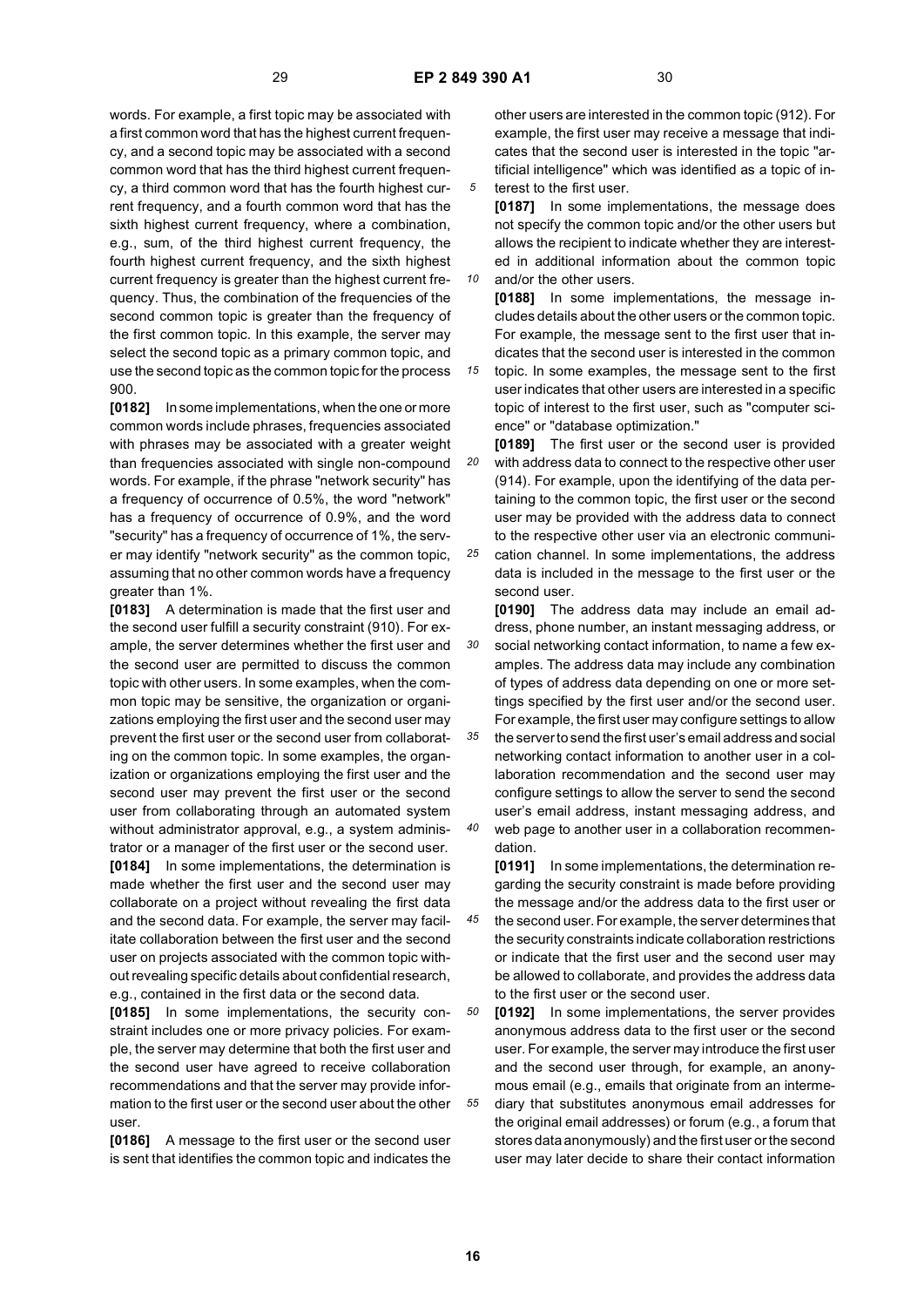*10*

*30*

with the other user.

**[0193]** An electronic communication channel between the first user and the second user is established (916). For example, the electronic communication channel may be established upon the providing of the address data. **[0194]** In some examples, the electronic communication channel is established after the first user or the second user interacts with the address data. For example, when the address data includes an instant messaging address, the first user may select the instant messaging address to create an instant messaging communication channel between a first computer operated by the first user and a second computer operated by the second user, e.g., where the second computer is associated with the second user's instant messaging address. In another example, the electronic communication channel conveys data for a video or audio call between the first computer and the second computer operated by the first user and the second user respectively. In some examples, the electronic communication channel is an email conversation, e.g., one or more email messages transmitted between the first user and the second user.

**[0195]** In some implementations, the electronic communication channel allows the first user and the second user to access a shared workspace, such as a network folder or a non-public area in a social networking system. In some examples, the electronic communication channel allows the first user and the second user to access a shared document at the same time where the shared document may be used to collaborate on the common topic.

**[0196]** At least some of the first data are made accessible to the second user (918). For example, the first user or an administrator may make the at least some of the first data accessible to the second user. The at least some of the first data may include data relating to the common topic.

**[0197]** In some implementations, the first user makes the first data accessible to the second user by selecting an option in a message that indicates that an administrator should provide the second user with access to the at least some of the first data. For example, the administrator may change one or more permissions associated with the at least some of the first data to allow the second user access to the at least some of the second data.

**[0198]** In some examples, the administrator or the first user may provide the second user with a copy of the at least some of the first data. For example, the first user may send a copy of at least some of the first data, e.g., as an attachment, in an email to the second user. In another example, the first user or the administrator may place a copy of the at least some of the first data on a shared workspace that is accessible by the second user. **[0199]** In some implementations, at least some of the first data is made accessible to the second user upon the providing of the address data (e.g., upon performing step 914) or upon the establishing of the electronic communication channel (e.g., upon performing step 916). For

example, the server may send the second user a copy of a publication written by the first user along with the first user's email address, e.g., as the address data, in an email, based on settings specified by the first user. In some examples, when the electronic communication channel provides the first user and the second user access to the shared workspace, and the first user places the at least some of the first data in the shared workspace, the at least some of the first data is made available to the second user.

**[0200]** The content of the first data or the second data is changed (920). For example, the first user and/or the second user may create a new document, update an old document, or delete a document that was included in the

*15* first data or the second data, respectively. Because the data under analysis has changed, the system can determine whether or not a common topic among the users may have changed, e.g., is more specific. For example, if the users both make changes to their respective doc-

*20 25* uments to include information relating to the topic of "cloud computing," the system may use the changes to determine that the common topic has changed from a general topic of "computer science" to a more specific topic of "cloud computing." In some examples, some of the first data is made accessible to the second user and

is excluded from further analysis of the first data with respect to the second user. **[0201]** In some implementations, when the first user or the second user delete a document, the copy of the document is not deleted from the first data or the second

data depending on one or more privacy settings. For example, when the first data is a copy of the data the first user is actively working with, the server may retain the copy of the deleted document in the first data to provide

*35* the first user with better collaboration recommendations. **[0202]** In some implementations, the server receives a message indicating a change to the first data or the second data and updates the first data or the second data according to the indicated changes. For example,

*40* the server may receive a message indicating that one or more documents have been altered or added to the first data and may update the first data accordingly.

**[0203]** In some examples, the server receives input from a first computer operated by the first user indicating

- *45* changes to the first data. For example, when the first data is the actual data the first user accesses, rather than a copy of the data, when the first user opens a document, the first computer requests a copy of the document from the server. If the first computer makes any changes to
- *50* the document, the first computer then sends those changes to the server so that the server makes corresponding updates to the first data.

*55* **[0204]** In some implementations, the identifying of the one or more common words (e.g., performance of step 904) and/or the calculating of the current frequency of occurrence of each of the identified one or more common words (e.g., performance of step 906) are performed during a change of the first or second data (e.g., performance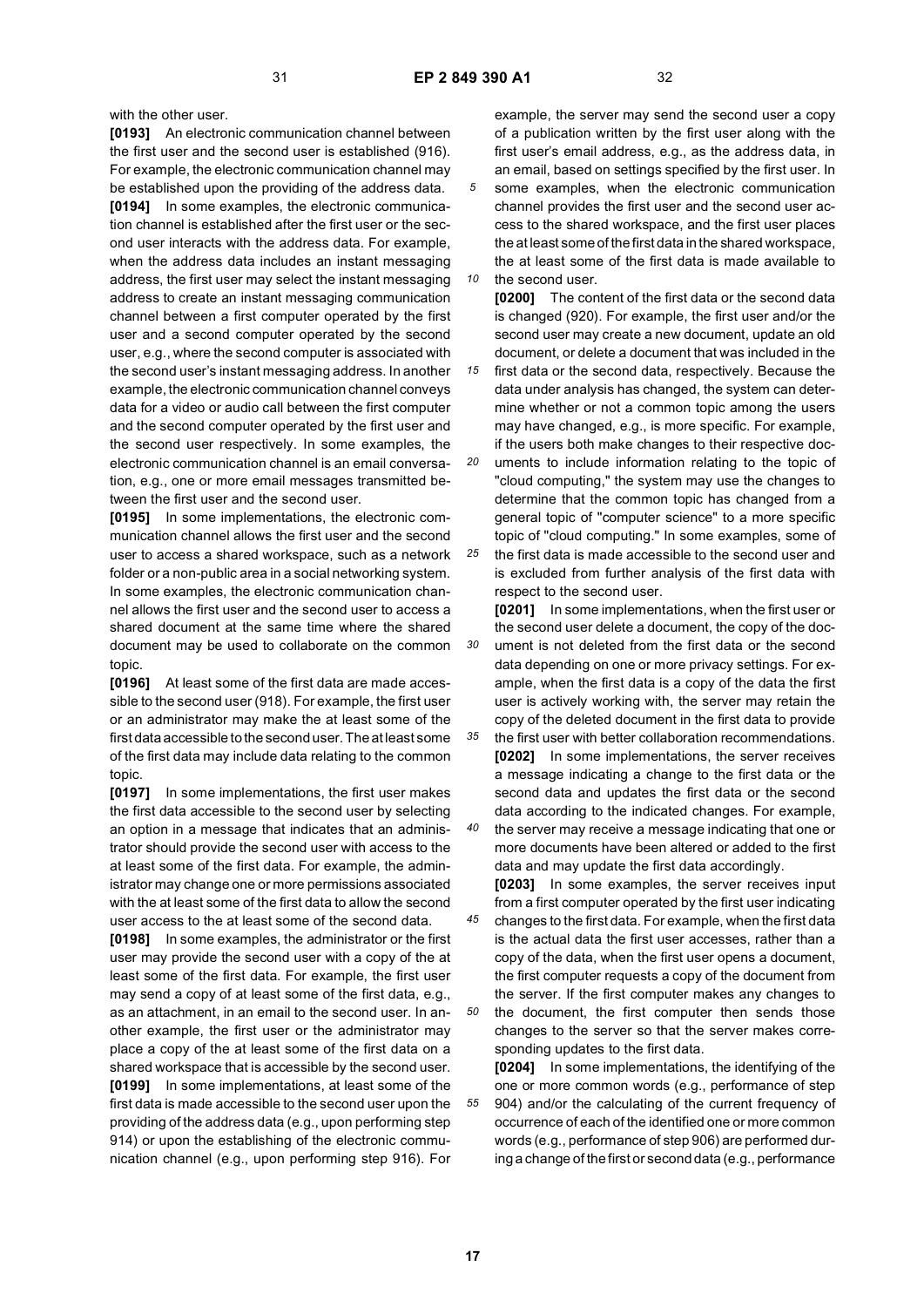*15*

of step 920). For example, the server may identify the one or more common words and receive an update to the first data while calculating the current frequencies of occurrence.

**[0205]** In some implementations, the server may make a copy of the first data and/or the second data while identifying the one or more common words and calculating the current frequencies of occurrence so that any changes made to the first data and the second data do not affect the identification or the calculation. In some implementations, if the first data or the second data are updated while the server identifies the common words or calculates the current frequencies of occurrence, the server performs the identification and/or the calculation again when the data is not being updated. In some implementations, the server may perform the identification and calculation during off peak hours to reduce the likelihood of changes to the first data and the second data during the identification and calculation.

**[0206]** The identified one or more common words are adjusted (922). For example, the server determines if there are any changes to the previously identified one or more common words and adjusts the one or more common words accordingly. In some examples, the server may add one or more words to the one or more common words and/or remove one or more words from the one or more common words based on the changes to the first data and the second data.

**[0207]** The current frequency of occurrence of each of the identified one or more common words is recalculated (924). For example, updated frequencies of occurrence are calculated for each of the adjusted one or more identified common words as described above with respect to step 906. When one or more words are added to the common words, the frequencies of occurrence for these words are calculated for the first time.

**[0208]** The common topic is adjusted to a topic that is associated with a common word which has one of the highest recalculated current frequencies of occurrence (926). The common word is from the adjusted one or more identified common words and has one of the highest recalculated current frequencies of occurrence in the current first and second data.

**[0209]** In some implementations, the adjusted common topic is the same as the original common topic, depending on the changes to the first data and the second data. In some examples, the adjusted common topic is different from the original common topic.

**[0210]** The first user and the second user are notified of the adjusted common topic (928). For example, when the adjusted common topic is different than the original common topic the first user and the second user may receive a message that indicates that the adjusted common topic may be a better topic for collaboration than the original common topic. In some examples, the server does not immediately notify the first user or the second user about the adjusted common topic depending on the communication settings of the first user and the second

user, respectively.

**[0211]** In some examples, when the adjusted common topic is different than the original common topic, the first user and the second user are notified about the adjusted common topic. For example, when the first user or the second user receive a collaboration recommendation

message with only a single topic, e.g., the original common topic, and the server later identifies the adjusted common topic as having the highest recalculated current

*10* frequency of occurrence, the server may then notify the first user or the second user about the adjusted common topic.

**[0212]** In some implementations, for example, when the adjusted common topic is the same as the original common topic, the server does not notify the first user or the second user.

**[0213]** The order of steps in the process 900 described above is illustrative only, and providing the first user or the second user with the address data to connect to the

*20* respective other user can be performed in different orders. For example, the server may make at least some of the first data accessible to the second user after any of the steps 920 through 928.

*25 30 35* **[0214]** In some examples, some of the steps may be performed concurrently. For example, the server may identify one or more common words, e.g., in step 904, while the content of the first data or the second data is changed, e.g., in step 920, and may calculate a current frequency of occurrence, e.g., in step 906, while the content of the first data or the second data is changed. If the content of the data is changed, the step of identifying the common words can be performed again to reflect the changed data, and the step of calculating the frequency of occurrence of words can be performed again to reflect the changed data.

**[0215]** In some implementations, the server may adjust the common topic prior to providing the first user or the second user with the address data. For example, the server may identify one or more common words, receive an update to the first data or the second data, adjust the identified one or more common words, identify a common topic, and provide the first user or the second user with the address data. In another example, when the first user and the second user receive collaboration recommenda-

*45* tions on a periodic basis, when the server identifies a common topic and, prior to sending a collaboration recommendation to the first user or the second user according to the respective recommendation frequencies, receives an update to the first data or the second data, the

*55* server may adjust the common words, calculate the current frequencies of occurrence for the adjusted common words, and adjust the common topic based on the updated current frequencies of occurrence. Then the server may send a collaboration recommendation to the first user and/or the second user based on the adjusted common topic.

**[0216]** In some implementations, the process 900 can include additional steps, fewer steps, or some of the steps

*50*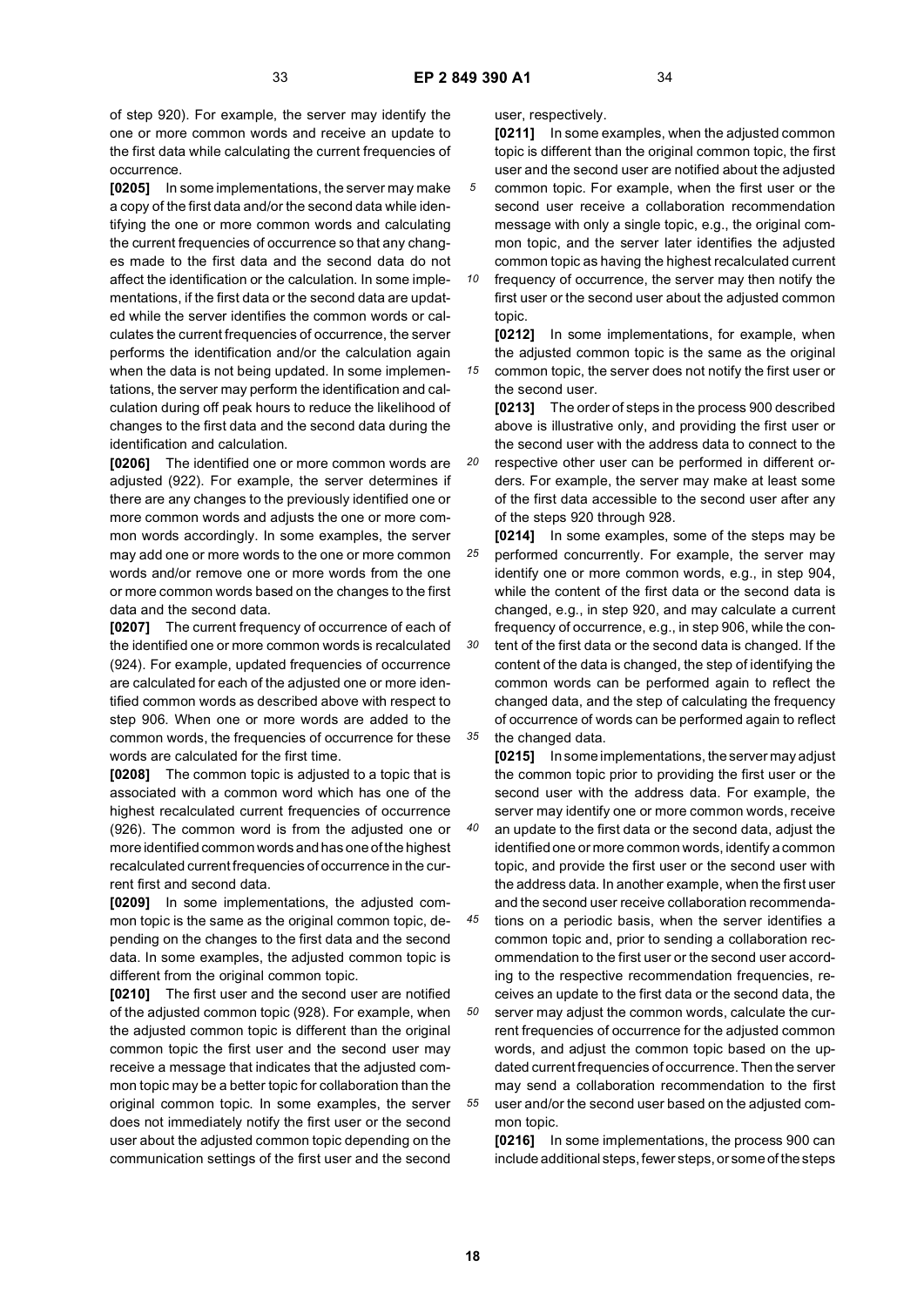can be divided into multiple steps. For example, the server may identify the data pertaining to the common topic (e.g., perform step 908) and provide the first user or the second user with the address data to connect to the respective other user (e.g., perform step 914) without performing the other steps of the process 900.

**[0217]** In some implementations, the server performs steps 904, 906, and 908 as part of the same step. For example, the server may analyze the first data and the second data to identify the common topic. The analysis of the first data and the second data may include identifying the one or more common words (e.g., performing step 904), calculating the current frequency of occurrence (e.g., performing step 906), and identifying the common topic as the topic associated with the highest current frequency of occurrence (e.g., performing step 908).

**[0218]** In some implementations, the server may perform two or more of steps 912, 914, 916, and 918 as a single step. For example, the server may identify the common topic and create an instant messaging session between a first computer and a second computer operated by the first user and the second user, respectively, and include information about the common topic, the first user, and the second user in the instant messaging session, e.g., where the instant messaging session itself shares the address data of the first user and the second user. The first user and the second user may then determine whether to collaborate on the common topic or another topic of interest.

**[0219]** In some implementations, the frequency of occurrence is represented by a different type of value. For example, the frequency of occurrence may be a decimal value that is not a percentage.

**[0220]** In some implementations, the server performs matchmaking based on ranking the topics associated with the users in the environment 100. For example, the server identifies the topics in which a user is most interested (e.g., based on the frequency of terms associated with those topics) and provides collaboration recommendations for those topics.

**[0221]** In some implementations, the server ranks the topics associated with a user based on the age of the artifacts associated with the topics. For example, the server assigns a higher rank to a topic associated with artifacts a user created in the previous month than a topic only associated with artifacts that were created more than one year ago.

**[0222]** In some implementations, the server provides the same collaboration recommendation to a user more than once. For example, if the server determines that a user may be able to collaborate with another user on a specific topic, the server provides the user with a collaboration recommendation. At a later time, if the server determines that the user and the other user still have not communicated, or have not communicated about the specific topic, and that the two users are still interested in the common topic, the server may provide the collaboration recommendation to the user again.

**[0223]** In some implementations, the server provides a user with a collaboration recommendation only once. For example, after the server provides the user with the collaboration recommendation, the server does not provide the same collaboration recommendation to the user, whether or not the user communicated with another user identified in the collaboration recommendation.

*10 15* **[0224]** In some implementations, the server performs user matchmaking for services other than work collaboration. For example, the artifacts included in the database may be university emails and the server may perform matchmaking for university students or university employees. In one example, the server may provide match-

*20* making recommendations as part of a user dating server. **[0225]** In one example, the server may provide matchmaking recommendations for project work groups. For example, the server may identify a group of students that are currently attending the same course (e.g., artificial intelligence) and a subset of the group of students that

*25* have a common interest (e.g., robotics). The server may then provide the subset of the group of students with a matchmaking recommendation that indicates that the subset of the group of students may want to work together on a project for the course.

**[0226]** A few other examples of matchmaking services may include matchmaking for informal settings, community group matchmaking, and association matchmaking (e.g., for a chess club).

*30* **[0227]** Figure 10 is a block diagram of an example computer system 1000. For example, referring to Figure 1, the server 102 or a server forming a portion of the server 102 could be an example of the system 1000 described here, as could a computer system used by any of the

*35 40* users who access resources of the environment 100, the environment 200, or the environment 300. The system 1000 includes a processor 1010, a memory 1020, a storage device 1030, and an input/output device 1040. Each of the components 1010, 1020, 1030, and 1040 can be

interconnected, for example, using a system bus 1050. The processor 1010 is capable of processing instructions for execution within the system 1000. In some implementations, the processor 1010 is a single-threaded processor. In some implementations, the processor 1010 is a

*45 50* multi-threaded processor. In some implementations, the processor 1010 is a quantum computer. The processor 1010 is capable of processing instructions stored in the memory 1020 or on the storage device 1030. The processor 1010 may execute operations such as the steps described above in reference to the process 700 (Figure

7) or the process 800 (Figure 8). **[0228]** The memory 1020 stores information within the system 1000. In some implementations, the memory 1020 is a computer-readable medium. In some implementations, the memory 1020 is a volatile memory unit. In some implementations, the memory 1020 is a nonvolatile memory unit.

**[0229]** The storage device 1030 is capable of providing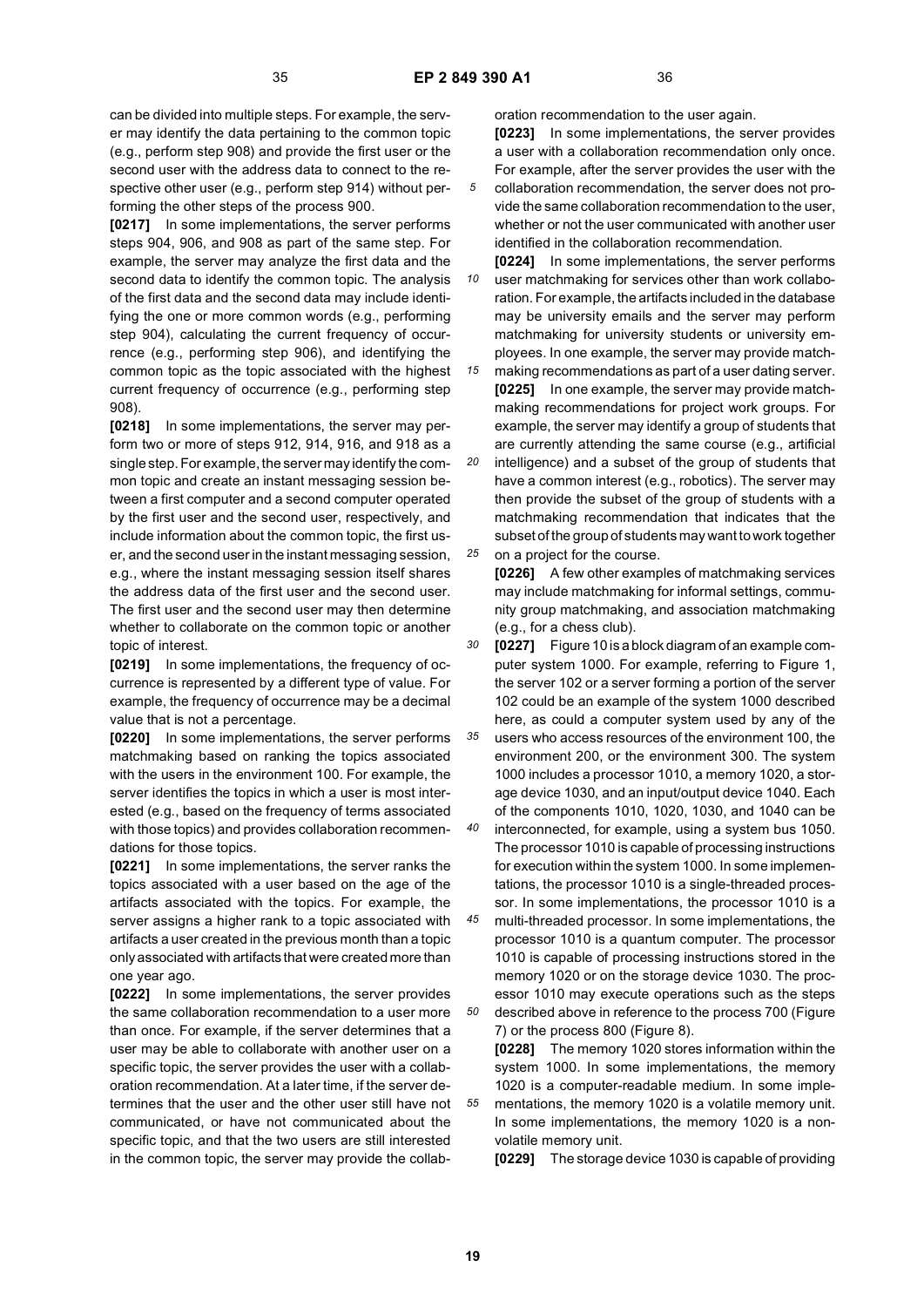mass storage for the system 1000. In some implementations, the storage device 1030 is a computer-readable medium. In various different implementations, the storage device 1030 can include, for example, a hard disk device, an optical disk device, a solid-date drive, a flash drive, magnetic tape, or some other large capacity storage device. In some implementations, the storage device 1030 may be a cloud storage device, e.g., a logical storage device including multiple physical storage devices distributed on a network and accessed using a network. In some examples, the storage device may store longterm data, such as the artifacts in the database 108. The input/output device 1040 provides input/output operations for the system 1000. In some implementations, the input/output device 1040 can include one or more of a network interface devices, e.g., an Ethernet card, a serial communication device, e.g., an RS-232 port, and/or a wireless interface device, e.g., an 802.11 card, a 3G wireless modem, a 4G wireless modem, etc. A network interface device allows the system 1000 to communicate, for example, to transmit and receive data such as the artifacts 104a-b shown in Figure 1. In some implementations, the input/output device can include driver devices configured to receive input data and send output data to other input/output devices, e.g., keyboard, printer and display devices 1060. In some implementations, mobile computing devices, mobile communication devices, and other devices can be used.

**[0230]** A server (e.g., a server forming a portion of the server 102 shown in Figure 3) can be realized by instructions that upon execution cause one or more processing devices to carry out the processes and functions described above, for example, storing the artifacts 104a-b in the database 108 and associating topics with the artifacts in the database 108 (Figure 3). Such instructions can include, for example, interpreted instructions such as script instructions, or executable code, or other instructions stored in a computer readable medium. A server can be distributively implemented over a network, such as a server farm, or a set of widely distributed servers or can be implemented in a single virtual device that includes multiple distributed devices that operate in coordination with one another. For example, one of the devices can control the other devices, or the devices may operate under a set of coordinated rules or protocols, or the devices may be coordinated in another fashion. The coordinated operation of the multiple distributed devices presents the appearance of operating as a single device. **[0231]** Although an example processing system has been described in Figure 10, implementations of the subject matter and the functional operations described above can be implemented in other types of digital electronic circuitry, or in computer software, firmware, or hardware, including the structures disclosed in this specification and their structural equivalents, or in combinations of one or more of them. Implementations of the subject matter described in this specification, such as software for associating topics with users (Figure 3), can be implemented

*10* as one or more computer program products, i.e., one or more modules of computer program instructions encoded on a tangible program carrier, for example a computerreadable medium, for execution by, or to control the operation of, a processing system. The computer readable medium can be a machine readable storage device, a machine readable storage substrate, a memory device, a composition of matter effecting a machine readable propagated signal, or a combination of one or more of them.

*15 20* **[0232]** The term "system" may encompass all apparatus, devices, and machines for processing data, including by way of example a programmable processor, a computer, or multiple processors or computers. A processing system can include, in addition to hardware, code that creates an execution environment for the computer program in question, e.g., code that constitutes processor firmware, a protocol stack, a database management system, an operating system, or a combination of one or more of them.

*25* **[0233]** A computer program (also known as a program, software, software application, script, executable logic, or code) can be written in any form of programming language, including compiled or interpreted languages, or declarative or procedural languages, and it can be deployed in any form, including as a standalone program or as a module, component, subroutine, or other unit suit-

*30* able for use in a computing environment. A computer program does not necessarily correspond to a file in a file system. A program can be stored in a portion of a file that holds other programs or data (e.g., one or more scripts stored in a markup language document), in a single file dedicated to the program in question, or in multiple coordinated files (e.g., files that store one or more mod-

*35* ules, sub programs, or portions of code). A computer program can be deployed to be executed on one computer or on multiple computers that are located at one site or distributed across multiple sites and interconnected by a communication network.

*40* **[0234]** Computer readable media suitable for storing computer program instructions and data include all forms of non-volatile or volatile memory, media and memory devices, including by way of example semiconductor memory devices, e.g., EPROM, EEPROM, and flash

*45* memory devices; magnetic disks, e.g., internal hard disks or removable disks or magnetic tapes; magneto optical disks; and CD-ROM and DVD-ROM disks. The processor and the memory can be supplemented by, or incorporated in, special purpose logic circuitry. Sometimes a server

*50* (e.g., forming a portion of the server 102) is a general purpose computer, and sometimes it is a custom-tailored special purpose electronic device, and sometimes it is a combination of these things.

*55* **[0235]** Implementations can include a back end component, e.g., a data server, or a middleware component, e.g., an application server, or a front end component, e.g., a client computer having a graphical user interface or a Web browser through which a user can interact with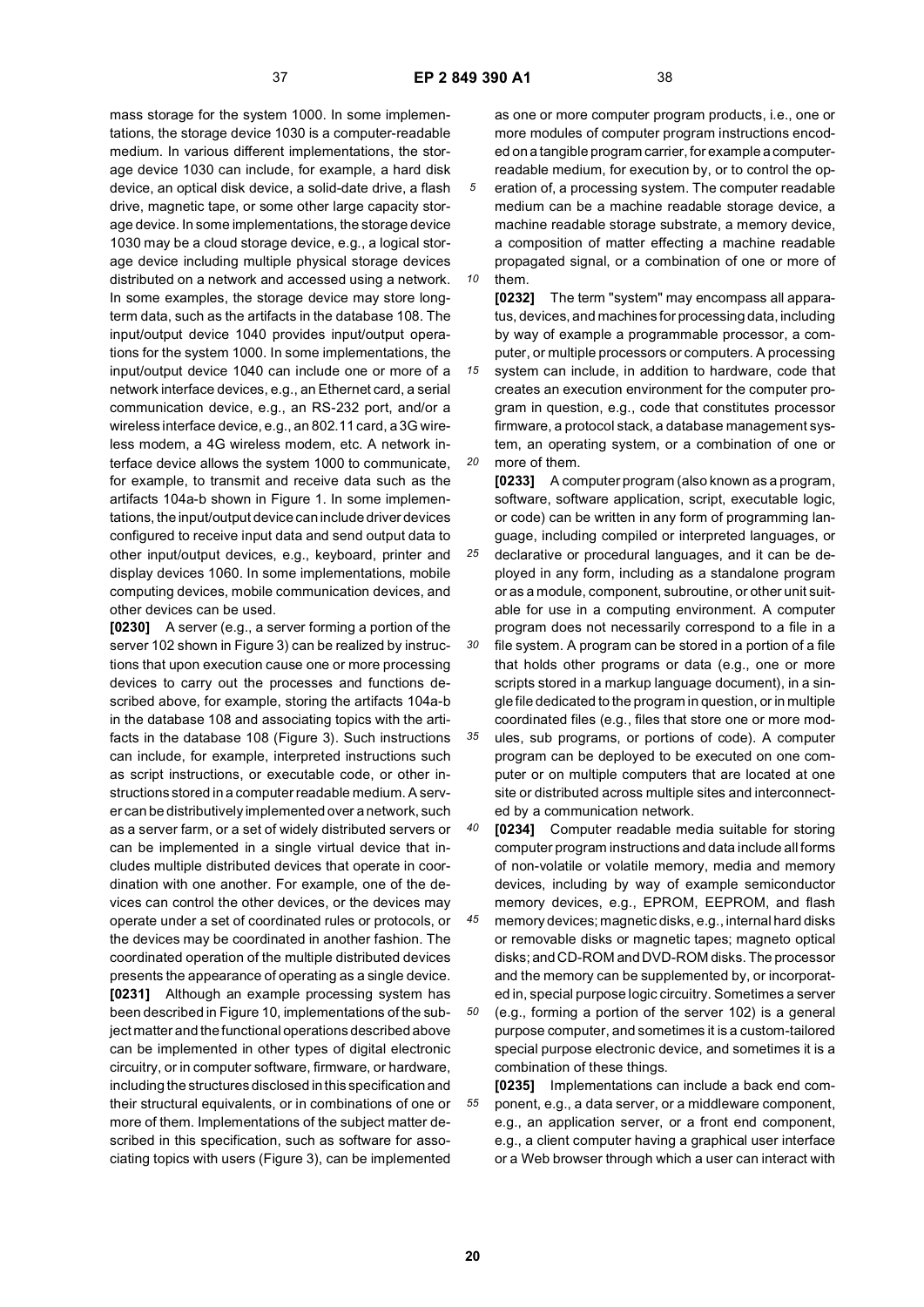*10*

*15*

*20*

*25*

*30*

*40*

*45*

an implementation of the subject matter described is this specification, or any combination of one or more such back end, middleware, or front end components. The components of the system can be interconnected by any form or medium of digital data communication, e.g., a communication network. Examples of communication networks include a local area network ("LAN") and a wide area network ("WAN"), e.g., the Internet.

**[0236]** Certain features that are described above in the context of separate implementations can also be implemented in combination in a single implementation. Conversely, features that are described in the context of a single implementation can be implemented in multiple implementations separately or in any sub-combinations. **[0237]** The order in which operations are performed as described above can be altered. In certain circumstances, multitasking and parallel processing may be advantageous. The separation of system components in the implementations described above should not be understood as requiring such separation.

**[0238]** Other implementations are within the scope of the following claims.

# EMBODIMENTS

**[0239]** Although the present invention is defined in the attached claims, it should be understood that the present invention can also (alternatively) be defined in accordance with the following embodiments:

1. A computer-implemented method comprising:

*35* identifying, in first data available to a first user and not available to a second user, and in second data available to the second user and not available to the first user, data pertaining to a common topic; and

enabling the first user and the second user to communicate about the common topic based on the identification.

2. The method of embodiment 1 in which enabling the first user and the second user to communicate about the common topic comprises:

sending a first message to the first user that indicates that other users are interested in a common topic.

*50* 3. The method of anyone of embodiments 1-2 in which enabling the first user and the second user to communicate about the common topic comprises:

*55* tifies the common topic and indicates that other sending a first message to the first user that idenusers are interested in the common topic.

4. The method of anyone of embodiments 1-3 in

which enabling the first user and the second user to communicate about the common topic comprises:

sending a second message to the second user that identifies the common topic and indicates that other users are interested in the common topic.

5. The method of anyone of embodiments 2-4 in which the indication that other users are interested in the common topic comprises an identification of the second user.

6. The method of anyone of embodiments 2-5 comprising receiving, based on sending the first message, a response from the first user that indicates that the first user would like to collaborate with the second user.

7. The method of anyone of embodiments 1-6 comprising introducing the first user and the second user.

8. The method of embodiment 7 in which introducing the first user and the second user is based on receiving the response from the first user.

9. The method of anyone of embodiments 2-8 comprising sending the first message to the second user and in which the first message introduces the first user and the second user.

10. The method of anyone of embodiments 1-9 in which the first data is not available to the second user based on a permission setting associated with the first data.

11. The method of embodiment 10 in which the permission setting is established by the first user.

- 12. The method of anyone of embodiments 1-11 comprising enabling, based on the identification, the first user to make at least some of the first data available to the second user.
- 13. The method of anyone of embodiments 1-12 comprising sending, based on the identification, a request to the first user to make at least some of the first data available to the second user.
	- 14. The method of anyone of embodiments 1-13 comprising receiving, from the first user and prior to the enablement, a request to access data not available to the first user and pertaining to the common topic.

15. The method of embodiment 14 in which receiving the request to access data not available to the first user and pertaining to the common topic comprises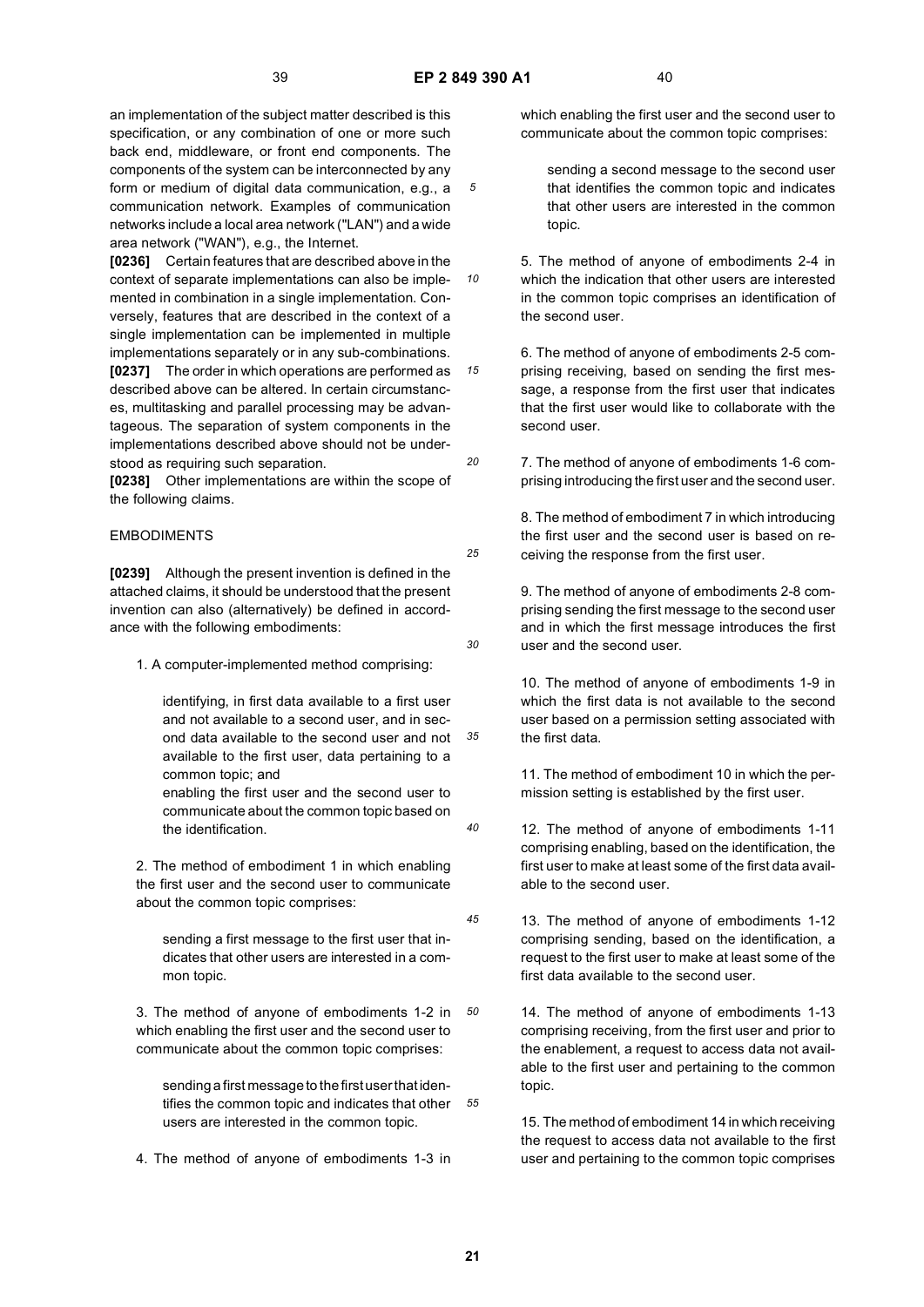*10*

*15*

*30*

*35*

*40*

*45*

*50*

*55*

receiving an identification of the common topic from the first user.

16. The method of anyone of embodiments 14-15 comprising sending, based on the identification and prior to the receipt of the request, a first message to the first user that indicates that the data not available to the first user is accessible upon request and identifies the common topic.

17. The method of embodiment 16 in which enabling the first user and the second user to communicate about the common topic comprises providing, based on receiving the request to access data not available to the first user, the first user access to at least some of the data that was previously not available to the first user.

*20* 18. The method of anyone of embodiments 1-17 comprising determining, based on the identification, whether the first user and the second user communicate about the common topic;

*25* in which enabling the first user and the second user to communicate is based on determining that the first user and the second user do not communicate about the common topic.

19. The method of anyone of embodiments 1-18 comprising:

receiving data from users, in which the data includes user data for each of the users and includes the first data and the second data, and the users include the first user and the second user; and

analyzing the user data for each of the users to determine one or more topics associated with the user data;

in which the identification is based on the analysis.

20. A computer readable storage device storing a computer program product comprising machinereadable instructions that, when executed, cause a computer system to carry out operations comprising:

identifying, in first data available to a first user and not available to a second user, and in second data available to the second user and not available to the first user, data pertaining to a common topic; and

enabling the first user and the second user to communicate about the common topic based on the identification.

21. The computer readable storage device of embodiment 20 in which enabling the first user and the second user to communicate about the common topic comprises:

sending a first message to the first user that indicates that other users are interested in a common topic.

22. The computer readable storage device of anyone of embodiments 20-21 in which enabling the first user and the second user to communicate about the common topic comprises:

sending a first message to the first user that identifies the common topic and indicates that other users are interested in the common topic.

23. The computer readable storage device of anyone of embodiments 20-22 in which enabling the first user and the second user to communicate about the common topic comprises:

sending a second message to the second user that identifies the common topic and indicates that other users are interested in the common topic.

24. The computer readable storage device of anyone of embodiments 21-23 in which the indication that other users are interested in the common topic comprises an identification of the second user.

25. The computer readable storage device of anyone of embodiments 21-24, the operations comprising receiving, based on sending the first message, a response from the first user that indicates that the first user would like to collaborate with the second user.

26. The computer readable storage device of anyone of embodiments 20-25, the operations comprising introducing the first user and the second user.

27. The computer readable storage device of embodiment 26 in which introducing the first user and the second user is based on receiving the response from the first user.

28. The computer readable storage device of anyone of embodiments 21-27, the operations comprising sending the first message to the second user and in which the first message introduces the first user and the second user.

29. The computer readable storage device of anyone of embodiments 20-28 in which the first data is not available to the second user based on a permission setting associated with the first data.

30. The computer readable storage device of embodiment 29 in which the permission setting is es-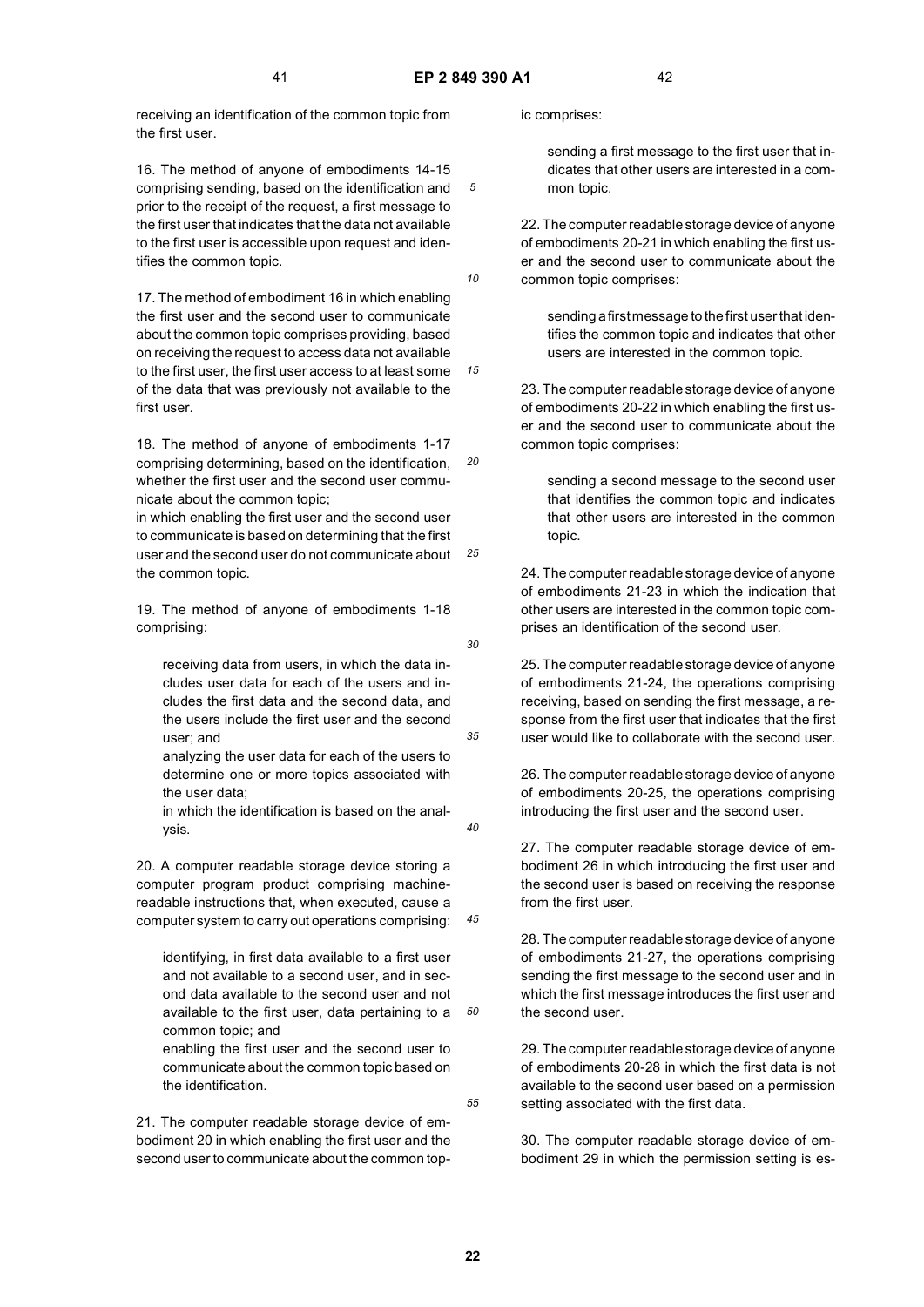*10*

*15*

*20*

*25*

*30*

*45*

tablished by the first user.

31. The computer readable storage device of anyone of embodiments 20-30, the operations comprising enabling, based on the identification, the first user to make at least some of the first data available to the second user.

32. The computer readable storage device of anyone of embodiments 20-31, the operations comprising sending, based on the identification, a request to the first user to make at least some of the first data available to the second user.

33. The computer readable storage device of anyone of embodiments 20-32, the operations comprising receiving, from the first user and prior to the enablement, a request to access data not available to the first user and pertaining to the common topic.

34. The computer readable storage device of embodiment 33 in which receiving the request to access data not available to the first user and pertaining to the common topic comprises receiving an identification of the common topic from the first user.

35. The computer readable storage device of anyone of embodiments 33-34, the operations comprising sending, based on the identification and prior to the receipt of the request, a first message to the first user that indicates that the data not available to the first user is accessible upon request and identifies the common topic.

*35 40* 36. The computer readable storage device of anyone of embodiments in which enabling the first user and the second user to communicate about the common topic comprises providing, based on receiving the request to access data not available to the first user, the first user access to at least some of the data that was previously not available to the first user.

37. The computer readable storage device of anyone of embodiments 20-36, the operations comprising determining, based on the identification, whether the first user and the second user communicate about the common topic;

*50* in which enabling the first user and the second user to communicate is based on determining that the first user and the second user do not communicate about the common topic.

38. The computer readable storage device of anyone of embodiments 20-37, the operations comprising:

receiving data from users, in which the data includes user data for each of the users and includes the first data and the second data, and the users include the first user and the second user; and

analyzing the user data for each of the users to determine one or more topics associated with the user data;

in which the identification is based on the analysis.

39. A system comprising:

a database storing first data available to a first user and not available to a second user, and storing second data available to the second user and not available to the first user

an analysis engine configured to identify, in the first data and in the second data, data pertaining to a common topic; and

a communication engine to enable the first user and the second user to communicate about the common topic based on the identification.

40. The system of embodiment 39 in which enabling the first user and the second user to communicate about the common topic comprises:

sending a first message to the first user that indicates that other users are interested in a common topic.

41. The system of anyone of embodiments 39-40 in which enabling the first user and the second user to communicate about the common topic comprises:

> sending a first message to the first user that identifies the common topic and indicates that other users are interested in the common topic.

42. The system of anyone of embodiments 39-41 in which enabling the first user and the second user to communicate about the common topic comprises:

sending a second message to the second user that identifies the common topic and indicates that other users are interested in the common topic.

43. The system of anyone of embodiments 40-42 in which the indication that other users are interested in the common topic comprises an identification of the second user.

44. The system of anyone of embodiments 40-43 in which the communication engine receives, based on sending the first message, a response from the first user that indicates that the first user would like to collaborate with the second user.

45. The system of anyone of embodiments 39-44 in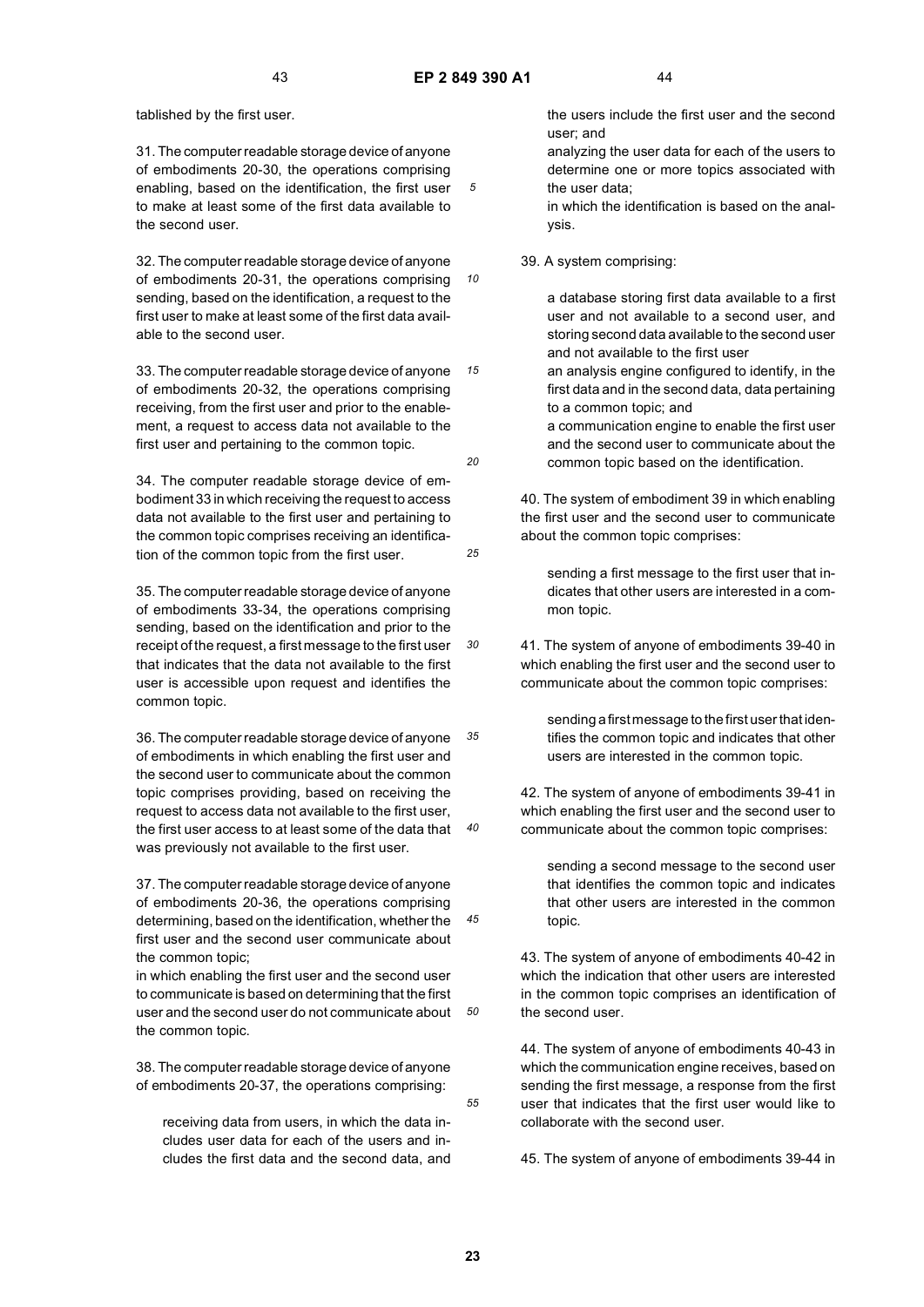*10*

*20*

*30*

*40*

*45*

*50*

*55*

which the communication engine introduces the first user and the second user.

46. The system of embodiment 45 in which introducing the first user and the second user is based on receiving the response from the first user.

47. The system of anyone of embodiments 40-46 in which the communication engine sends the first message to the second user and in which the first message introduces the first user and the second user.

*15* 48. The system of anyone of embodiments 39-47 in which the first data is not available to the second user based on a permission setting associated with the first data.

49. The system of embodiment 48 in which the permission setting is established by the first user.

50. The system of anyone of embodiments 39-49 in which the communication engine enables, based on the identification, the first user to make at least some of the first data available to the second user.

51. The system of anyone of embodiments 39-50 in which the communication engine sends, based on the identification, a request to the first user to make at least some of the first data available to the second user.

*35* 52. The system of anyone of embodiments 39-51 in which the communication engine receives, from the first user and prior to the enablement, a request to access data not available to the first user and pertaining to the common topic.

53. The system of embodiment 52 in which receiving the request to access data not available to the first user and pertaining to the common topic comprises receiving an identification of the common topic from the first user.

54. The system of anyone of embodiments 52-53 in which the communication engine sends, based on the identification and prior to the receipt of the request, a first message to the first user that indicates that the data not available to the first user is accessible upon request and identifies the common topic.

55. The system of embodiment 54 in which enabling the first user and the second user to communicate about the common topic comprises providing, based on receiving the request to access data not available to the first user, the first user access to at least some of the data that was previously not available to the first user.

56. The system of anyone of embodiments 39-55 in which the analysis engine determines, based on the identification, whether the first user and the second user communicate about the common topic; in which enabling the first user and the second user to communicate is based on determining that the first user and the second user do not communicate about the common topic.

57. The system of anyone of embodiments 39-56 in which:

> the database receives data from users, in which the data includes user data for each of the users and includes the first data and the second data, and the users include the first user and the second user; and

the analysis engine analyzes the user data for each of the users to determine one or more topics associated with the user data;

in which the identification is based on the analysis.

#### *25* **Claims**

**1.** A computer-implemented method comprising:

identifying, in first data accessible to a first user and not accessible to a second user, and in second data accessible to the second user and not accessible to the first user, data pertaining to a common topic; and upon the identifying, providing the first user or the second user with address data to connect to the respective other user via an electronic communication channel.

- **2.** The method of claim 1, further comprising: determining that the first user and the second user fulfill a security constraint before the providing of the address data.
- **3.** The method of claim 1, further comprising: upon the providing of the address data, establishing the electronic communication channel between the first user and the second user.
- **4.** The method of any one of claims 1 to 3, further comprising: sending a first message to the first user that indicates that the second user is interested in the common topic.
- **5.** The method of any one of claims 1 to 4, further comprising: sending a first message to the first user or the second user that identifies the common topic and indicates that other users are interested in the common topic.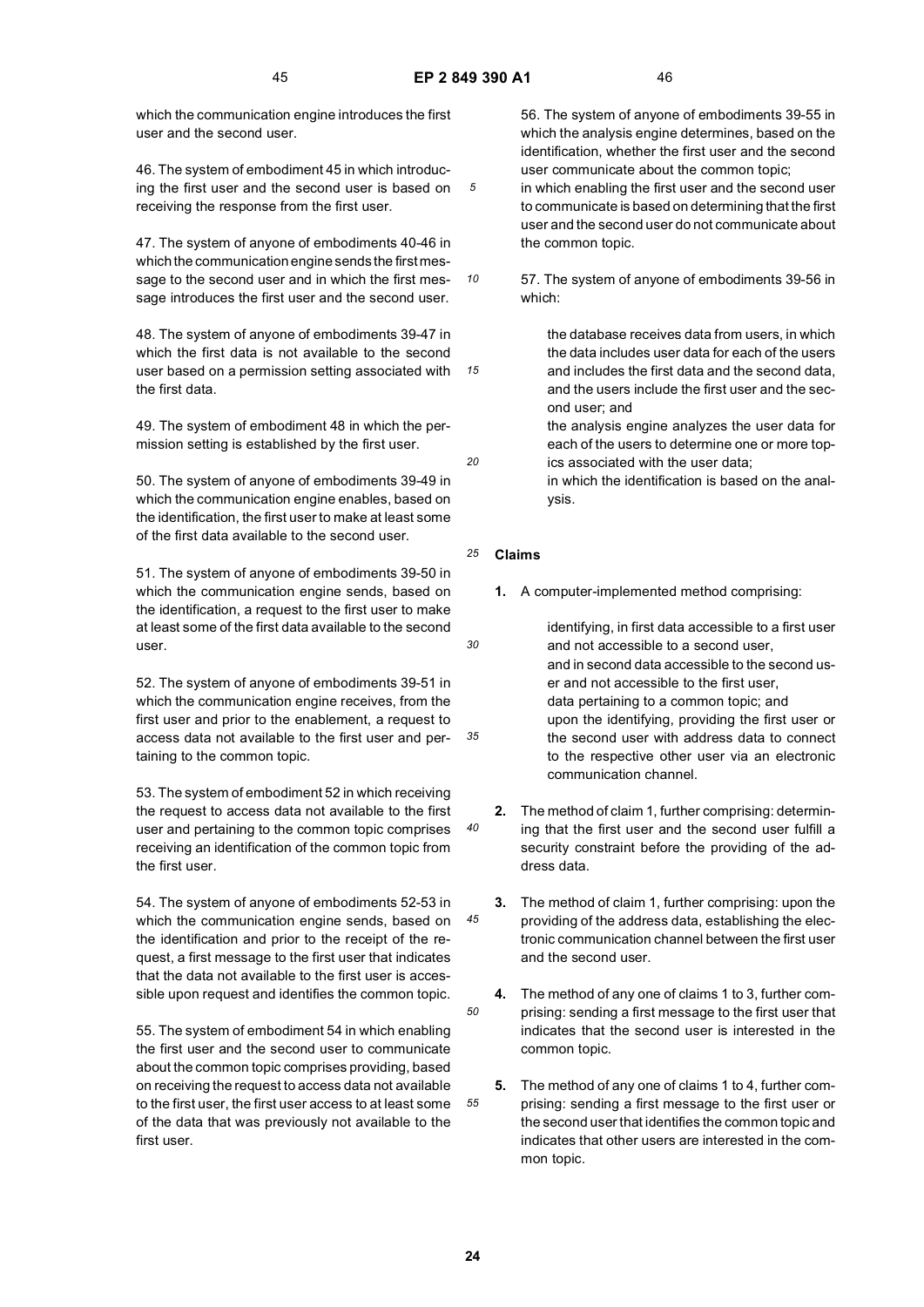*10*

*30*

*35*

*40*

*45*

*50*

- **6.** The method of any one of claims 1 to 5 in which the first data is not accessible to the second user based on a permission setting associated with the first data.
- **7.** The method of any one of claims 1 to 6, further comprising: upon the providing of the address data, the first user making at least some of the first data accessible to the second user, or upon the establishing of the electronic communication channel, the first user making at least some of the first data accessible to the second user.
- **8.** The method of any one of claims 1 to 7, comprising:

receiving the first data and the second data; and analyzing the first data and the second data to identify the common topic, wherein the analysis comprises:

identifying one or more common words that are currently included in the first data and the second data;

*25* calculating a current frequency of occurrence of each of the identified one or more common words in the first data and the second data; and

identifying the common topic as a topic that is associated with a common word of the one or more identified common words which has one of the highest current frequencies of occurrence in the first data and the second data.

**9.** The method of claim 8, further comprising:

changing the content of the first data or the second data;

recalculating the current frequency of occurrence of each of the identified one or more common words;

adjusting the common topic to a topic that is associated with a common word of the one or more identified common words which has one of the highest recalculated current frequencies of occurrence in the current first and second data; and

optionally notifying the first user and the second user of the adjusted common topic.

**10.** The method of claim 9, further comprising:

*55* rent frequency of occurrence of the adjusted adjusting the identified one or more common words based on the changed first or second data before the recalculating of the curidentified one or more common words.

**11.** The method of any one of claims 8 to 10, wherein

the identifying of the one or more common words and/or the calculating of the current frequency of occurrence of the identified one or more common words are performed during a change of the first or second data.

- **12.** A computer program product encoded on a non-transitory, tangible storage medium, the product comprising computer-readable instructions for causing one or more computers to perform operations according to any one of claims 1 to 11.
- **13.** A computer system, comprising:

*15 20* a database storing first data accessible to a first user and not accessible to a second user, and storing second data accessible to the second user and not accessible to the first user; an analysis engine configured to identify, in the first data and in the second data, data pertaining to a common topic; and a communication engine to provide, upon the identification of the common topic, the first user or the second user with address data to connect to the respective other user via an electronic communication channel.

- **14.** The system of claim 13, wherein the communication engine is configured to establish the electronic communication channel upon the identification of the common topic.
- **15.** The system of claim 13 or 14, wherein the electronic communication channel is configured to communicatively connect a first communication device of the first user with a second communication device of the second user.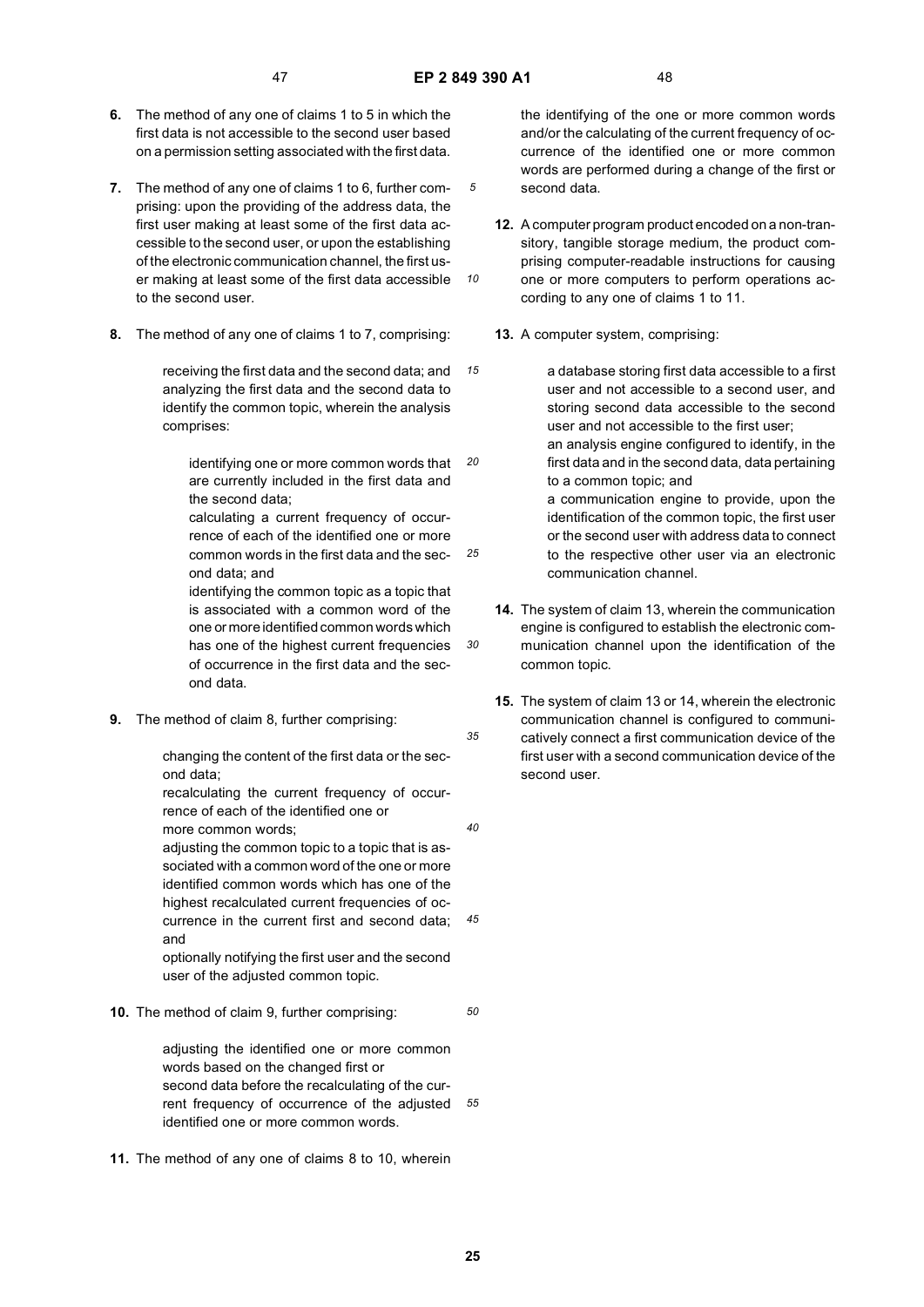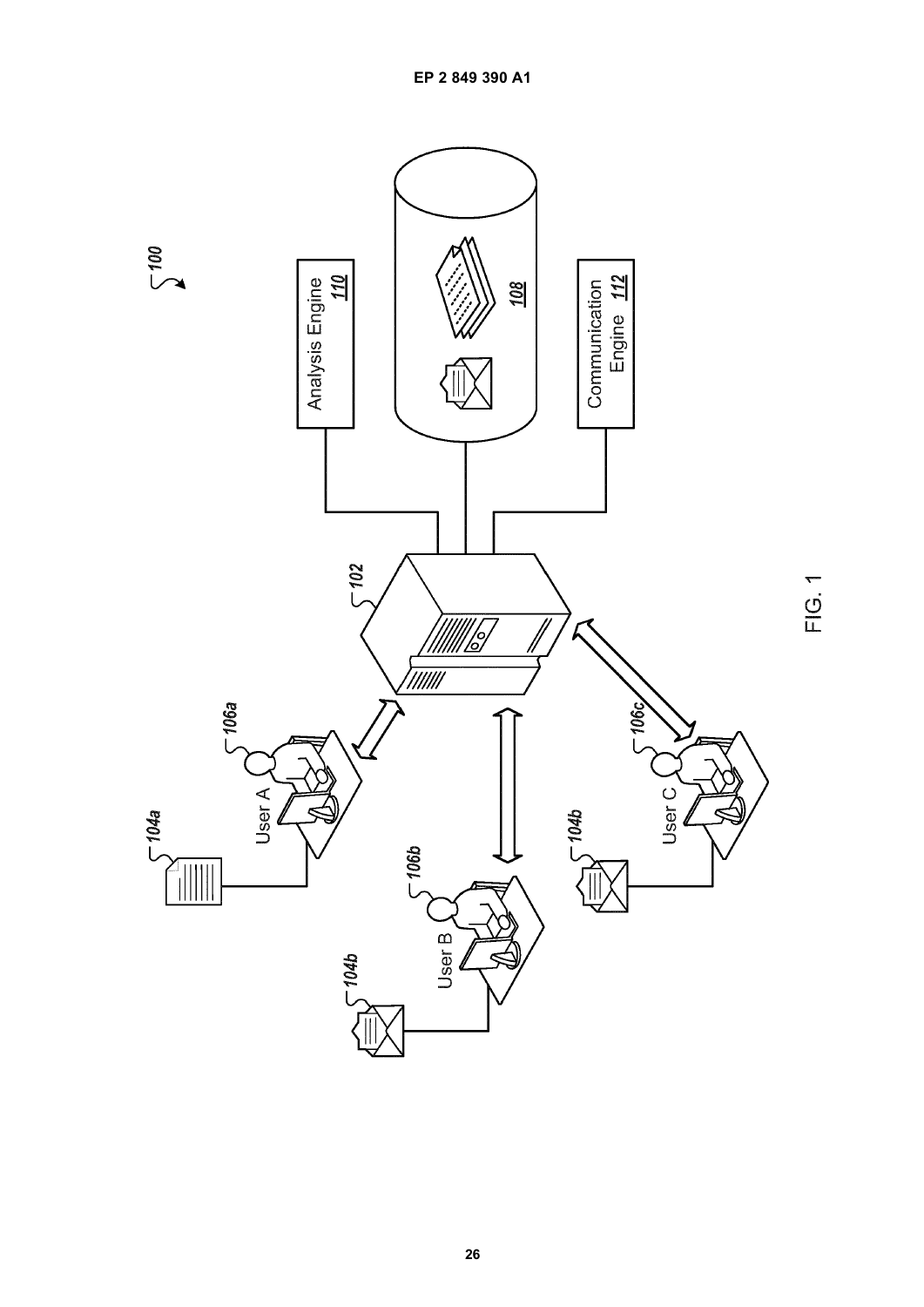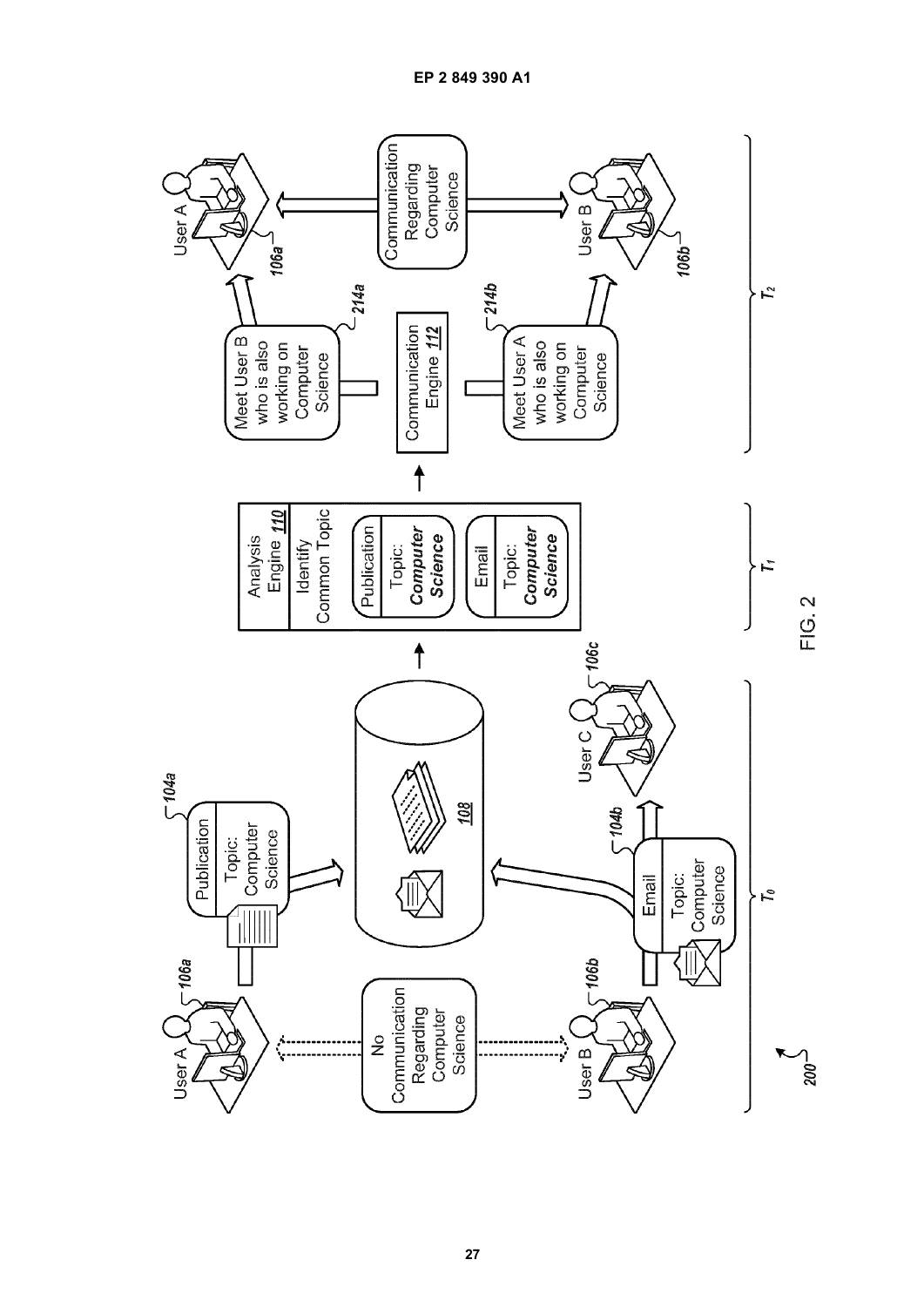

 $\sum_{\text{00C}}$ 

FIG. 3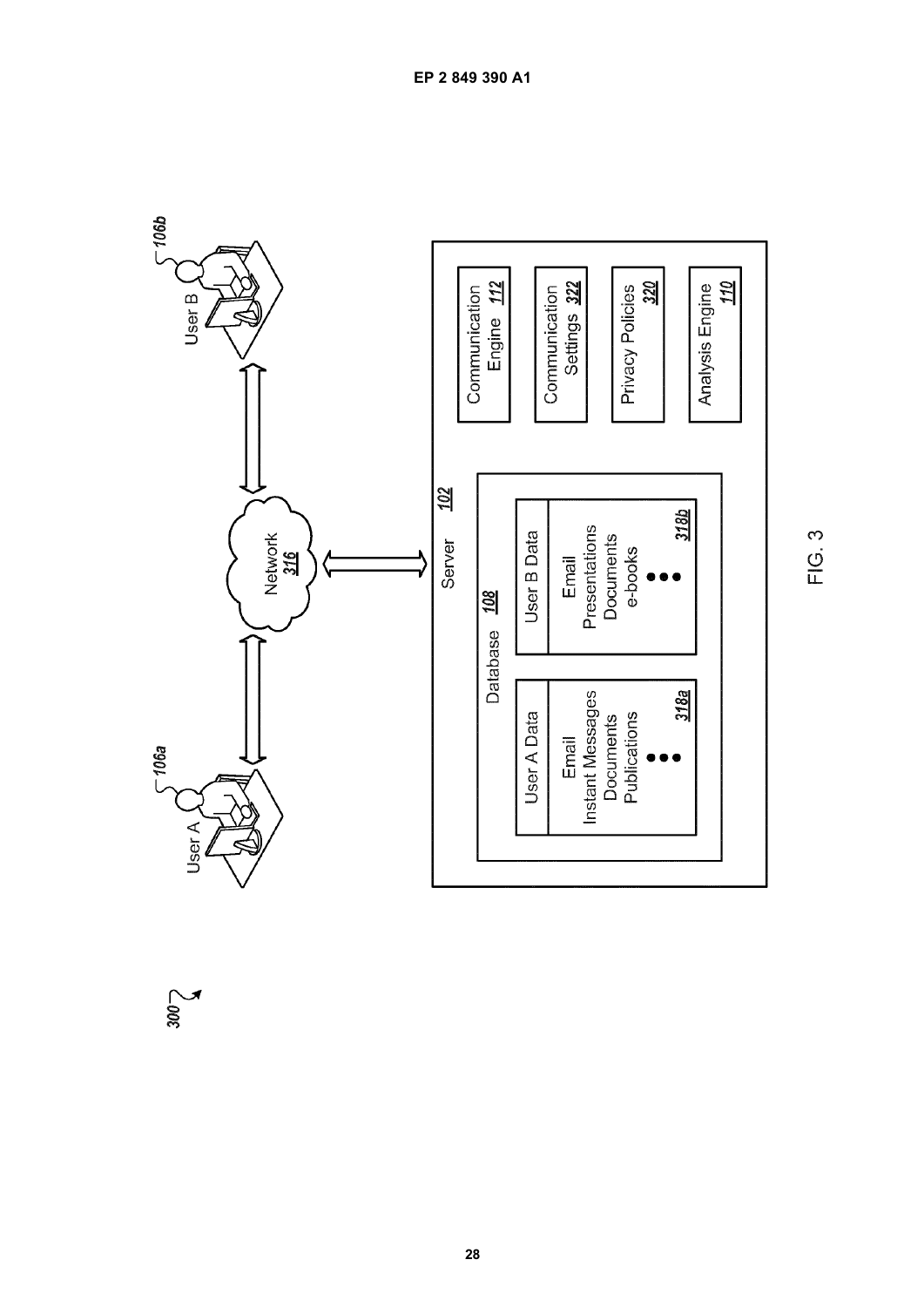

 $400 -$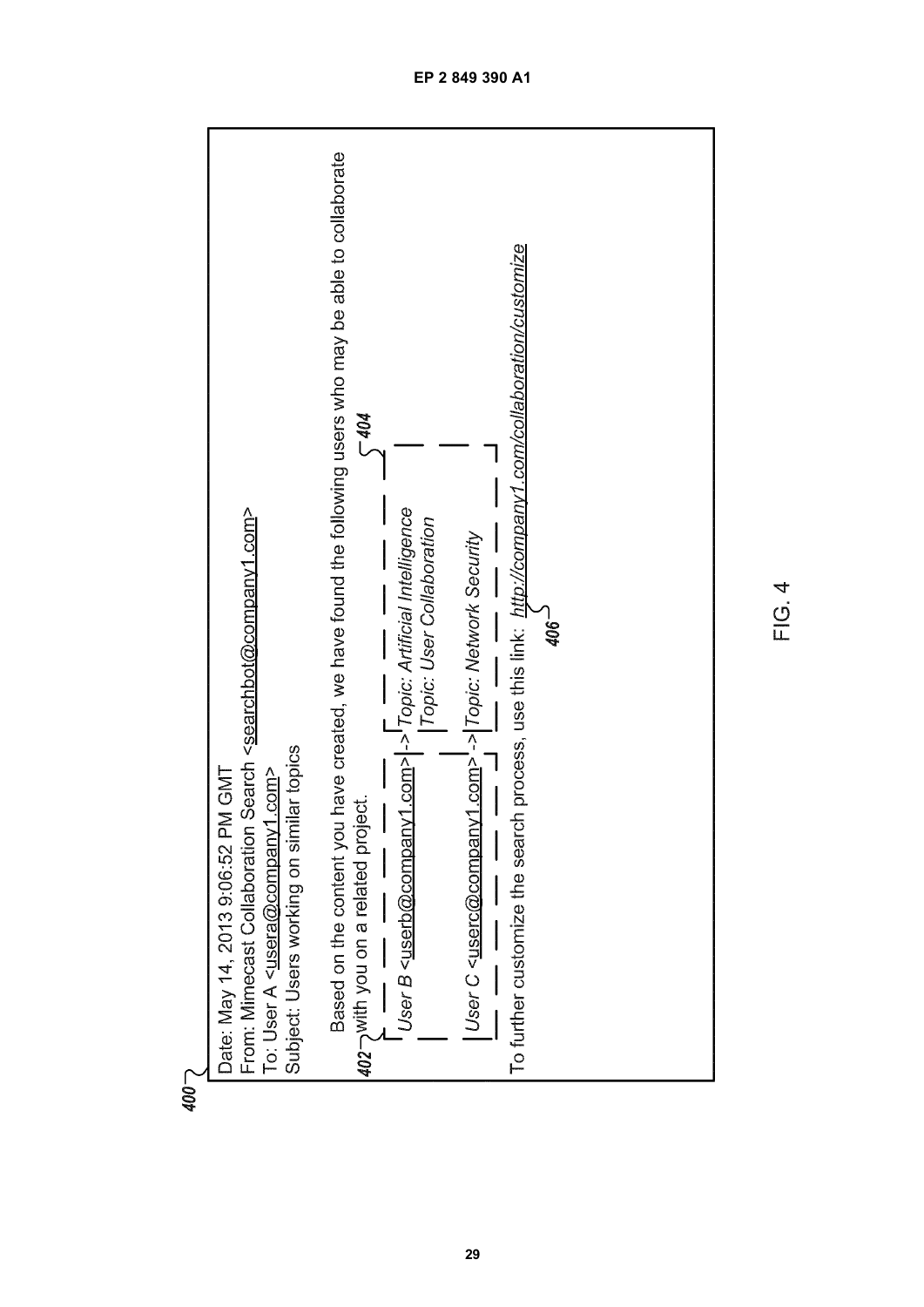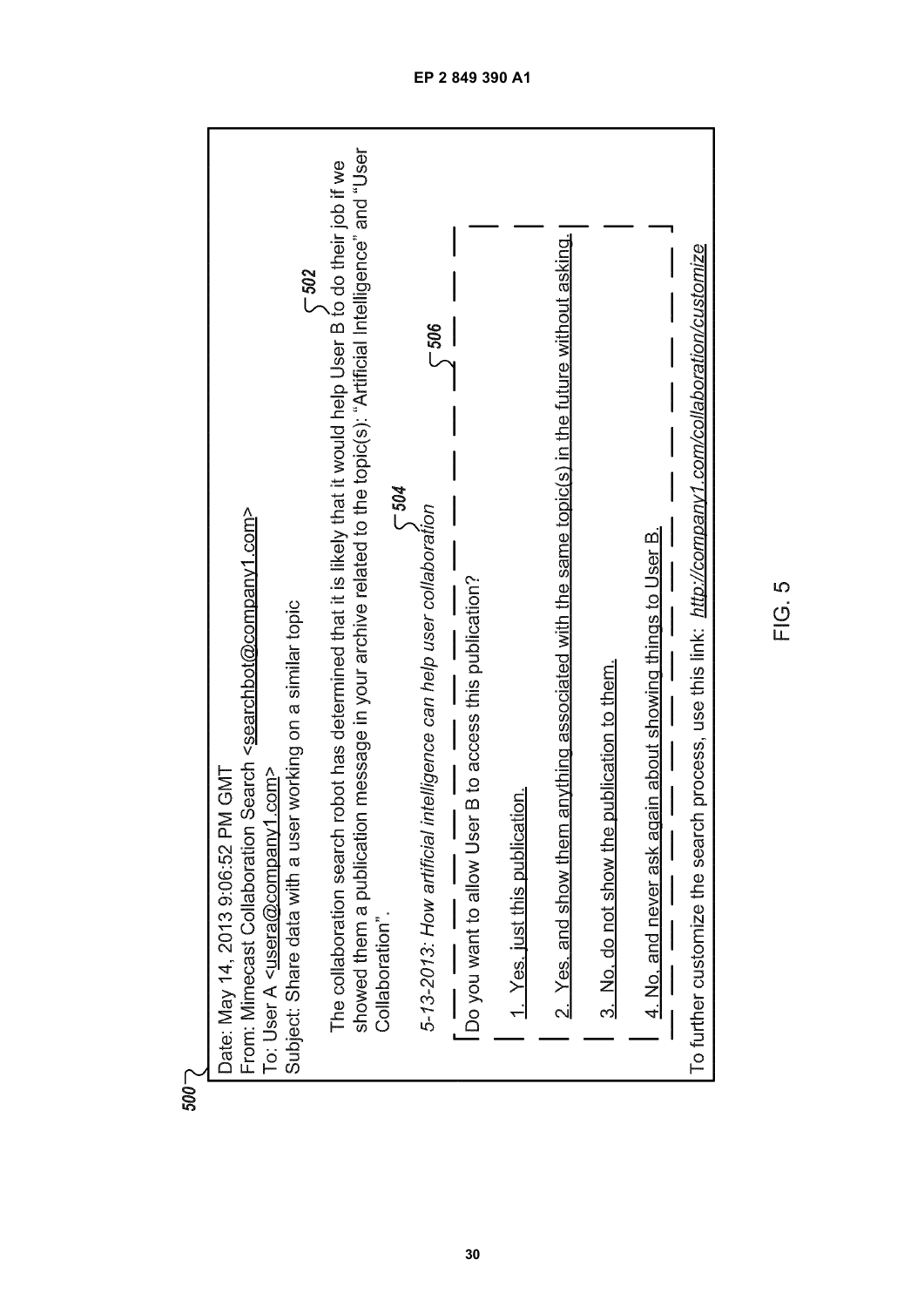

 $FIG. 6$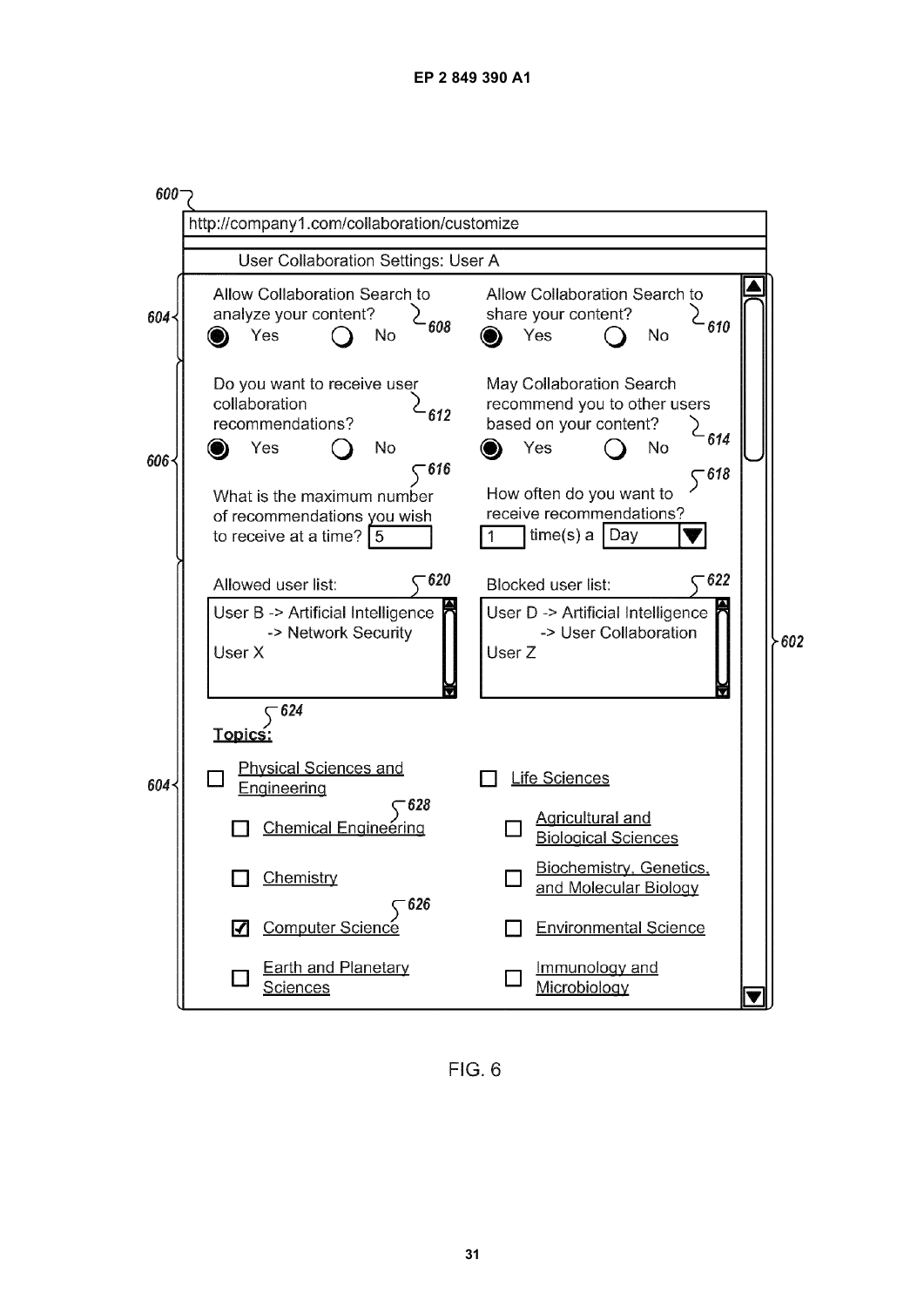$700 -$ 



**FIG. 7**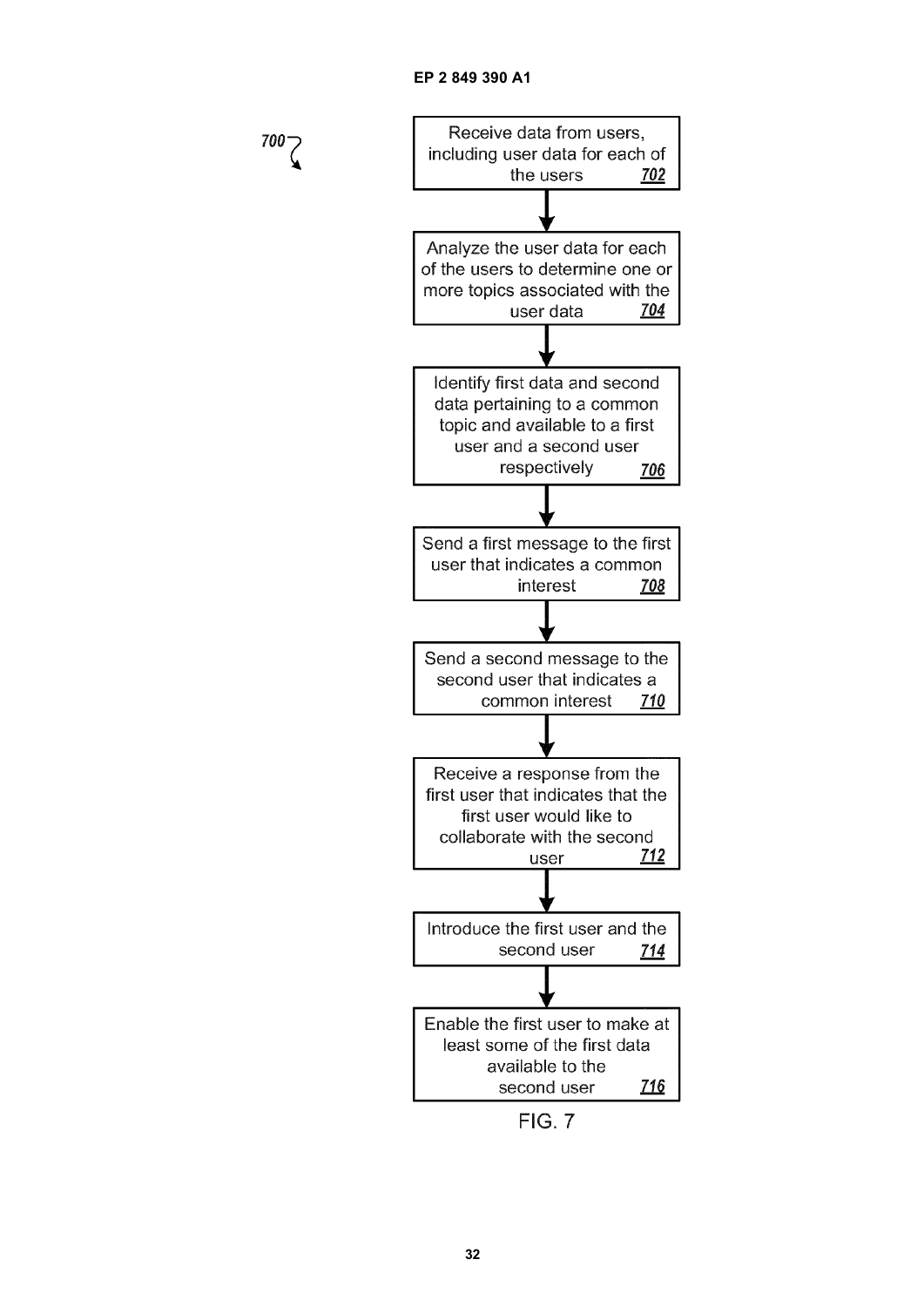

**FIG. 8**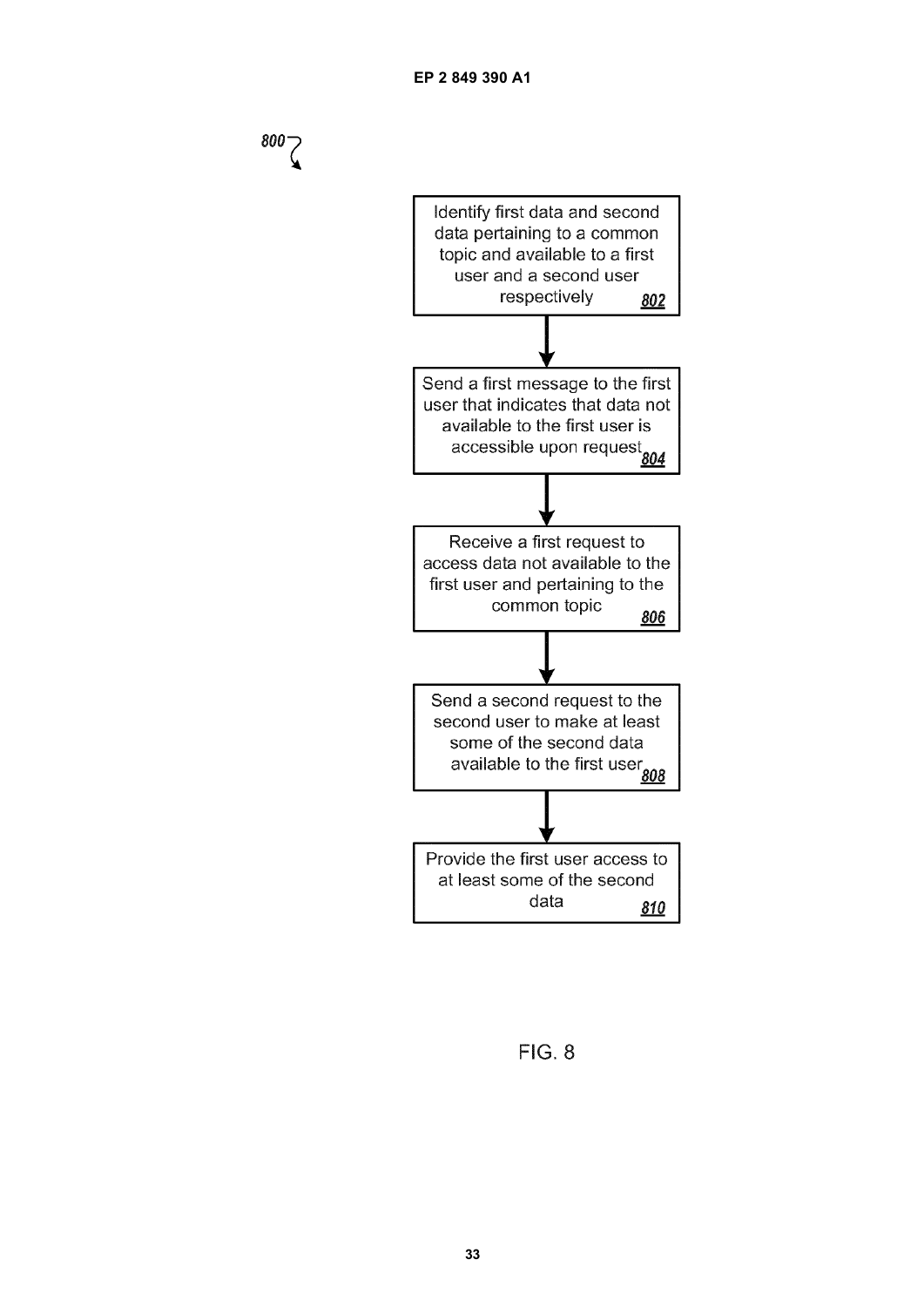

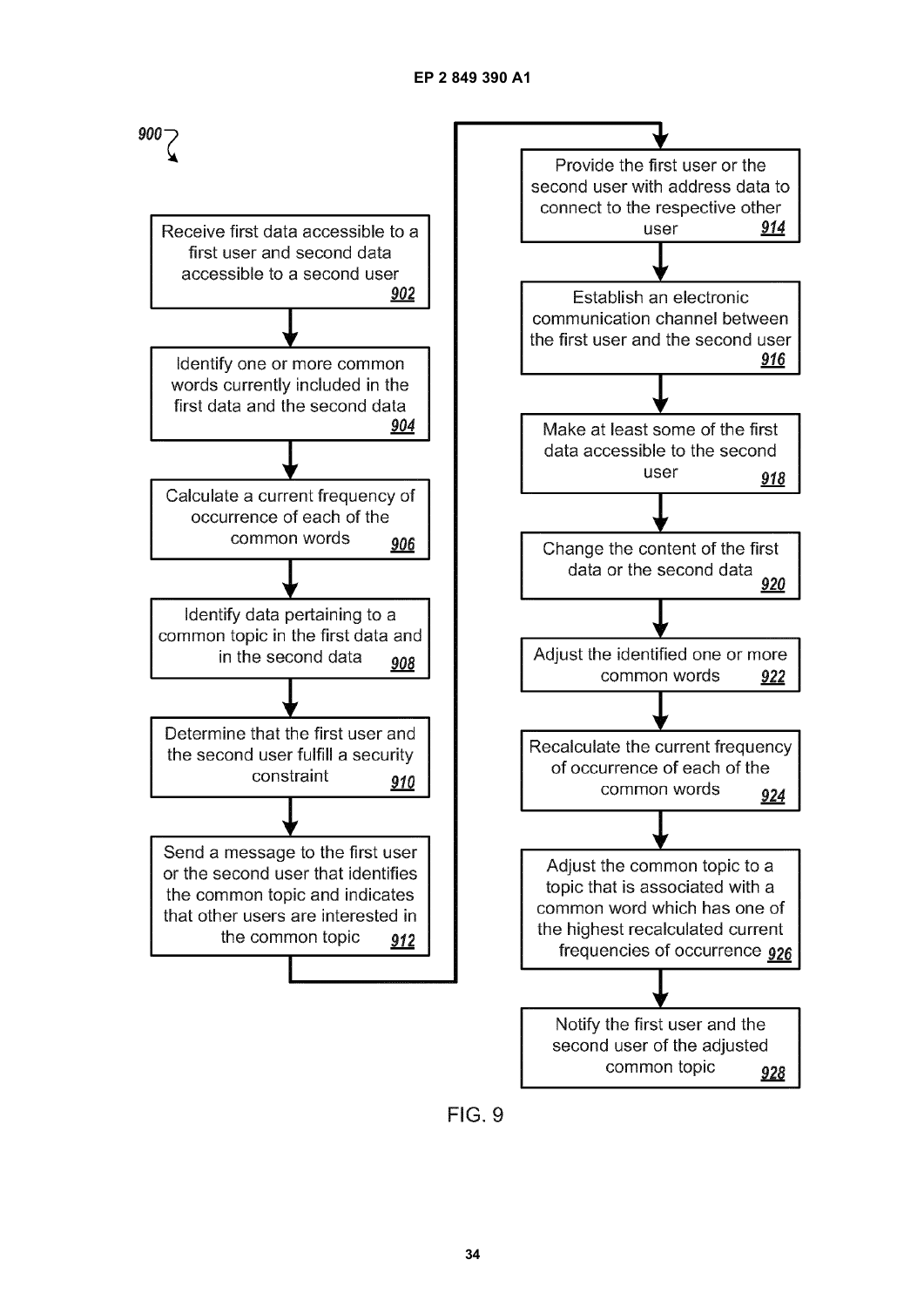

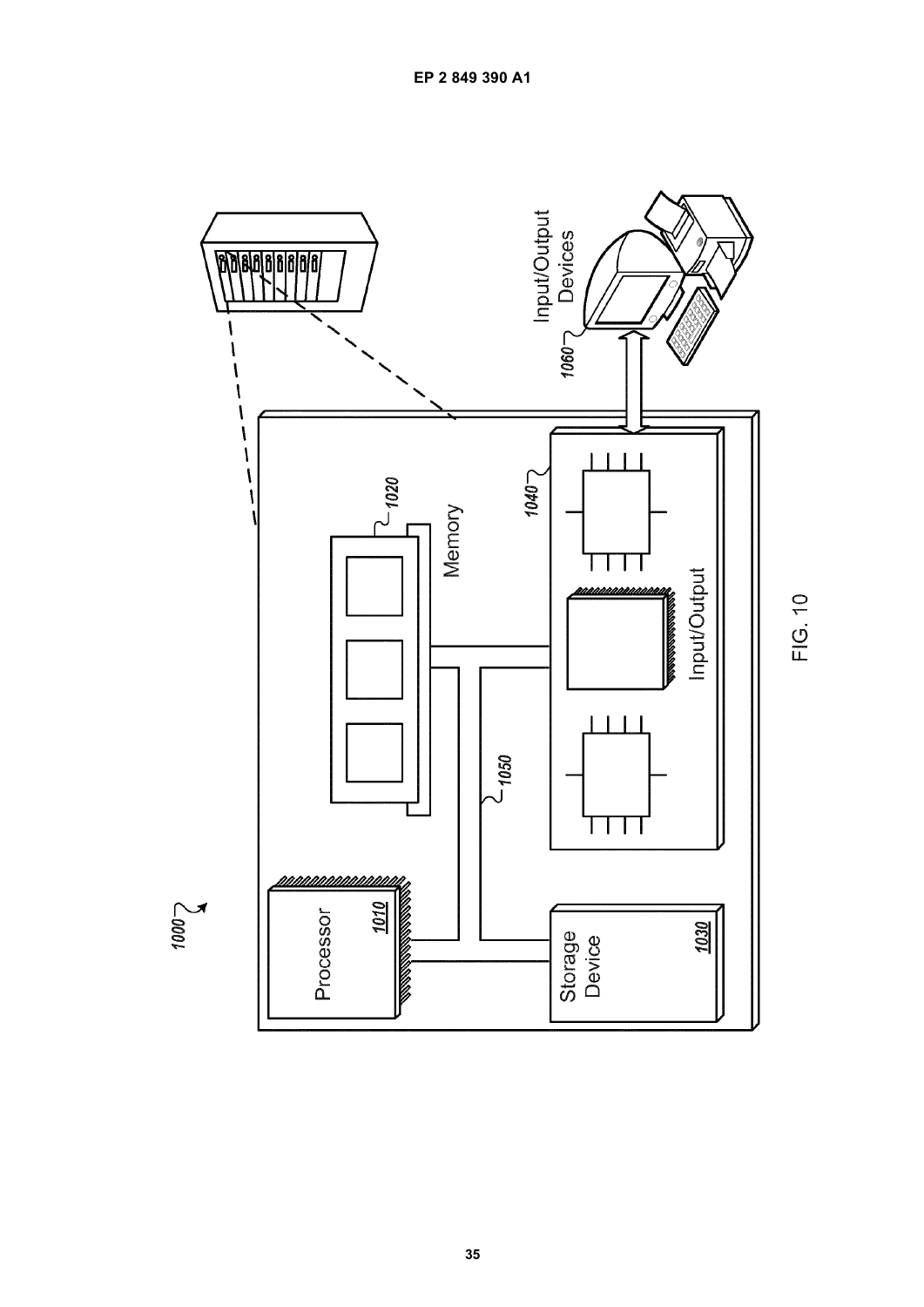

# **EUROPEAN SEARCH REPORT**

**Application Number** EP 13 18 9560

|                              |                                                                                                                                                                                             | DOCUMENTS CONSIDERED TO BE RELEVANT                                                                                       |                                                                                                                                           |                                                                                                                                                                                                             |                                                                            |  |
|------------------------------|---------------------------------------------------------------------------------------------------------------------------------------------------------------------------------------------|---------------------------------------------------------------------------------------------------------------------------|-------------------------------------------------------------------------------------------------------------------------------------------|-------------------------------------------------------------------------------------------------------------------------------------------------------------------------------------------------------------|----------------------------------------------------------------------------|--|
| 10                           | Category                                                                                                                                                                                    | of relevant passages                                                                                                      | Citation of document with indication, where appropriate,                                                                                  | Relevant<br>to claim                                                                                                                                                                                        | <b>CLASSIFICATION OF THE</b><br>APPLICATION (IPC)                          |  |
|                              | X                                                                                                                                                                                           | ET AL) 6 February 2003 (2003-02-06)<br>* paragraphs $[0002]$ - $[0014]$ *                                                 | US 2003/028525 A1 (SANTOS RICHARD A [US]                                                                                                  | $1 - 15$                                                                                                                                                                                                    | INV.<br>H04L12/58<br>ADD.                                                  |  |
| 15                           | χ                                                                                                                                                                                           | $[0055]$ - $[0064]$ *                                                                                                     | US 2008/306935 A1 (RICHARDSON MATTHEW R<br>[US] ET AL) 11 December 2008 (2008-12-11)<br>$\star$ paragraphs [0007], [0008], [0038],        | $1 - 15$                                                                                                                                                                                                    | H04L12/18                                                                  |  |
| 20                           | Χ                                                                                                                                                                                           | ET AL) 3 January 2008 (2008-01-03)<br>$[0073]$ ; claims 1-27; figure 5 *                                                  | US 2008/003964 A1 (ALPERIN JONATHAN [US]<br>* paragraphs $[0052]$ - $[0054]$ , $[0072]$ ,                                                 | $1 - 15$                                                                                                                                                                                                    |                                                                            |  |
| 25                           | χ                                                                                                                                                                                           | [US]; L) 30 August 2012 (2012-08-30)<br>$[0071]$ ; claims $1-11$                                                          | WO 2012/116197 A2 (SUPYO INC [US]; CAHILL<br>MATT [US]; FANNING SHAWN [US]; JEN MARK<br>* paragraphs [0035] - [0042], [0060] -<br>$\star$ | $1 - 15$                                                                                                                                                                                                    |                                                                            |  |
| 30                           |                                                                                                                                                                                             |                                                                                                                           |                                                                                                                                           |                                                                                                                                                                                                             | <b>TECHNICAL FIELDS</b><br><b>SEARCHED</b><br>(IPC)<br><b>H04L</b><br>G060 |  |
| 35                           |                                                                                                                                                                                             |                                                                                                                           |                                                                                                                                           |                                                                                                                                                                                                             |                                                                            |  |
| 40                           |                                                                                                                                                                                             |                                                                                                                           |                                                                                                                                           |                                                                                                                                                                                                             |                                                                            |  |
| 45                           |                                                                                                                                                                                             |                                                                                                                           |                                                                                                                                           |                                                                                                                                                                                                             |                                                                            |  |
| 1                            |                                                                                                                                                                                             | The present search report has been drawn up for all claims                                                                |                                                                                                                                           |                                                                                                                                                                                                             |                                                                            |  |
|                              |                                                                                                                                                                                             | Place of search                                                                                                           | Date of completion of the search                                                                                                          |                                                                                                                                                                                                             | Examiner                                                                   |  |
| 50                           |                                                                                                                                                                                             | Munich                                                                                                                    | 29 January 2014                                                                                                                           | Frey, Richard                                                                                                                                                                                               |                                                                            |  |
| EPO FORM 1503 03.82 (P04C01) | CATEGORY OF CITED DOCUMENTS<br>X: particularly relevant if taken alone<br>Y: particularly relevant if combined with another<br>document of the same category<br>A: technological background |                                                                                                                           |                                                                                                                                           | T: theory or principle underlying the invention<br>E: earlier patent document, but published on, or<br>after the filing date<br>D: document cited in the application<br>L: document cited for other reasons |                                                                            |  |
| 55                           |                                                                                                                                                                                             | O : non-written disclosure<br>& : member of the same patent family, corresponding<br>P: intermediate document<br>document |                                                                                                                                           |                                                                                                                                                                                                             |                                                                            |  |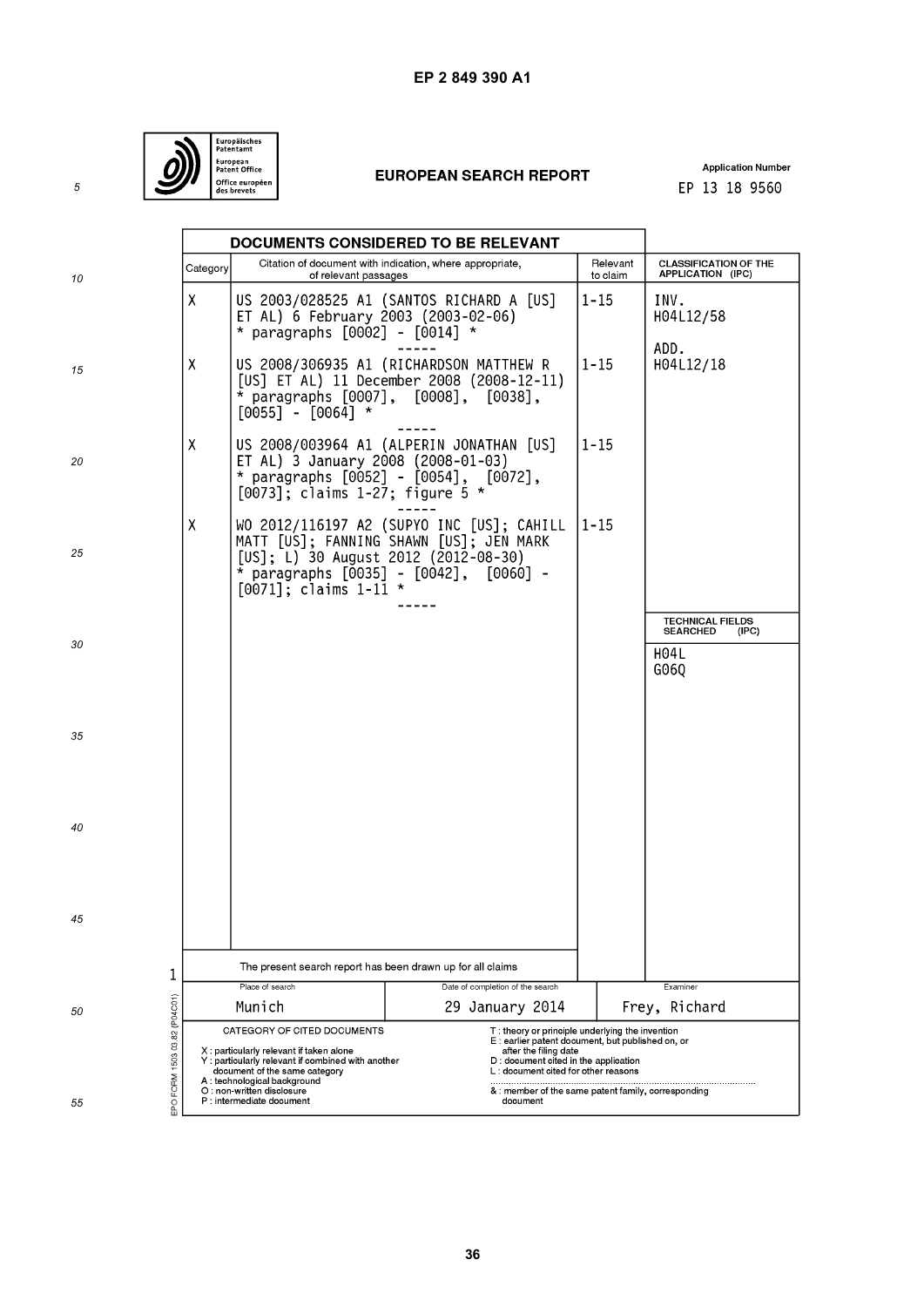# ANNEX TO THE EUROPEAN SEARCH REPORT ON EUROPEAN PATENT APPLICATION NO.

EP 13 18 9560

This annex lists the patent family members relating to the patent documents cited in the above-mentioned European search report.<br>The members are as contained in the European Patent Office EDP file on<br>The European Patent O

29-01-2014

|    | Patent document<br>cited in search report                                                                                         | Publication<br>date | Patent family<br>member(s)                                                                            | Publication<br>date                                                            |
|----|-----------------------------------------------------------------------------------------------------------------------------------|---------------------|-------------------------------------------------------------------------------------------------------|--------------------------------------------------------------------------------|
|    | US 2003028525<br>A1                                                                                                               | $06 - 02 - 2003$    | <b>NONE</b>                                                                                           |                                                                                |
| 15 | US 2008306935<br>A1                                                                                                               | 11-12-2008          | 200903281 A<br>TW<br>2008306935 A1<br>US.                                                             | 16-01-2009<br>$11 - 12 - 2008$                                                 |
| 20 | US 2008003964<br>A1                                                                                                               | $03 - 01 - 2008$    | 2583069 A1<br>СA<br>1873997 A1<br>EP<br>5063218 B2<br>JP<br>2008017471 A<br>JP<br>2008003964 A1<br>US | 30-12-2007<br>$02 - 01 - 2008$<br>31-10-2012<br>24-01-2008<br>$03 - 01 - 2008$ |
| 25 | WO 2012116197 A2 30-08-2012                                                                                                       |                     | US <sub>1</sub><br>2012236103 A1<br>2012116197 A2<br>WO                                               | 20-09-2012<br>30-08-2012                                                       |
|    |                                                                                                                                   |                     |                                                                                                       |                                                                                |
| 30 |                                                                                                                                   |                     |                                                                                                       |                                                                                |
| 35 |                                                                                                                                   |                     |                                                                                                       |                                                                                |
| 40 |                                                                                                                                   |                     |                                                                                                       |                                                                                |
| 45 |                                                                                                                                   |                     |                                                                                                       |                                                                                |
| 50 |                                                                                                                                   |                     |                                                                                                       |                                                                                |
| 55 | ്ട്ട്<br>2 ക്ലീ<br>0- ക്ലീ<br>1 For more details about this annex : see Official Journal of the European Patent Office, No. 12/82 |                     |                                                                                                       |                                                                                |